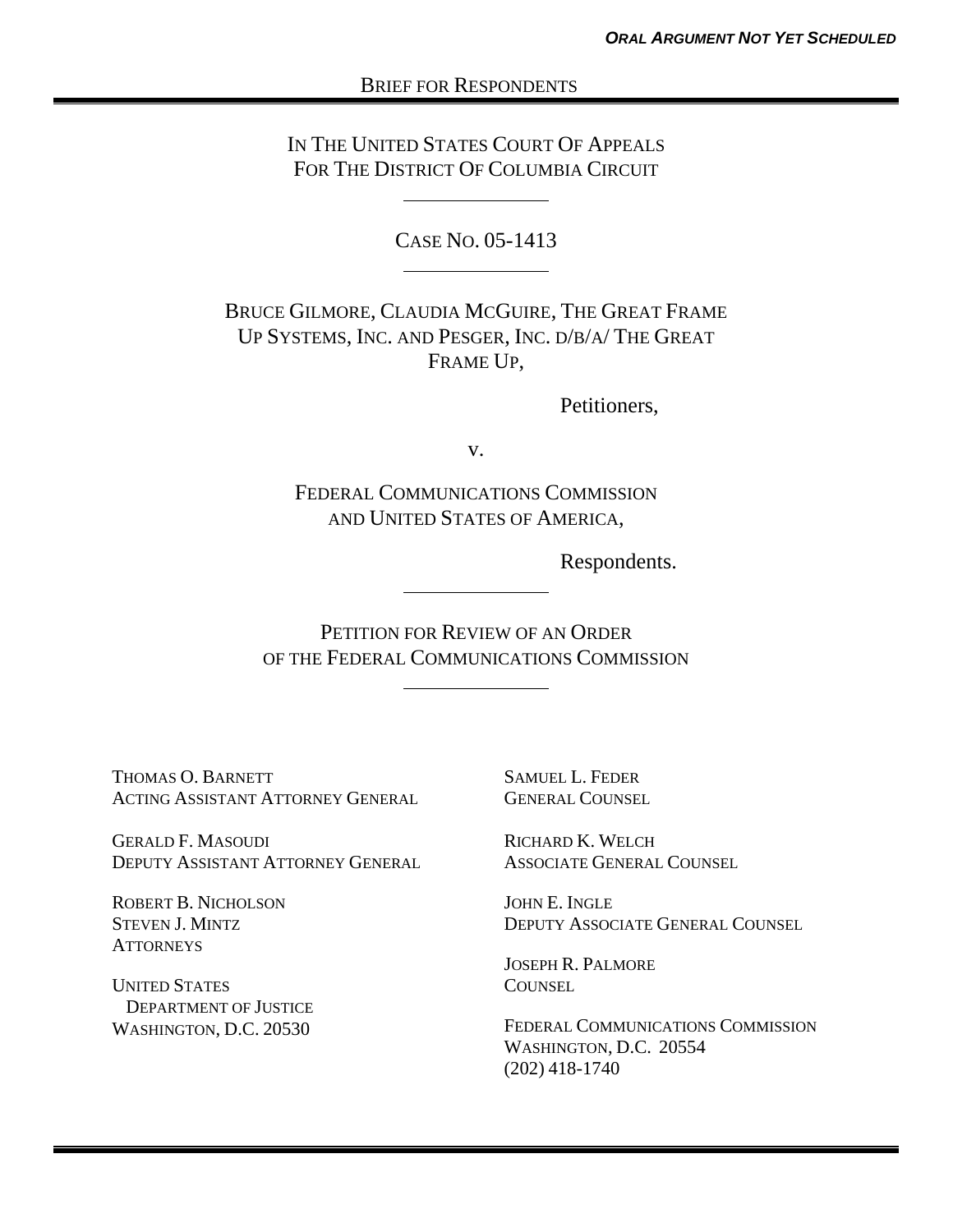## **TABLE OF CONTENTS**

|           |    |    |                                                                                                    | <b>Page</b> |
|-----------|----|----|----------------------------------------------------------------------------------------------------|-------------|
|           |    |    |                                                                                                    |             |
|           |    |    |                                                                                                    |             |
|           |    |    |                                                                                                    |             |
|           |    |    |                                                                                                    |             |
| A.        |    |    |                                                                                                    |             |
|           | 1. |    |                                                                                                    |             |
|           | 2. |    |                                                                                                    |             |
| <b>B.</b> |    |    |                                                                                                    |             |
|           | 1. |    |                                                                                                    |             |
|           | 2. |    |                                                                                                    |             |
|           | 3. |    |                                                                                                    |             |
|           | 4. |    |                                                                                                    |             |
|           | 5. |    |                                                                                                    |             |
|           |    |    |                                                                                                    |             |
|           |    |    |                                                                                                    |             |
|           |    |    |                                                                                                    |             |
| I.        |    |    |                                                                                                    |             |
| II.       |    |    | The Commission Reasonably Denied Gilmore's Section                                                 |             |
|           |    |    |                                                                                                    |             |
|           | A. |    | The Commission Properly Concluded That Gilmore<br>Failed To Establish That There Was No Reasonable |             |
|           |    |    | Connection Between The Fee And Cingular's                                                          |             |
|           |    |    |                                                                                                    |             |
|           |    | 1. | Gilmore's Claims That The Commission                                                               |             |
|           |    |    | Failed To Consider Record Evidence Are                                                             |             |
|           |    |    |                                                                                                    |             |
|           |    | 2. | Gilmore's Theory Of Burden-Shifting Is                                                             |             |
|           |    |    | Waived And, In All Events, Is Inapplicable                                                         |             |
|           |    |    |                                                                                                    |             |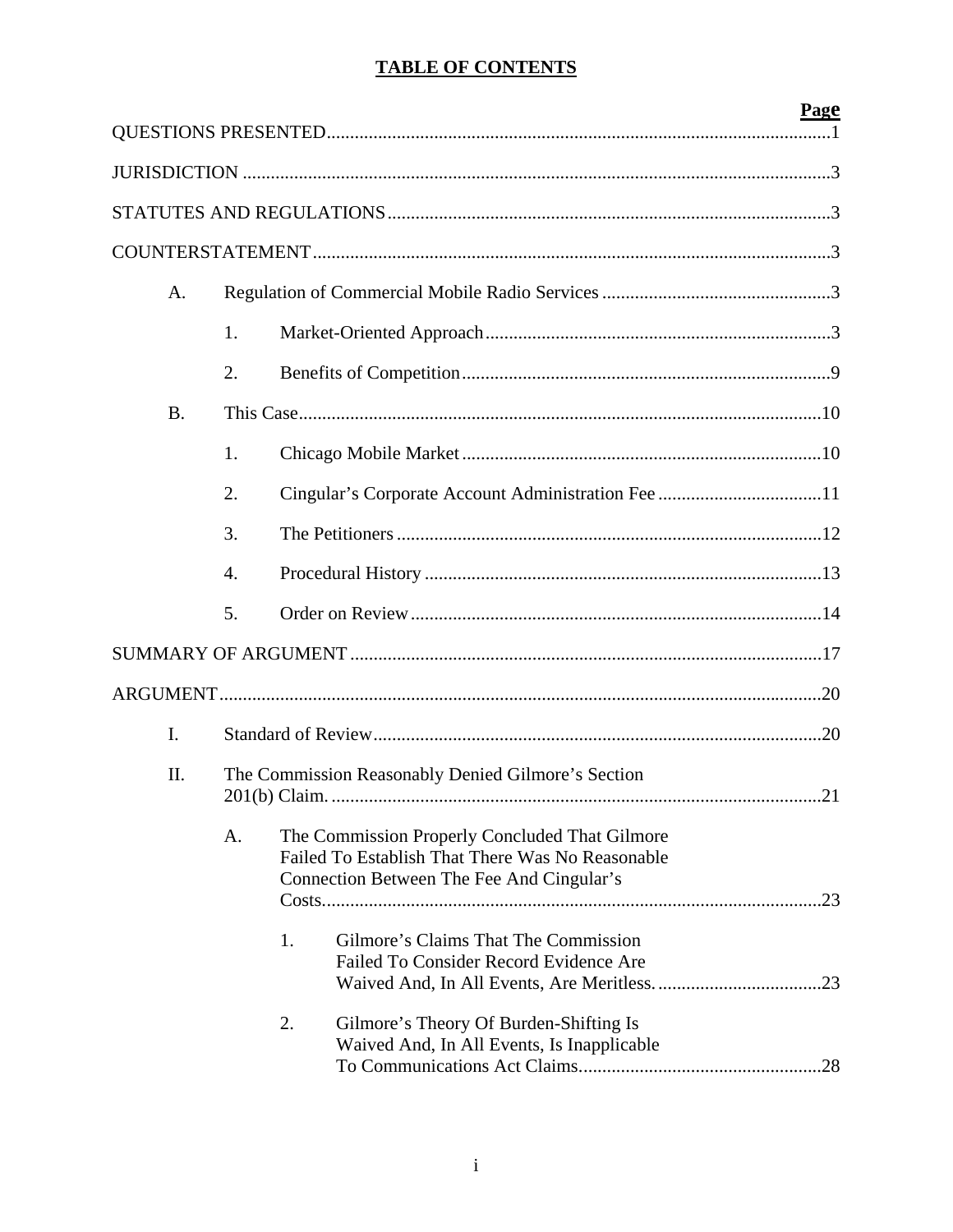# **Page**

|      |                 | 3.<br>Gilmore's Claim That The Corporate                                                                                                       |    |
|------|-----------------|------------------------------------------------------------------------------------------------------------------------------------------------|----|
|      | <b>B.</b>       | The Commission Reasonably Concluded That<br>Gilmore Failed To Establish That The Fee                                                           |    |
|      | $\mathcal{C}$ . | The Commission Reasonably Concluded That<br>Gilmore Failed To Establish There Was Insufficient<br>Competition To Allow Gilmore To Select Other | 35 |
| III. |                 | The Commission Reasonably Denied Gilmore's Section                                                                                             |    |
|      |                 |                                                                                                                                                | 39 |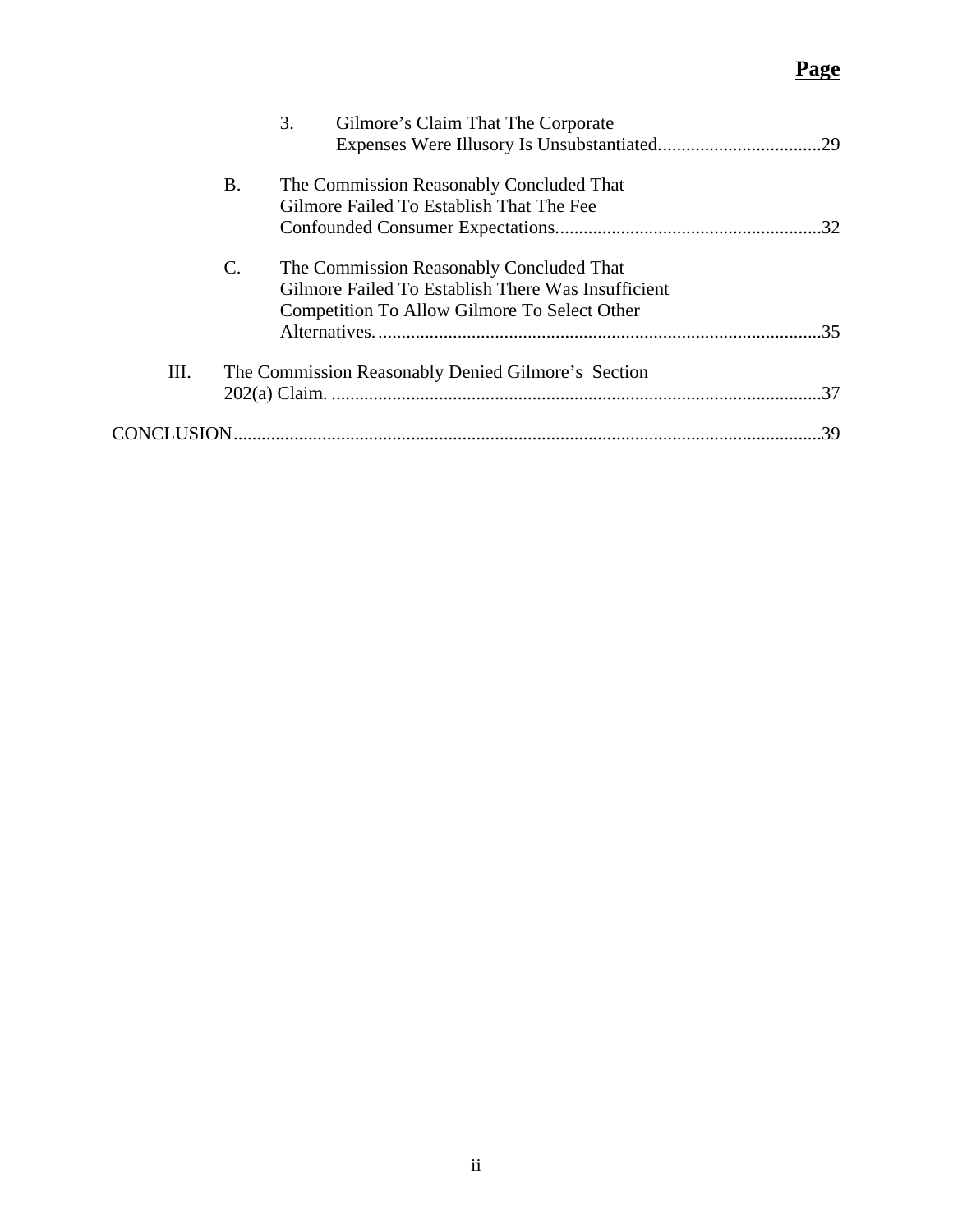## **TABLE OF AUTHORITIES**

**Cases**

## **Page**

|        | American Ship Mgmt., LLC v. United States, 162 F. Supp.2d 671    |  |
|--------|------------------------------------------------------------------|--|
|        |                                                                  |  |
|        |                                                                  |  |
| $\ast$ | Chevron U.S.A., Inc. v. Natural Resources Defense Council, Inc., |  |
|        |                                                                  |  |
|        | Competitive Telecommunications Ass'n v. FCC, 998 F.2d 1058       |  |
| ∗      |                                                                  |  |
|        | Gilmore v. Southwestern Bell Mobile Sys., 210 F.R.D. 212 (N.D.   |  |
|        | Gilmore v. Southwestern Bell Mobile Sys., Inc., 156 F. Supp.2d   |  |
|        | Gilmore v. Southwestern Bell Mobile Sys., L.L.C., 224 F. Supp.2d |  |
|        |                                                                  |  |
|        | Indiana Mun. Power Agency v. FERC, 56 F.3d 247 (D.C. Cir.        |  |
|        | MCI WorldCom Network Servs., Inc. v. FCC, 274 F.3d 542 (D.C.     |  |
|        | NASUCA, et al. v. FCC., Nos. 05-11682-DD (11th Cir. filed March  |  |
| ∗      | Orloff v. FCC, 352 F.3d 415 (D.C. Cir. 2003), cert. denied, 542  |  |
|        | Students Against Genocide v. Department of State, 257 F.3d 828   |  |
|        |                                                                  |  |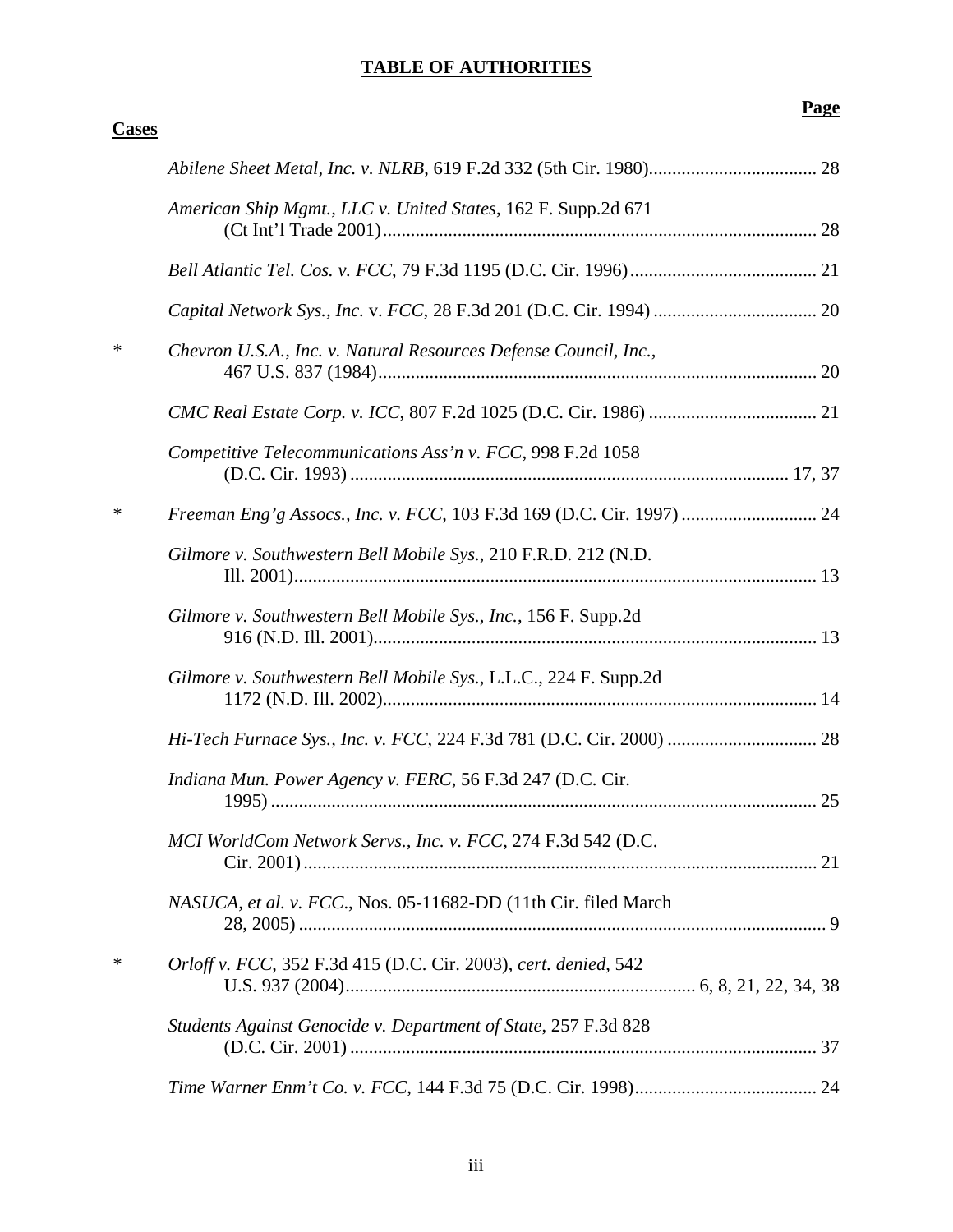## **Page**

|        | <b>Administrative Decisions</b>                                                                                                                                                                                                 |  |
|--------|---------------------------------------------------------------------------------------------------------------------------------------------------------------------------------------------------------------------------------|--|
|        |                                                                                                                                                                                                                                 |  |
|        | Implementation of Section $6002(b)$ of the Omnibus Budget<br>Reconciliation Act of 1993, Annual Report and Analysis of<br>Competitive Market Conditions With Respect to<br>Commercial Mobile Services, Tenth Report, 20 FCC Rcd |  |
|        | Implementation of Sections $3(n)$ and 332 of the Communications<br>Act, Regulatory Treatment of Mobile Services, 9 FCC Rcd                                                                                                      |  |
|        | Implementation of the Telecommunications Act of 1996, 12 FCC                                                                                                                                                                    |  |
| $\ast$ |                                                                                                                                                                                                                                 |  |
| ∗      | Orloff v. Vodafone AirTouch Licenses LLC, 17 FCC Rcd 8987                                                                                                                                                                       |  |
|        | Personal Communications Indus. Ass'n's Broadband Personal<br>Communications Servs. Alliance's Petition for<br>Forbearance for Broadband Personal Communications                                                                 |  |
| $\ast$ | Petition for Declaratory Ruling on Issues Contained in Count I of                                                                                                                                                               |  |
|        |                                                                                                                                                                                                                                 |  |
|        |                                                                                                                                                                                                                                 |  |
|        |                                                                                                                                                                                                                                 |  |
|        | Truth-in-Billing and Billing Format, First Report and Order and<br>Further Notice of Proposed Rulemaking, 14 FCC Rcd 7492                                                                                                       |  |
|        | Truth-in-Billing and Billing Format, Second Report and Order,<br>Declaratory Ruling, and Second Further Notice of Proposed                                                                                                      |  |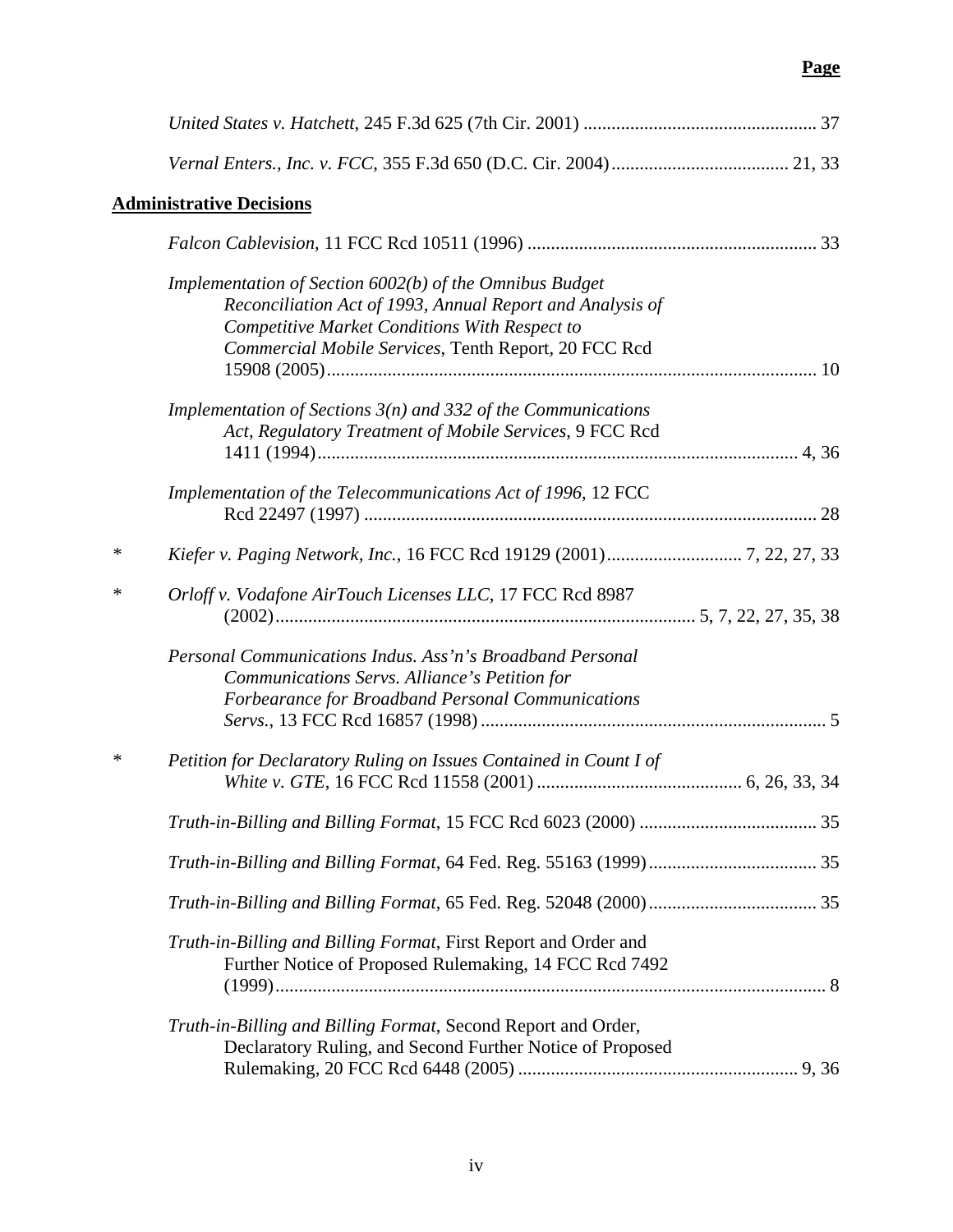## **Statutes and Regulations**

|               | Omnibus Budget Reconciliation Act of 1993, Pub. L. No. 103-66, |
|---------------|----------------------------------------------------------------|
|               |                                                                |
|               |                                                                |
|               |                                                                |
|               |                                                                |
| $\ast$        |                                                                |
| $\ast$        |                                                                |
|               |                                                                |
|               |                                                                |
|               |                                                                |
|               |                                                                |
|               |                                                                |
|               |                                                                |
|               |                                                                |
| $*$           |                                                                |
|               |                                                                |
| <b>Others</b> |                                                                |

Cases and other authorities principally relied upon are marked with asterisks.  $\ast$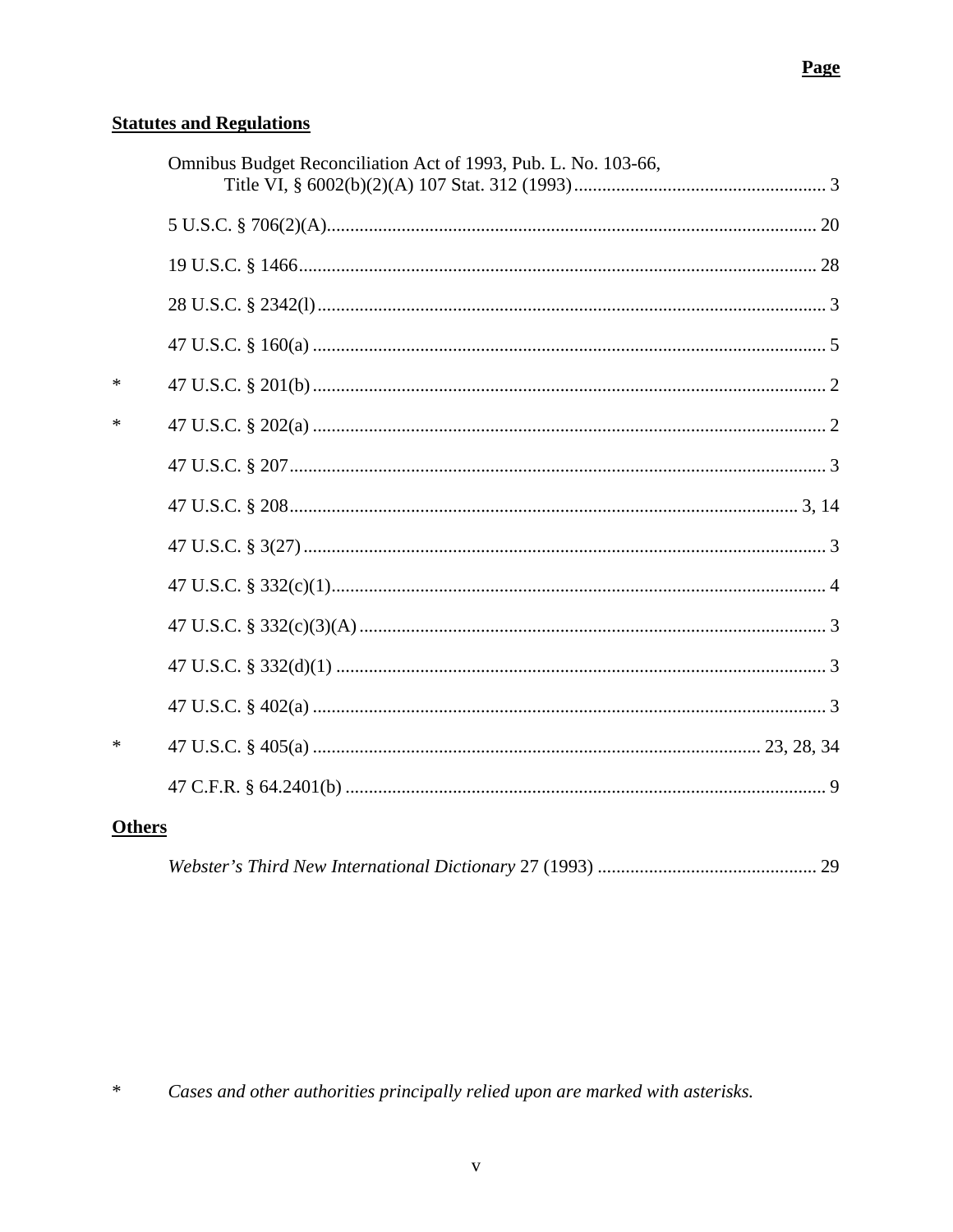## **GLOSSARY**

| Br.               | Petitioners' brief                                                                                                                                                                                                  |
|-------------------|---------------------------------------------------------------------------------------------------------------------------------------------------------------------------------------------------------------------|
| <b>CMRS</b>       | Commercial mobile radio service                                                                                                                                                                                     |
| FCC or Commission | <b>Respondent Federal Communications Commission</b>                                                                                                                                                                 |
| FCC App.          | Respondents' appendix                                                                                                                                                                                               |
| Fee               | the corporate account administration fee at issue in this case                                                                                                                                                      |
| Gilmore           | used to collectively refer to Petitioners                                                                                                                                                                           |
| Gilmore App.      | Petitioners' appendix                                                                                                                                                                                               |
| Order             | Bruce Gilmore, Claudia McGuire, The Great Frame Up Systems,<br>Inc., and Pesger, Inc., d/b/a The Great Frame Up v. Southwestern<br>Bell Mobile Systems, L.L.C., d/b/a Cingular Wireless, 20 FCC Rcd<br>15079 (2005) |
| Title II          | Title II of the Communications Act of 1934, as amended, 47<br>U.S.C. § 201 et. seq.                                                                                                                                 |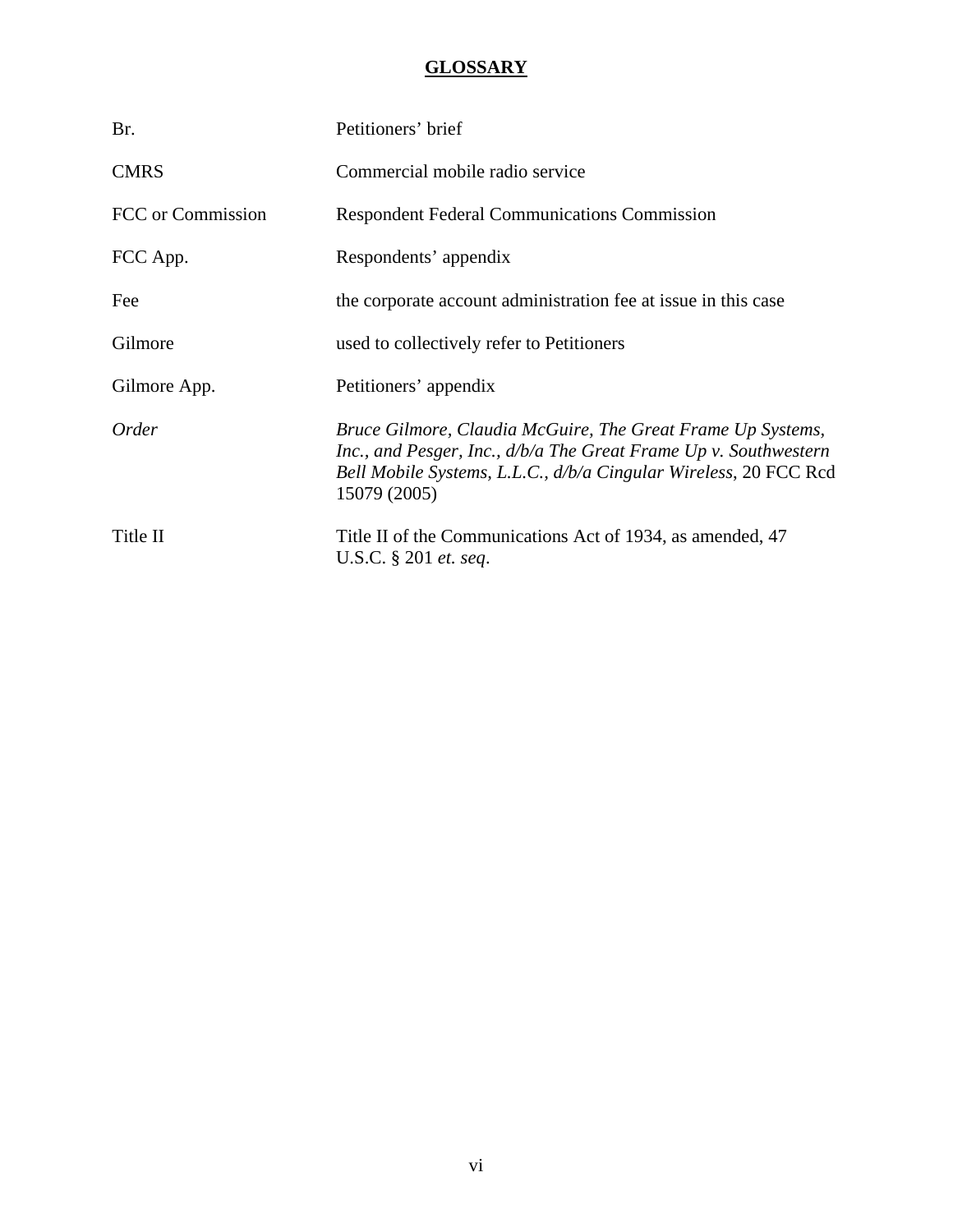IN THE UNITED STATES COURT OF APPEALS FOR THE DISTRICT OF COLUMBIA CIRCUIT

CASE NO. 05-1413

BRUCE GILMORE, CLAUDIA MCGUIRE, THE GREAT FRAME UP SYSTEMS, INC. AND PESGER, INC. D/B/A/ THE GREAT FRAME UP,

Petitioners,

v.

FEDERAL COMMUNICATIONS COMMISSION AND UNITED STATES OF AMERICA,

Respondents.

PETITION FOR REVIEW OF AN ORDER OF THE FEDERAL COMMUNICATIONS COMMISSION

BRIEF FOR RESPONDENTS

## **QUESTIONS PRESENTED**

In 1995, commercial mobile telephone carrier Cingular Wireless ("Cingular")<sup>1</sup> provided

notice to its Chicago-area corporate account holders that it would begin collecting a \$1.50 per-

<sup>&</sup>lt;sup>1</sup> Cingular is the parent of New Cingular Wireless PCS, LLC, the successor-in-interest to Southwestern Bell Mobile Systems, LLC. *See* Defendant Southwestern Bell Mobile Systems, L.L.C. d/b/a Cingular Wireless's Answer and Affirmative Defenses to Complainants' Complaint ("Answer") at 5 (FCC App. 59); Motion to Intervene of Cingular Wireless LLC and New Cingular Wireless PCS, LLC, *Gilmore v. FCC*, No. 05-1413 (D.C. Cir. filed Nov. 9, 2005). During some of the time period relevant to this case, Southwestern Bell Mobile Systems, LLC did business in Illinois as Cellular One. *See* Answer at 5 (FCC App. 59). For simplicity's sake, this brief will use only "Cingular."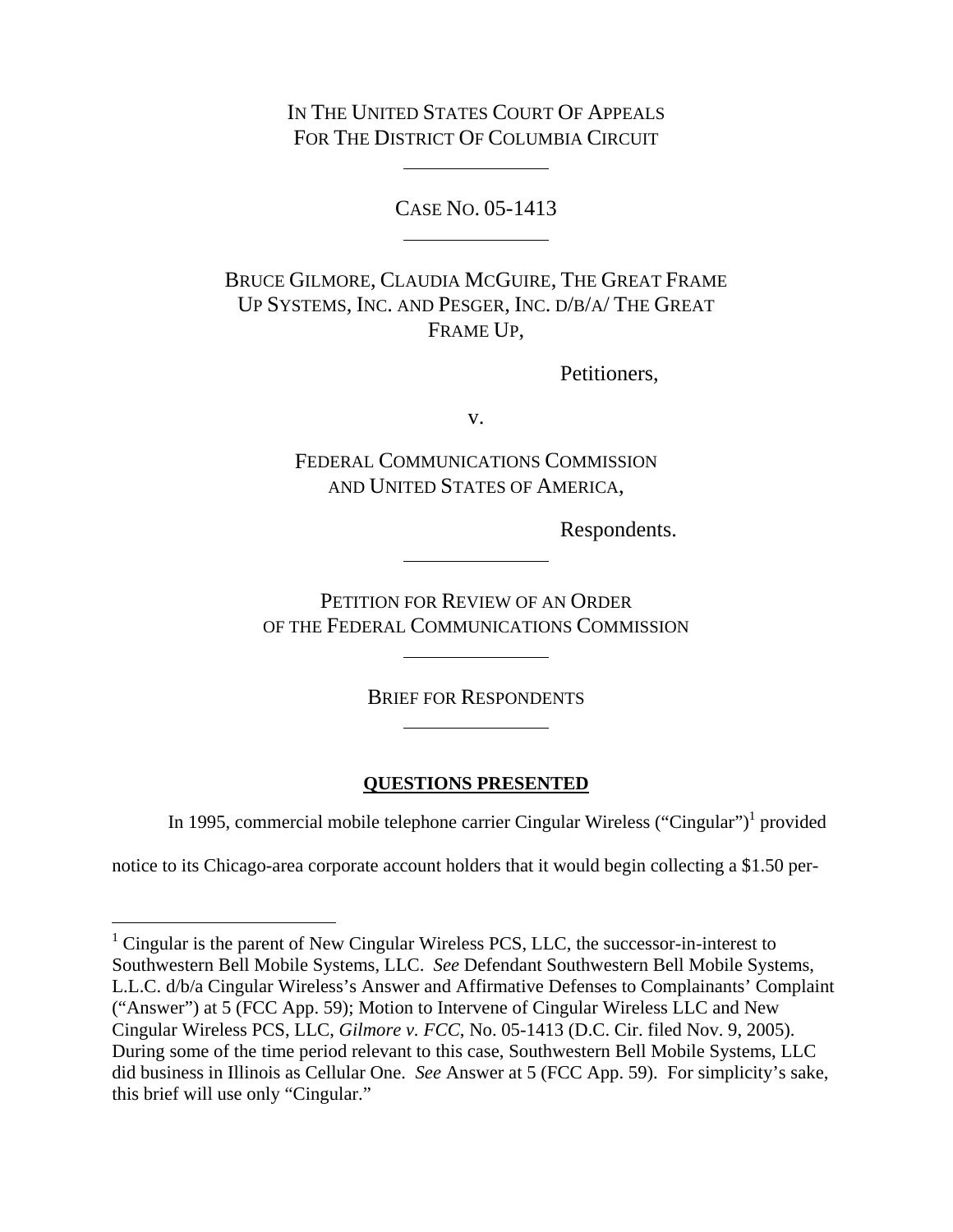month "corporate account administration fee" on their accounts. Some Cingular employees involved in the decision to collect the Fee have testified that it was an attempt to defray the cost of existing services and features provided to corporate customers. Cingular had the contractual right to impose new fees upon notice to these customers, and they had the right to cancel their service without early-termination penalty upon receiving the notice.

Petitioners here were corporate customers who did not exercise their right to cancel service (and switch carriers) upon receiving notice of the Fee or its increase, but nonetheless challenged it under state and federal law. After receiving a primary jurisdiction referral, the Commission concluded that the Fee was neither unreasonable nor unlawfully discriminatory in violation of the Communications Act. *See Bruce Gilmore, Claudia McGuire, The Great Frame Up Systems, Inc., and Pesger, Inc., d/b/a The Great Frame Up v. Southwestern Bell Mobile Systems, L.L.C., d/b/a Cingular Wireless*, 20 FCC Rcd 15079 (2005); 47 U.S.C. §§ 201(b) & 202(a). In particular, the Commission concluded that the Fee bore a reasonable relationship to Cingular's costs of providing unique features and services to corporate customers, did not confound customers' contractual expectations, and was adopted in the context of a highly competitive market in which customers easily could switch carriers.

This petition raises the following questions for review:

Whether the Commission properly exercised its broad discretion in finding that Petitioners had not borne their burden of establishing the unreasonableness of the Fee under Section 201(b) of the Communications Act, 47 U.S.C. § 201(b)?

Whether the Commission properly exercised its broad discretion in finding that Petitioners had not borne their burden of establishing that the Fee unreasonably discriminated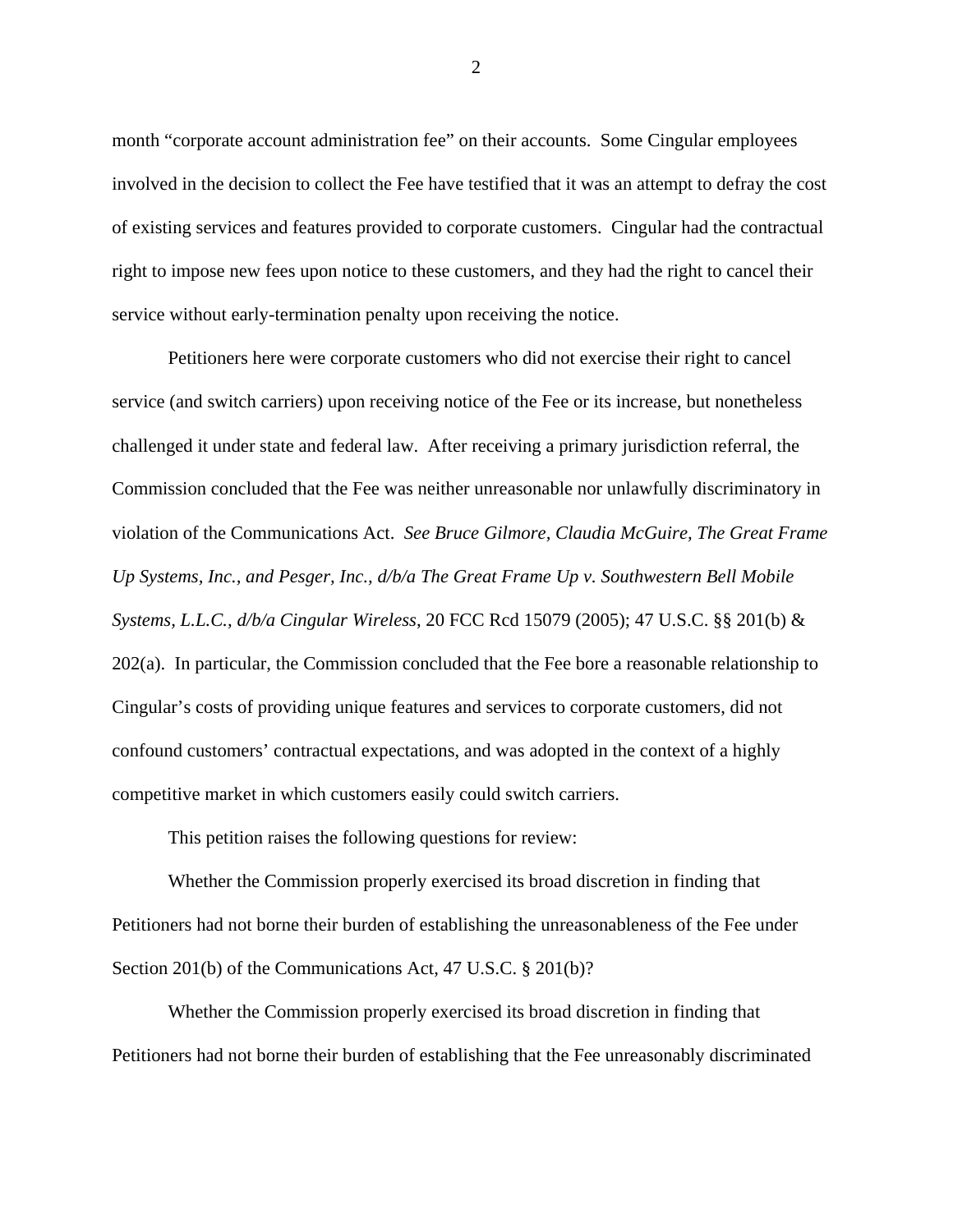against corporate customers in violation of Section 202(a) of the Communications Act, 47 U.S.C.  $$202(a)?$ 

#### **JURISDICTION**

The *Order* challenged by petitioners was released on September 2, 2005. *See* Gilmore App. 1. Petitioners filed their petition for review on October 31, 2005. This Court has jurisdiction to review the FCC's *Order* pursuant to 47 U.S.C. § 402(a) and 28 U.S.C. § 2342(l). The FCC had jurisdiction over Petitioners' complaint pursuant to 47 U.S.C. §§ 207 & 208.

## **STATUTES AND REGULATIONS**

Relevant statutes appear in Petitioners' brief.

## **COUNTERSTATEMENT**

In order to place the Commission's *Order* in context, it is helpful to understand the recent history of commercial mobile radio services regulation and the specifics of the "corporate account administration fee" at issue here.

#### **A. Regulation of Commercial Mobile Radio Services**

## **1. Market-Oriented Approach**

In 1993, Congress established a unique regulatory regime for providers of "commercial mobile service," such as  $Cingular$ <sup>2</sup> First, Congress generally prohibited states from "regulat[ing] the entry of or the rates charged by" commercial mobile service providers.<sup>3</sup> Second, with respect to federal regulation, Congress specified that such providers are common

<sup>&</sup>lt;sup>2</sup> A commercial mobile service is a "radio communication service carried on between mobile stations or receivers and land stations, and by mobile stations communicating among themselves" that is offered to the public for a profit and that interconnects with the public switched network. 47 U.S.C. §§ 3(27); 332(d)(1).

<sup>3</sup> *See* Omnibus Budget Reconciliation Act of 1993, Pub. L. No. 103-66, Title VI, § 6002(b)(2)(A), 6002(b)(2)(B), 107 Stat. 312, 393 (1993), codified at 47 U.S.C. § 332(c)(3)(A).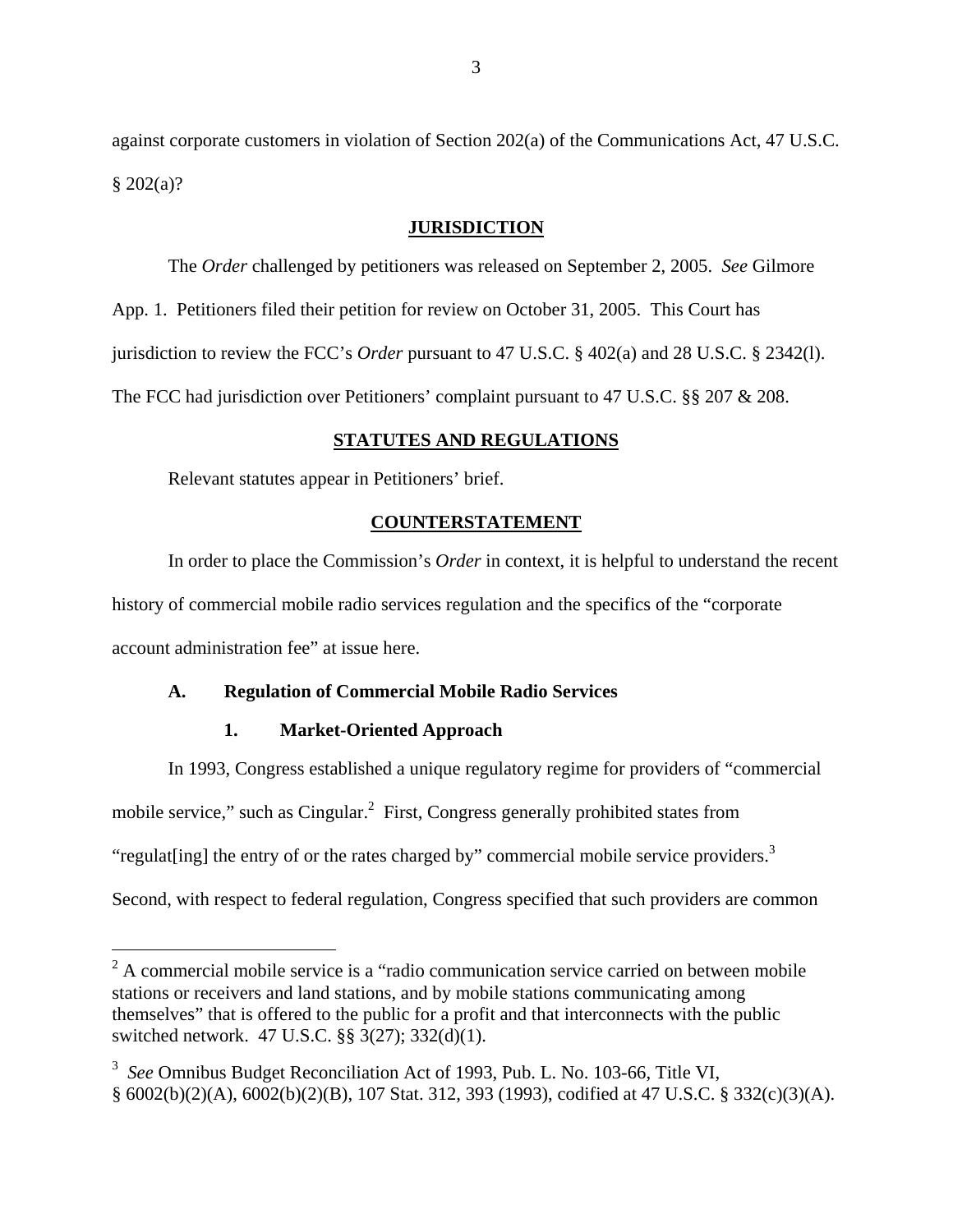carriers presumptively subject to regulation under Title II of the Communications Act, but at the same time authorized the Commission to forbear from applying all Title II provisions, except for the Section 201 prohibition on unreasonable charges, the Section 202(a) prohibition on unreasonable discrimination, and the Section 208 complaint procedures. *See* 47 U.S.C.  $§$  332(c)(1). Any forbearance determination must be supported by a conclusion that enforcement of the provision in question is unnecessary to ensure reasonable, non-discriminatory charges, to protect consumers, or to advance the public interest. *See id.*

In its first exercise of this authority, the Commission decided in 1994 to forbear from applying many provisions of Title II, including the requirement that mobile service providers file tariffs of their charges with the Commission. *See Implementation of Sections 3(n) and 332 of the Communications Act, Regulatory Treatment of Mobile Services*, 9 FCC Rcd 1411 (1994). In doing so, the Commission explained that Congress's statutory scheme "acknowledged that neither traditional state regulation, nor conventional regulation under Title II of the Communications Act, may be necessary in all cases to promote competition or protect consumers in the mobile communications marketplace." *Id.* at 1418, ¶ 14. As a result, the Commission adopted "as a principal objective . . . the goal of ensuring that unwarranted regulatory burdens are not imposed upon any mobile radio licensees." *Id.* at 1418, ¶ 15.

The key to the Commission's forbearance analysis was its conclusion that the commercial mobile service market was competitive and becoming more so over time. *See id.* at 1478, ¶ 174. As the Commission explained, "in a competitive market, market forces are generally sufficient to ensure the lawfulness of rate levels, rate structures, and terms and conditions of service set by carriers who lack market power." *Id.* at 1478, ¶ 173. Although acknowledging that Congress in Section 332 had not authorized the Commission to forbear from enforcement of Sections 201 or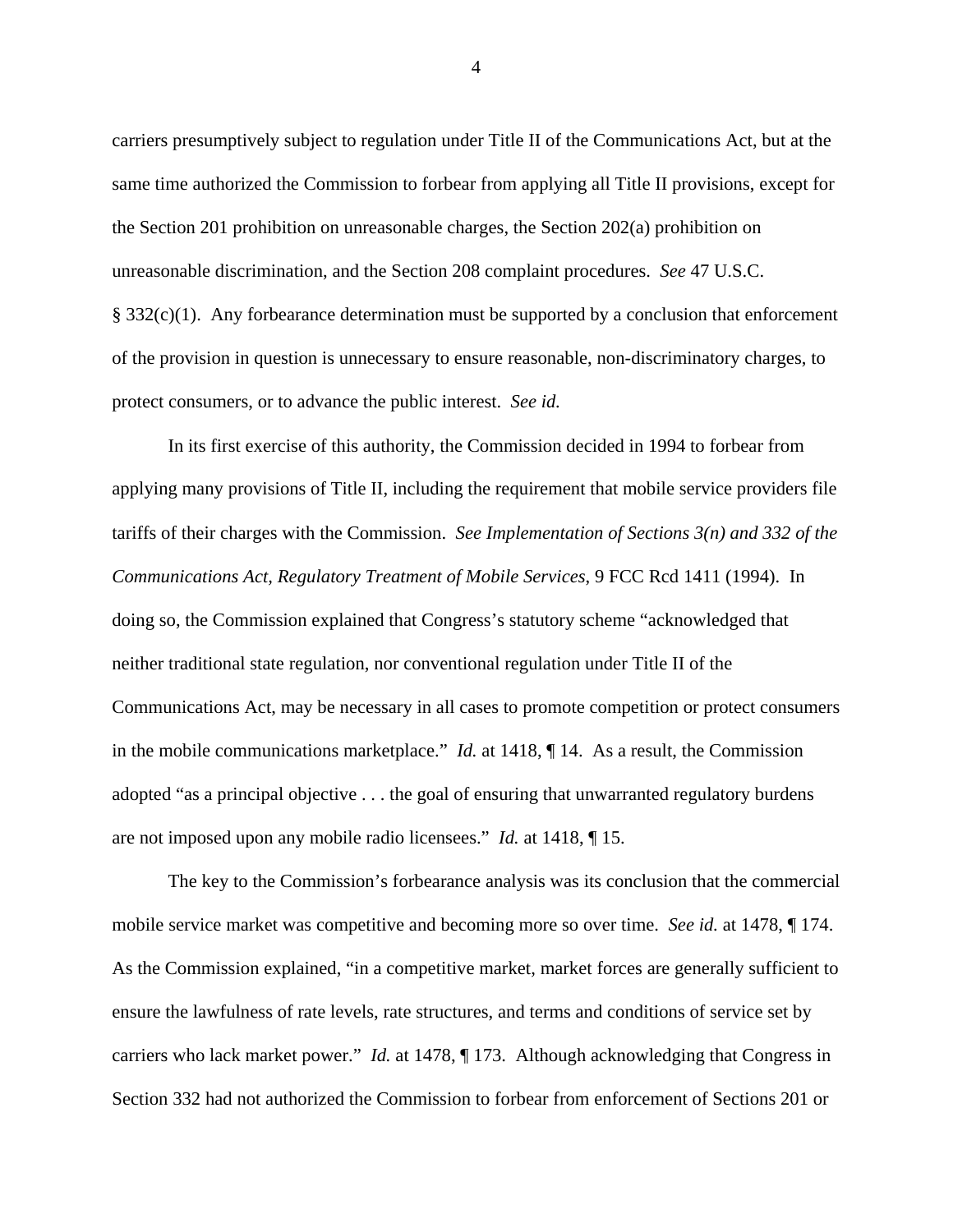202, the agency noted that in a competitive marketplace, carriers "are unlikely to behave anticompetitively, in violation of Sections 201(b) and 202(a) of the Act, because they recognize that such behavior would result in the loss of customers." *Id.*

In 1998, after Congress amended the Communications Act to allow forbearance from any provision of the Act, the Commission declined to forbear from enforcing Sections 201 and 202 against providers of personal communications services (a subset of commercial mobile service providers). *See Personal Communications Indus. Ass'n's Broadband Personal Communications Servs. Alliance's Petition for Forbearance for Broadband Personal Communications Servs.*, 13 FCC Rcd 16857, 16866,  $\P$  18 (1998).<sup>4</sup> The Commission noted that it had never before refrained from applying Sections 201 and 202 to an entire industry and believed it should retain these tools to respond in case a market failure permitted a carrier to engage in an abusive practice. *Id.* at 16865-68, ¶¶ 15, 17, 23. At the same time, the Commission took note of the competitive nature of the commercial mobile service market, *see, e.g.*, *id.* at 16867-68, ¶ 21, and this fact has featured prominently in its subsequent decisions adjudicating Section 201 and 202 complaints against commercial mobile service carriers. *See, e.g.*, *Orloff v. Vodafone AirTouch Licenses LLC*, 17 FCC Rcd 8987, 8995, ¶ 18 (2002) ("Although the Commission declined to forbear from applying sections 201(b) and 202(a) of the Act in the CMRS context, it has considered the existence of robust competition in the CMRS market when determining whether a violation of

<sup>&</sup>lt;sup>4</sup> Although Section 332(c)(1)(A) of the Communications Act (discussed above) had not authorized forbearance from Sections 201 or 202 in the CMRS context, Congress in 1996 had added a generally applicable forbearance provision to the Communications Act authorizing the Commission to "forbear from applying any regulation or any provision of this Act to a telecommunications carrier or telecommunications service." 47 U.S.C. § 160(a); *see Personal Communications Indus. Ass'n*, 13 FCC Rcd at 16865, ¶ 14.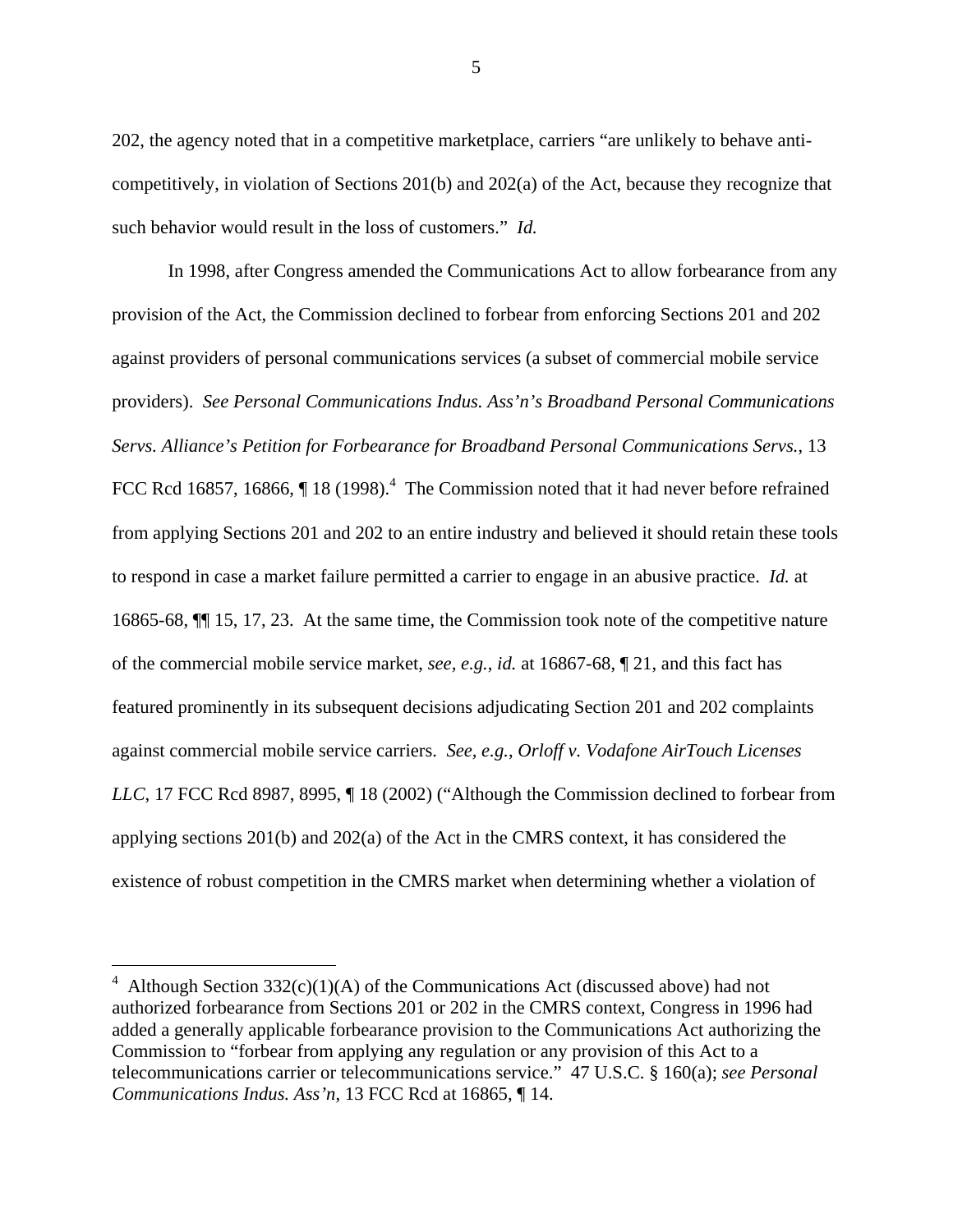those sections has occurred." (footnote omitted)), *aff'd, Orloff v. FCC*, 352 F.3d 415 (D.C. Cir. 2003), *cert. denied*, 542 U.S. 937 (2004). A brief summary of each of these decisions follows.

*White.* In 2001, the Commission determined that several wireless billing practices – including charging customers for "dead time" and charging for unanswered calls – were not unjust or unreasonable in violation of Section 201. *See Petition for Declaratory Ruling on Issues Contained in Count I of White v. GTE*, 16 FCC Rcd 11558, 11558-59, ¶¶ 1-2 (2001). In reaching its conclusion, the Commission considered three factors: "the relationship of carrier costs to billing charges or practices, consumers' expectations based on their wireline experience, and the role of competitive markets." *Id.* at 11560, ¶ 8. These have come to be known as the "*White* factors."

First, the Commission concluded that the charges in question were "related to the costs associated with the network functions that occur even if [a] call is not completed." *Id.* at 11561, ¶ 11. This simple "relat[ionship]" was enough; the Commission did not examine the intent of the carriers in imposing these charges, nor did it require that the associated costs be quantified. *See id.*

Second, the Commission acknowledged that traditional "wireline carriers generally do not charge for unconnected calls (where the line is busy or unanswered), nor do they charge for set-up time for a call." *Id.* at 11562, ¶ 13. This comparison to wireline did not change the analysis, however, because "the practices used there are not necessarily controlling of whether a practice is in violation of Section 201(b)." *Id.* 

Finally, the Commission noted that "[w]hen Congress established commercial mobile radio services as a distinct category of common carrier, its general intent was for prices to reflect the competitive market." *Id.* at 11563, ¶ 15. In this case, the market was working because it had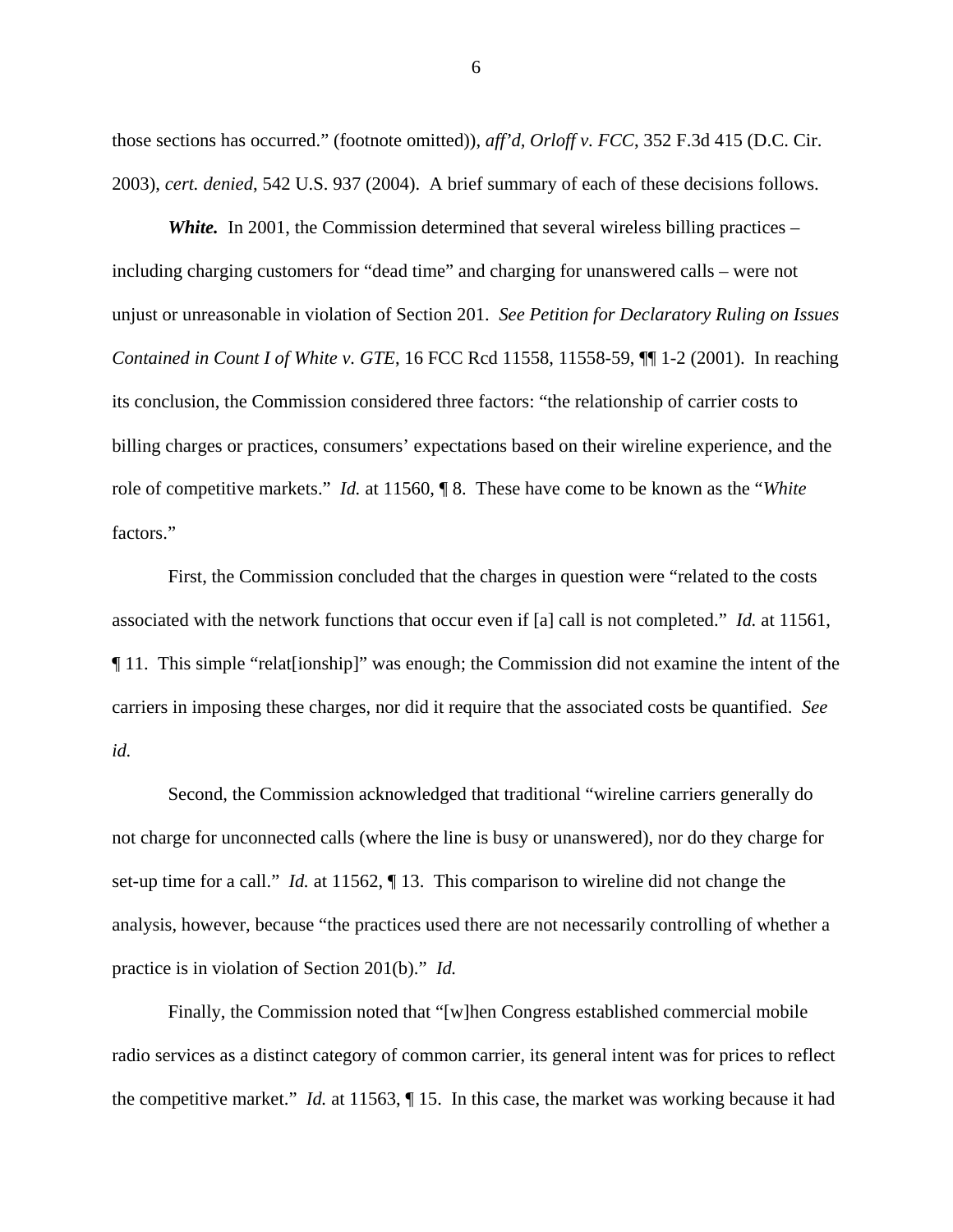"enabled carriers to adopt different types of services and billing practices." *Id.* at 11563, ¶ 17. In particular, the Commission noted that carriers' practices on "dead time" and unanswered calls varied and concluded that "consumers can factor these different practices into their assessment of the total package of services offered by each carrier," making regulatory prescription unnecessary. *Id.*

*Kiefer*. The Commission used a similar market-oriented analysis a year later in adjudicating another customer complaint about a commercial mobile service billing practice. *See Kiefer v. Paging Network, Inc.*, 16 FCC Rcd 19129 (2001). In that case, a customer challenged as unreasonable under Section 201(b) his carrier's practice of assessing a five-dollar fee on late bill payments that the customer alleged was not related to the carrier's costs. *Id.* at 19131, ¶ 4. The Commission noted that it had chosen to regulate mobile services "through competitive market forces" and had "not imposed specific cost-based rate regulations on CMRS providers." *Id.* at 19131, ¶ 5.In rejecting the claim, the Commission found it dispositive that the relevant market was competitive: if the customer did not like his company's policy on late fees, he had the choice of moving to another provider. *See id.* at 19132, ¶ 7 & 19133, ¶ 10 n.35.

*Orloff.* In 2002, the Commission denied another customer complaint challenging a commercial mobile service carrier's practice as unreasonable and discriminatory, and it again relied almost exclusively on the competitive nature of the relevant market. *See Orloff*, 17 FCC Rcd 8987. In that case, the consumer challenged her carrier's practice of making customerspecific price concessions to customers who negotiated or "haggled" with the carrier. *See id.* at 8992, ¶ 11.

The Commission rejected the customer's contention "that differences in treatment of consumers purchasing like services must be cost-justified on a transaction-by-transaction basis."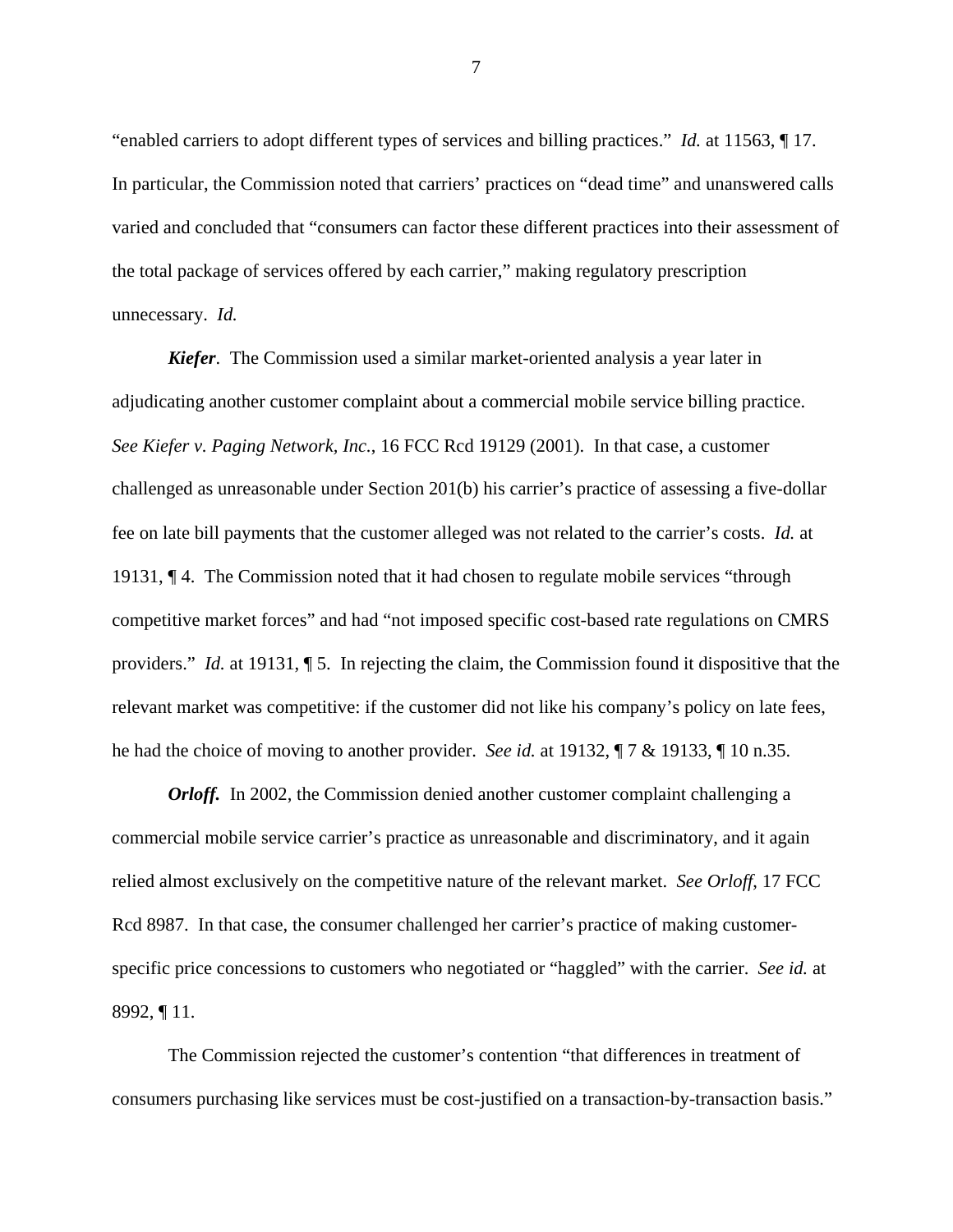*Id.* at 8998,  $\P$  24. The Commission explained that it had not "impose [d] specific cost-based regulations on CMRS providers" and had instead chosen to "regulate[] CMRS through competitive market forces." *Id.*; *see also id.* at 8997, ¶ 22 n.69. Instead of focusing on costs, as suggested by the complainant, the Commission again found controlling the fact that the relevant market was competitive. *See id.* at 8996, ¶ 20. As a result, carriers would have no incentive to behave in an unreasonable manner because "such conduct would result in a loss of customers." *Id.* at 8996-97, ¶ 20.

In affirming, this Court noted that the Commission had broad discretion in determining whether a practice violated Sections 201(b) and 202(a) and was well within that discretion in deciding not to proscribe the carrier's practice of haggling. *See Orloff*, 352 F.3d at 420-21. The key point for the Court (as it had been for the Commission) was that "[c]ustomers dissatisfied with Verizon's charges or services may simply switch to another provider." *See id.* at 421. The Court rejected the customer's arguments for traditional regulation as "contrary to Congress' clearly articulated policy in favor of competition in telecommunications services." *Id.*

*Truth-in-Billing Rules.* In 1999, the Commission concluded that several broad "principles" should apply to the billing practices of all telecommunications carriers, including mobile carriers. *See Truth-in-Billing and Billing Format*, First Report and Order and Further Notice of Proposed Rulemaking, 14 FCC Rcd 7492, 7501, ¶ 13 (1999). One of these "principles" was that carriers' bills should "contain full and non-misleading descriptions of charges that appear therein." *Id.* at 7496, ¶ 5. At the same time, the Commission exempted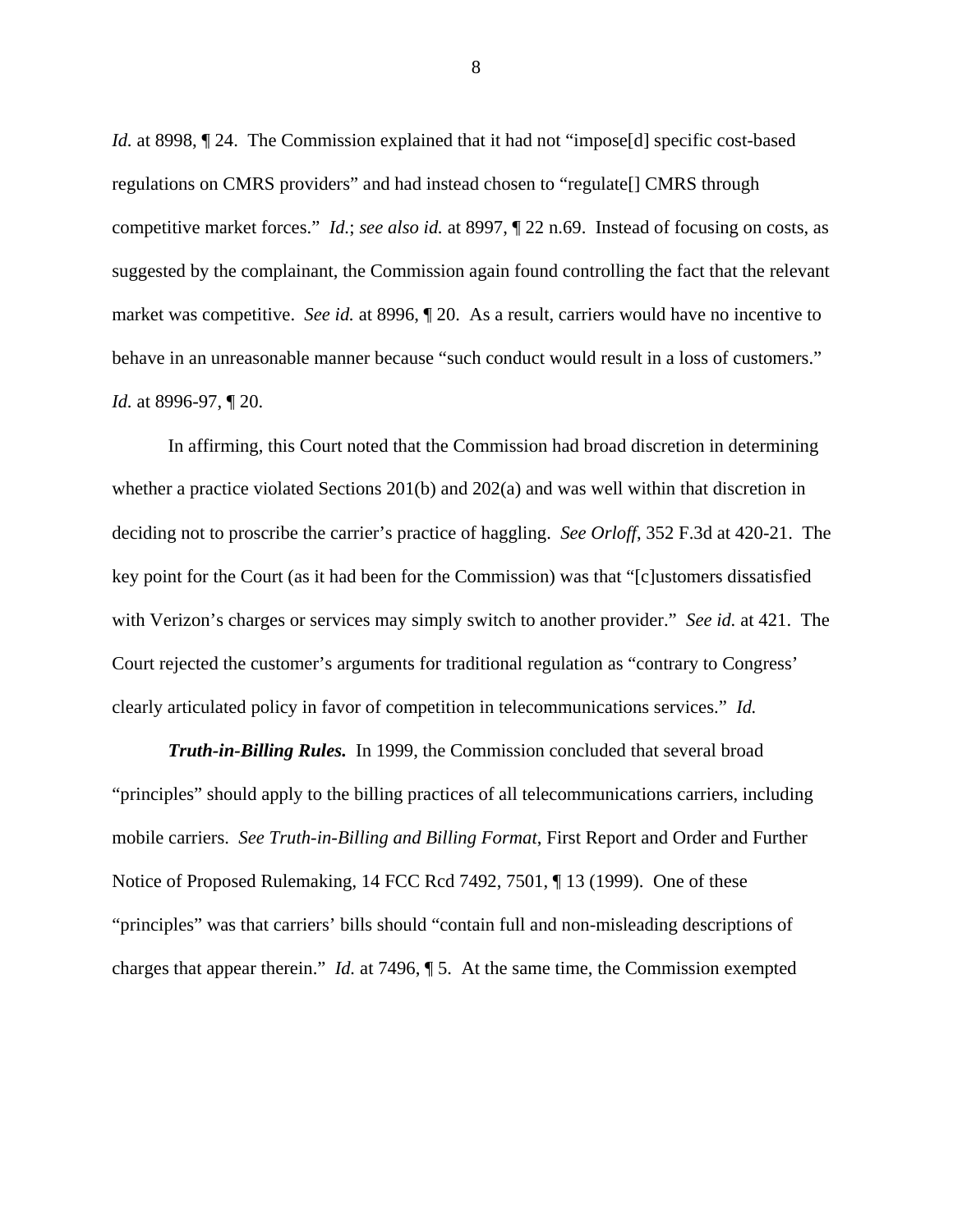wireless carriers from a specific rule governing the content and format of customer bills. *Id.* at 7501-03, ¶¶ 13-19, 7555; 47 C.F.R. § 64.2401(b).5

In 2005, the Commission lifted that exemption, thereby making mobile carriers subject to the requirements of 47 C.F.R. § 64.2401(b) that "billing descriptions be brief, clear, nonmisleading, and in plain language." *Truth-in-Billing and Billing Format*, Second Report and Order, Declaratory Ruling, and Second Further Notice of Proposed Rulemaking, 20 FCC Rcd 6448, 6456, ¶ 16 (2005), *petitions for review pending*, *NASUCA, et al. v. FCC*., Nos. 05-11682- DD (11th Cir. filed March 28, 2005). In the same order, the Commission rejected a request that it issue a declaratory ruling clarifying that mobile carriers were prohibited from imposing any monthly line-item charges unless they were mandated or authorized by a regulatory agency. *See id.* at 6458,  $\parallel$  23. In doing so, the Commission noted that "[t]here is no general prohibition against the use of line items on telephone bills under our rules or the Act." *Id.* at 6458, ¶ 23; *see also id.* at 6461, ¶ 28 (carriers may recover "costs associated with the business of providing telecommunications service" through either "rates or other line item charges").

#### **2. Benefits of Competition**

The generally deregulatory approach to mobile services outlined by Congress and implemented by the Commission has resulted in intense competition in the commercial mobile

 5 47 C.F.R. § 64.2401(b) (from which mobile carriers were exempted in 1999) provides: "Charges contained on telephone bills must be accompanied by a brief, clear, non-misleading, plain language description of the service or services rendered. The description must be sufficiently clear in presentation and specific enough in content so that customers can accurately assess that the services for which they are billed correspond to those that they have requested and received, and that the costs assessed for those services conform to their understanding of the price charged."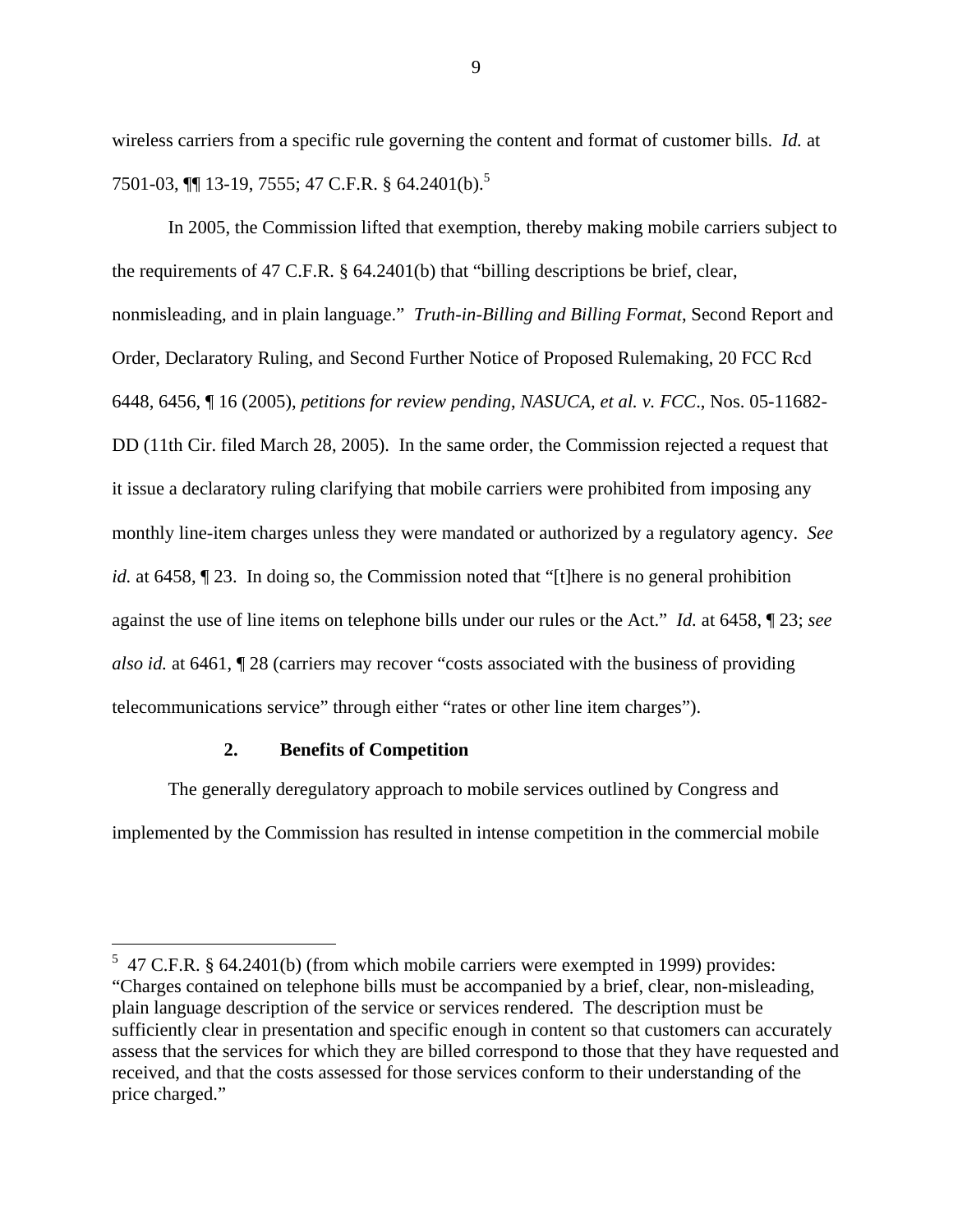service market and substantial benefits to consumers. Prices have declined; <sup>6</sup> wireless penetration continues to accelerate;<sup>7</sup> and average usage is up significantly.<sup>8</sup> An increasing number of consumers have "cut the cord" to traditional wireline service and are using mobile phones exclusively.<sup>9</sup> Consumers are also increasingly using their mobile phones to exchange data, such as text messages, email, and photographs.<sup>10</sup> The intense competition among mobile providers has led to a high rate of customer "churn," with up to three percent of users switching providers each month. $^{11}$ 

## **B. This Case**

## **1. Chicago Mobile Market**

At the time Cingular began collecting the Fee at issue in this case, the Chicago mobile market (where petitioners reside) was highly competitive. There were at least three other competing providers there in 1995. *Order* ¶ 15 (Gilmore App. 6), citing Amended Joint

<sup>&</sup>lt;sup>6</sup> According to the Bureau of Labor Statistics, the annual cellular consumer price index ("CPI") declined 1 percent from 2003 to 2004, while the overall CPI rose 2.7 percent. *See Implementation of Section 6002(b) of the Omnibus Budget Reconciliation Act of 1993, Annual Report and Analysis of Competitive Market Conditions With Respect to Commercial Mobile Servs.*, Tenth Report, 20 FCC Rcd 15908, 15965-66, ¶ 157 (2005). The cellular CPI has fallen by 34 percent since December 1997, when BLS began tracking it. *See id.*

<sup>&</sup>lt;sup>7</sup> There were approximately 184.7 million mobile phone subscribers as of December 2004, up from 160.6 million a year before. *See id.* at 15968, ¶ 161. In the preceding three years, there was a 30 percent increase in mobile phone subscribers. *See id.*

 $8\,$  In the last quarter of 2004, the typical mobile subscriber used his or her phone for 680 minutes each month, up 80 minutes from the same quarter in 2003. *See id.* at 15970, ¶ 168.

 $9\,$  More than five percent of adults report living in a household served only by a wireless phone. *See id.* at 15979-80, ¶ 196. Among 18 to 24 year-olds, that figure is 14 percent. *See id.*

<sup>10</sup> *See id.* at 15970-71, ¶¶ 170-73.

<sup>&</sup>lt;sup>11</sup> *Id.* at 15911-12,  $\P$ 4. The cost of switching providers was reduced in late 2003 when wireless number portability was introduced. *See id.*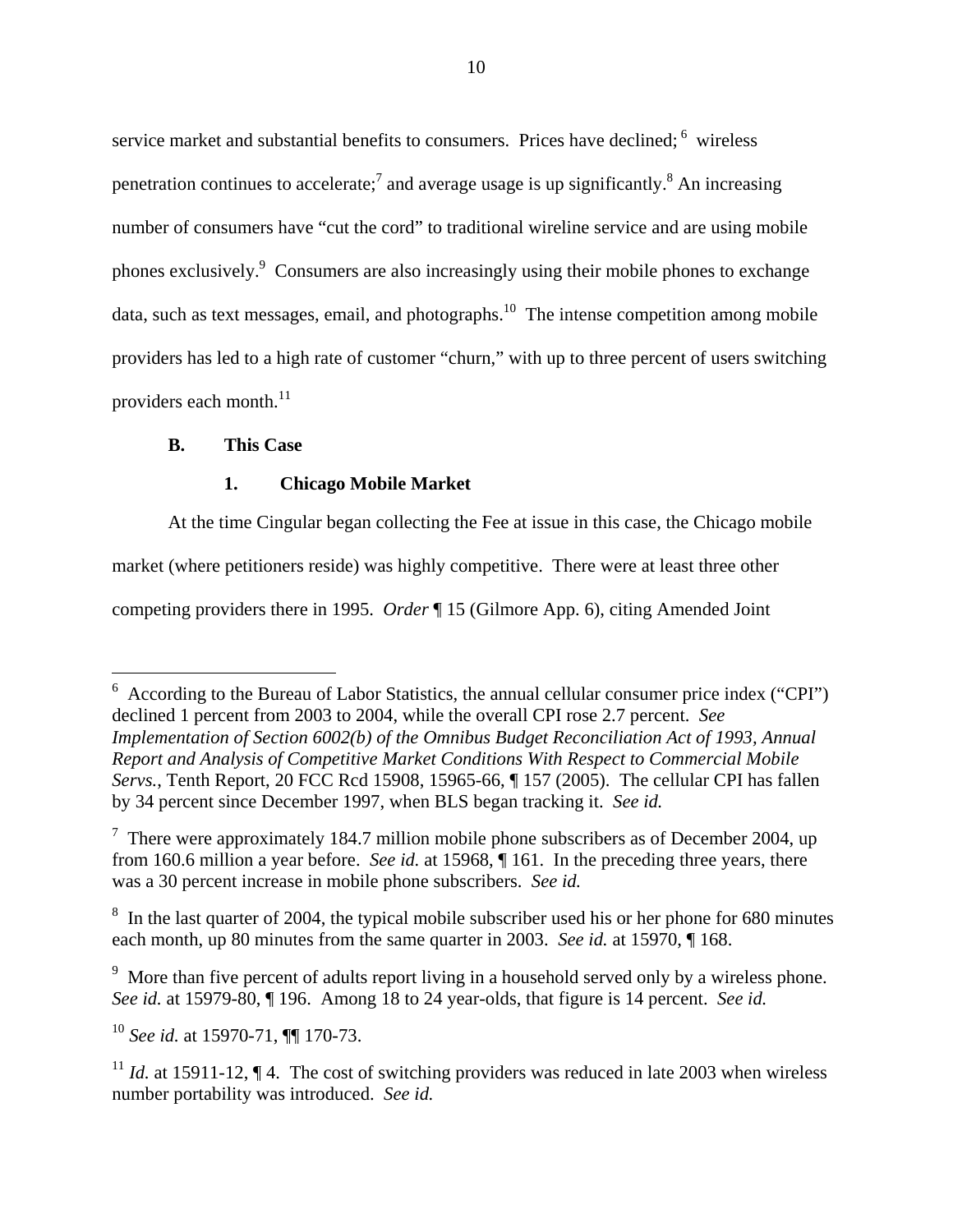Statement of Stipulated and Disputed Facts and Legal Issues ("Joint Statement") at 3. In 1996 and 1997 (before Cingular increased the Fee), three additional competitors entered the market. *See id.*

#### **2. Cingular's Corporate Account Administration Fee**

In April 1995, Cingular gave its Chicago-area corporate account customers notice that it would begin charging them a \$1.50 monthly Fee. *Id.*  $\mathbb{I}$  3 (Gilmore App. 2).<sup>12</sup> This Fee was disclosed as a separate line item of the customer bills in the "Other Charges and Credits" section and was labeled a "Corporate Account Administration Fee." Joint Statement at 2 (Gilmore App. 12). In March 1998, again after providing notice, Cingular increased this Fee to \$2.95 per month. *Order* ¶ 3 (Gilmore App. 2).

Donna Lynn Morrison, Cingular's vice president of sales and marketing for the five-state area including Illinois, recalled the Fee as "an attempt to defray a portion of all of [the] costs" of providing services and features unique to corporate customers. Deposition of Donna Lynn Morrison ("Morrison Dep.") at 54 (Gilmore App. 166); Complaint at 5 (FCC App. 10). Among those services and features were: a dedicated corporate account customer support group comprised of Cingular's best representatives, billing analysis, on-site visits by sales representatives to sign up corporate account holders' employees and deliver equipment post-sale, a corporate account newsletter, and call-waiting, call forwarding, and phone replacement without separate charge. Morrison Dep. at 54-57 (Gilmore App. 166-67). Grace Seymour, vice president for customer service, testified that features such as call waiting and voice mail and a

 $12$  A corporate account was one that had ten or more lines and that had a corporate name affiliated with it. Deposition of Daniel Patrick Fenwick at 20-21 (Gilmore App. 289-90). Employees and other individuals associated with the corporate account holder were eligible to open corporate accounts as well and receive the discounted corporate rate. *See id.*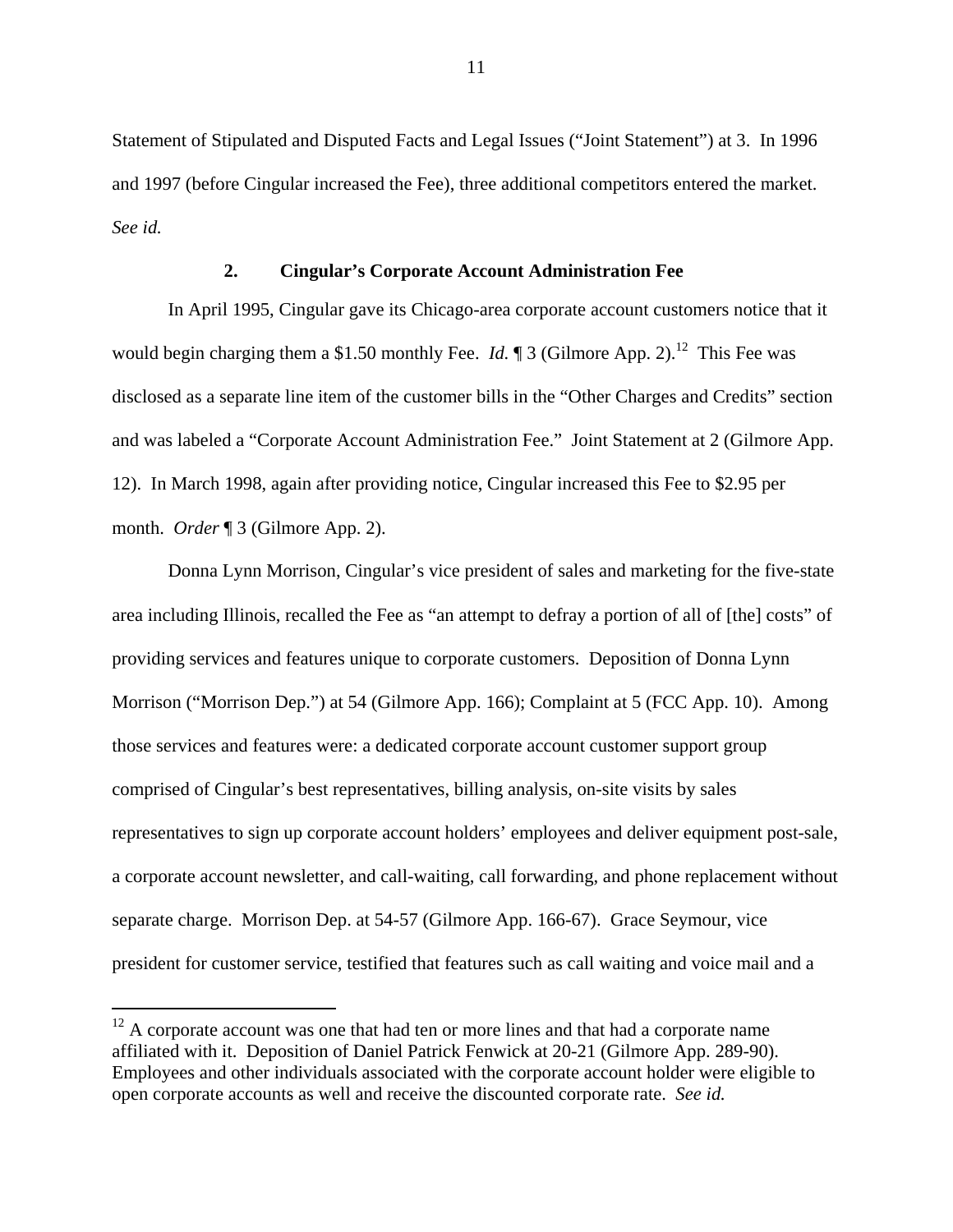dedicated corporate customer support group were provided in exchange for the corporate account administration fee. Deposition of Grace Seymour ("Seymour Dep.") at 36-40 (Gilmore App. 284-85).

The testimony of Daniel Fenwick (on which Petitioners rely) was quite similar. Fenwick, formerly director of corporate sales for Cingular, noted that a number of features and services were offered exclusively to corporate account holders, including in-building wireless systems, free features such as voice mail, and separate customer service. Deposition of Daniel P. Fenwick ("Fenwick Dep.") at 22-24 (Gilmore App. 290). He also noted that the corporate account budget increased throughout the 1990s and acknowledged that the corporate account administration fee "would raise more revenue that would, in part, offset" those increasing expenses. *Id.* at 70 (Gilmore App. 295).

According to Fenwick, the point of the Fee was "to increase revenue from the customers." Statement of Daniel Patrick Fenwick ("Fenwick Statement") at 1 (Gilmore App. 136). A rate increase would have achieved the same goal, but, according to Fenwick, it might have "caus[ed] consumers to switch to another carrier." *Id.* Fenwick also said that Cingular continued to provide its extant "excellent" services to its business customers in exchange for the Fee; it did not offer additional services. *Id.* at 2 (Gilmore App. 137). Cingular waived the Fee for some customers who complained; others apparently switched to competing carriers in response to its imposition. *See id.*

#### **3. The Petitioners**

All three petitioners had corporate accounts with Cingular in the Chicago area at the time Cingular imposed the corporate account administration fee in 1995 or increased it in 1998. Each had signed a contract that authorized Cingular to add new charges upon written notice and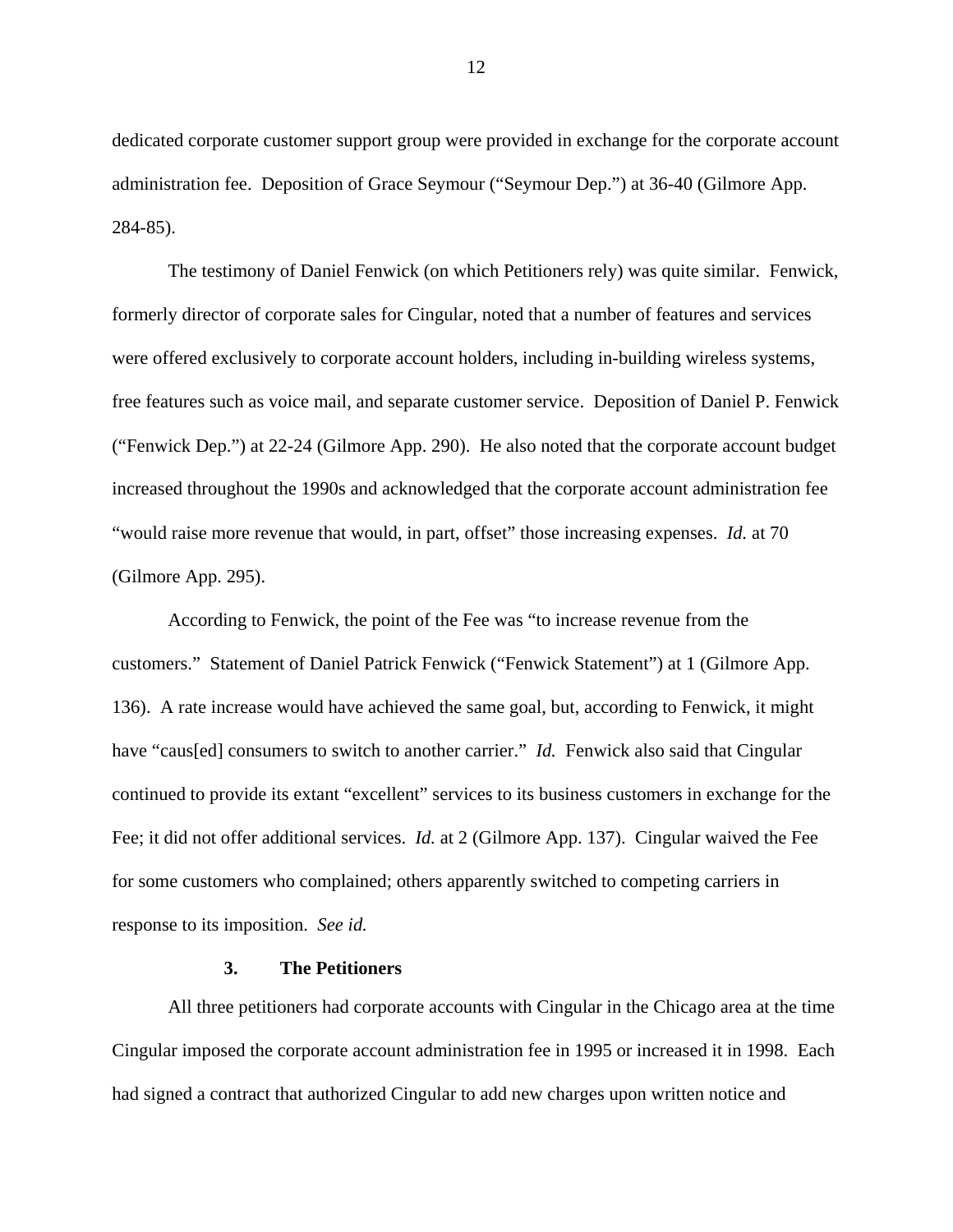provided customers the opportunity to cancel service in the event such charges were imposed. *See Order* ¶ 7 (Gilmore App. 3); *id.* ¶ 14 (Gilmore App. 6). None of the petitioners exercised this right to terminate service when the Fee was imposed; instead each paid it monthly. *Order* ¶¶ 4-6 (Gilmore App. 2-3). Under the terms of their contract, this meant that each of them was "'conclusively deemed to have agreed'" to pay the Fee. *Order* ¶ 7 (Gilmore App. 3).

#### **4. Procedural History**

Petitioner Gilmore filed a complaint against Cingular in Illinois state court in 2001 on behalf of a putative class of corporate customers that paid the corporate account administration fee. *Order* ¶ 8 (Gilmore App. 3). He challenged the Fee on various state-law grounds, including breach of contract and fraud. *See id.* Cingular removed the case to federal court, which found that it had jurisdiction because several of Gilmore's state-law claims were completely preempted by the Communications Act. *See Gilmore v. Southwestern Bell Mobile Sys., Inc.*, 156 F. Supp.2d 916, 925 (N.D. Ill. 2001).

Gilmore subsequently amended his complaint to add federal Communications Act claims, namely that the Fee was unjust or unreasonable in violation of Section 201(b) of the Act and constituted unreasonable discrimination against corporate account holders in violation of Section 202(a). *See Gilmore v. Southwestern Bell Mobile Sys.*, 210 F.R.D. 212, 216 (N.D. Ill. 2001).

The district court denied class certification because Gilmore had failed to demonstrate that the class was sufficiently numerous to warrant class treatment or that his counsel could adequately represent the class. *See id.* at 218, 219-220 (citing Fed. R. Civ. P. 23). The court also dismissed Gilmore's state-law fraud claims, finding them preempted by the federal Communications Act. *See id.* at 225-26.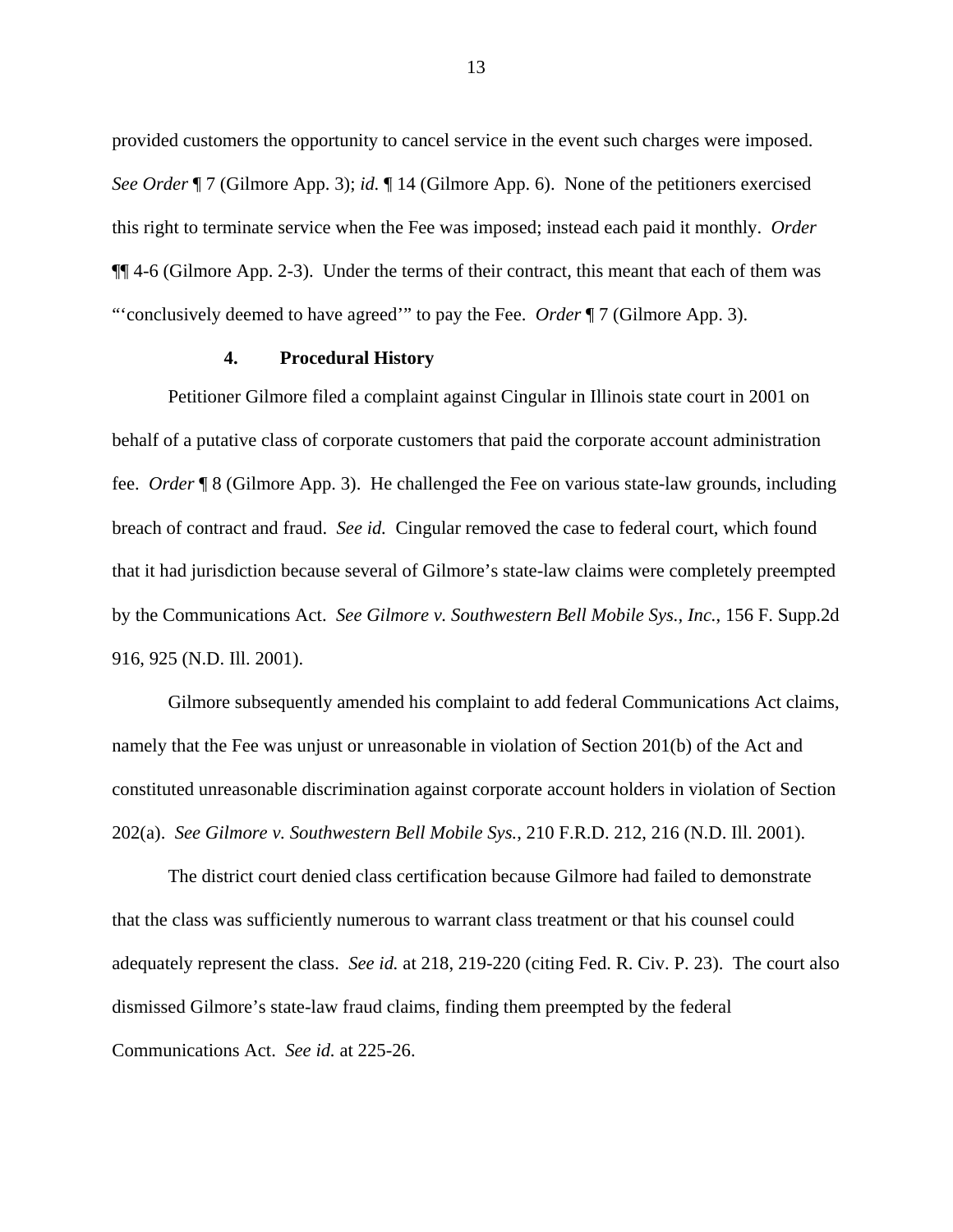The court later determined that Gilmore's complaint should be resolved by the Commission under the doctrine of primary jurisdiction. *See Gilmore v. Southwestern Bell Mobile Sys.*, L.L.C., 224 F. Supp.2d 1172, 1177 (N.D. Ill. 2002). The court noted that Gilmore's claim "directly raises the issue of whether the Fee was unjust or unreasonable because too high," which was "an issue within the expertise of the FCC." *Id.*

#### **5. Order on Review**

Gilmore effectuated the primary jurisdiction referral by filing a formal complaint with the Commission challenging Cingular's assessment of the Fee. *See* 47 U.S.C. § 208 (formal complaint procedure). The Commission ultimately rejected Gilmore's Section 201(b) and 202(a) claims.

**Section 201(b).** The Commission noted that Gilmore pressed two related Section 201(b) claims, and that he bore the burden of proof as to both. *See Order* ¶ 10 (Gilmore App. 4). First, he claimed that the Fee was unlawful "because it is not cost-based but rather designed for the sole purpose of raising revenues without appearing to raise rates." *Id.* Second, he claimed that the Fee was misleading. *See id.*

The Commission noted that Gilmore's complaint was not governed by its truth-in-billing rules, which it had not applied to wireless carriers until after the time period at issue in this case. *See id.* ¶ 11 (Gilmore App. 5); *see also supra* at 8-9 (discussing truth-in-billing rules). Instead, the Commission applied the factors it had considered in *White*, which both parties said should control the outcome. *See id.* Those factors were: "(1) the relationship of carrier costs to billing charges or practices; (2) consumers' expectations based on their wireline experience; and (3) the role of competitive markets." *Id.*; *see also supra* at 6-7 (discussing *White*).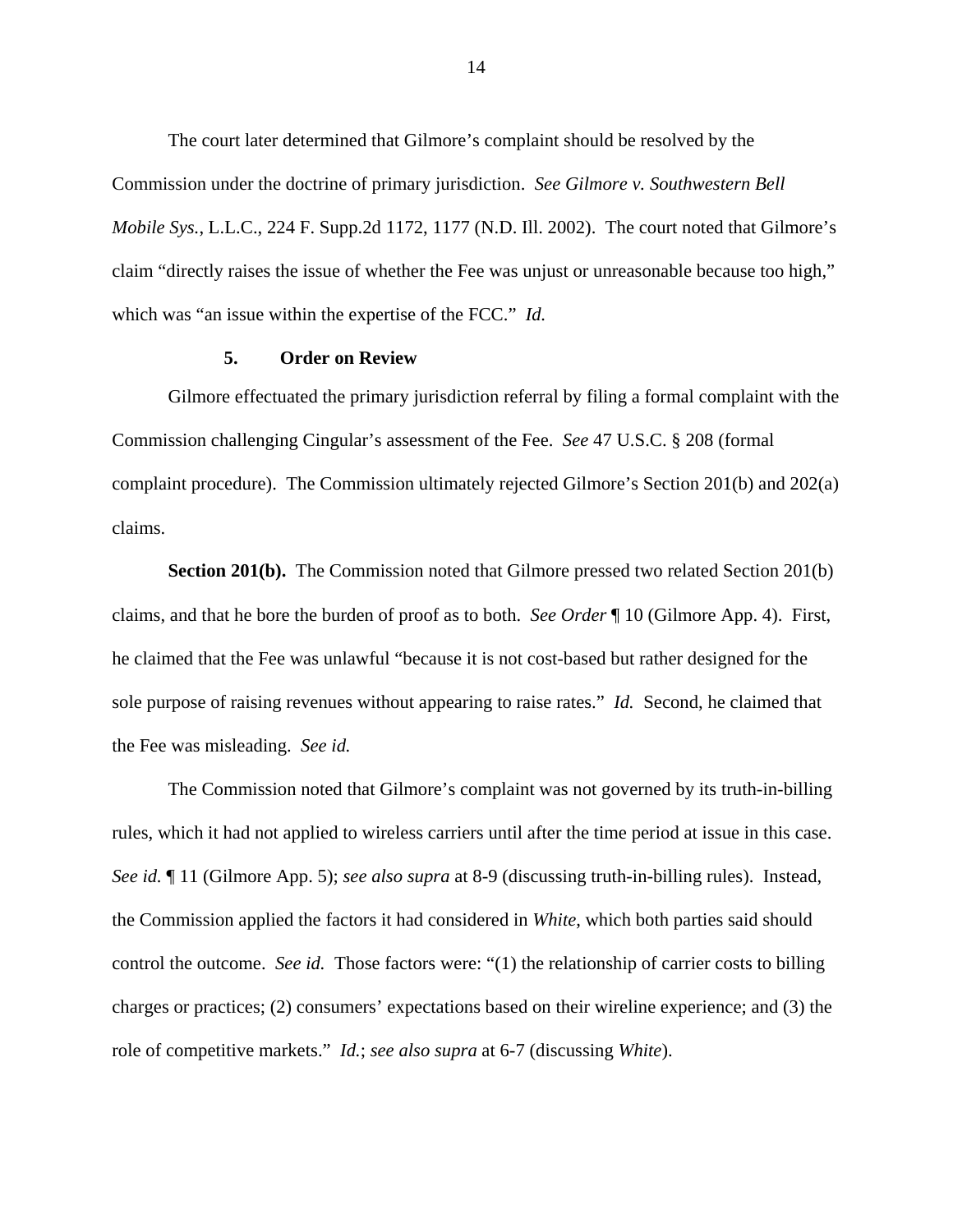Applying the first *White* factor, the Commission concluded that Gilmore "failed to demonstrate the Fee is not reasonably related to Cingular's costs." *Id.* ¶ 13 (Gilmore App. 5). The Commission took specific note of Gilmore's argument (based on Fenwick's testimony) that "the sole purpose of the Fee was to increase revenue and that the [F]ee was unrelated to costs borne by Cingular for providing service to business customers." *Id.* ¶ 12 & n.32 (Gilmore App. 5) (citing Complaint at 10); *see also* FCC App. 15 (relevant portion of Complaint).

But the Commission also noted that it was "undisputed that additional services were in fact provided" to corporate customers by Cingular. *Id.* ¶ 13 (Gilmore App. 5). These services included: Cingular's willingness to travel to corporate account-holders' premises to make employee sign-up more convenient; receipt of features such as call waiting and call forwarding without separate charges for them; eligibility for an in-building wireless system that makes mobile phone use within a building possible; and a dedicated corporate account newsletter. *See id.*; *see also id.* ¶ 25 (Gilmore App. 9). The Commission also noted witness testimony that "there were additional costs associated with these special services." *Id.* ¶ 13 (Gilmore App. 5). Because Gilmore had not come forward with evidence sufficiently "persuasive" or "specific" showing that the Fee was not "'reasonably related'" to the cost of providing these additional services to corporate customers, the Commission concluded that he had not carried his burden under the first *White* factor. *See id.*

Turning to *White*'s second factor, the Commission found that imposition of the Fee did not conflict with "consumer expectations." *Id.* ¶ 14 (Gilmore App. 6). The relevant contracts "specifically contemplated rate increases and changes in the terms and conditions of service," and allowed customers to cancel their service upon notice of the new charge without incurring an early termination fee. *See id.*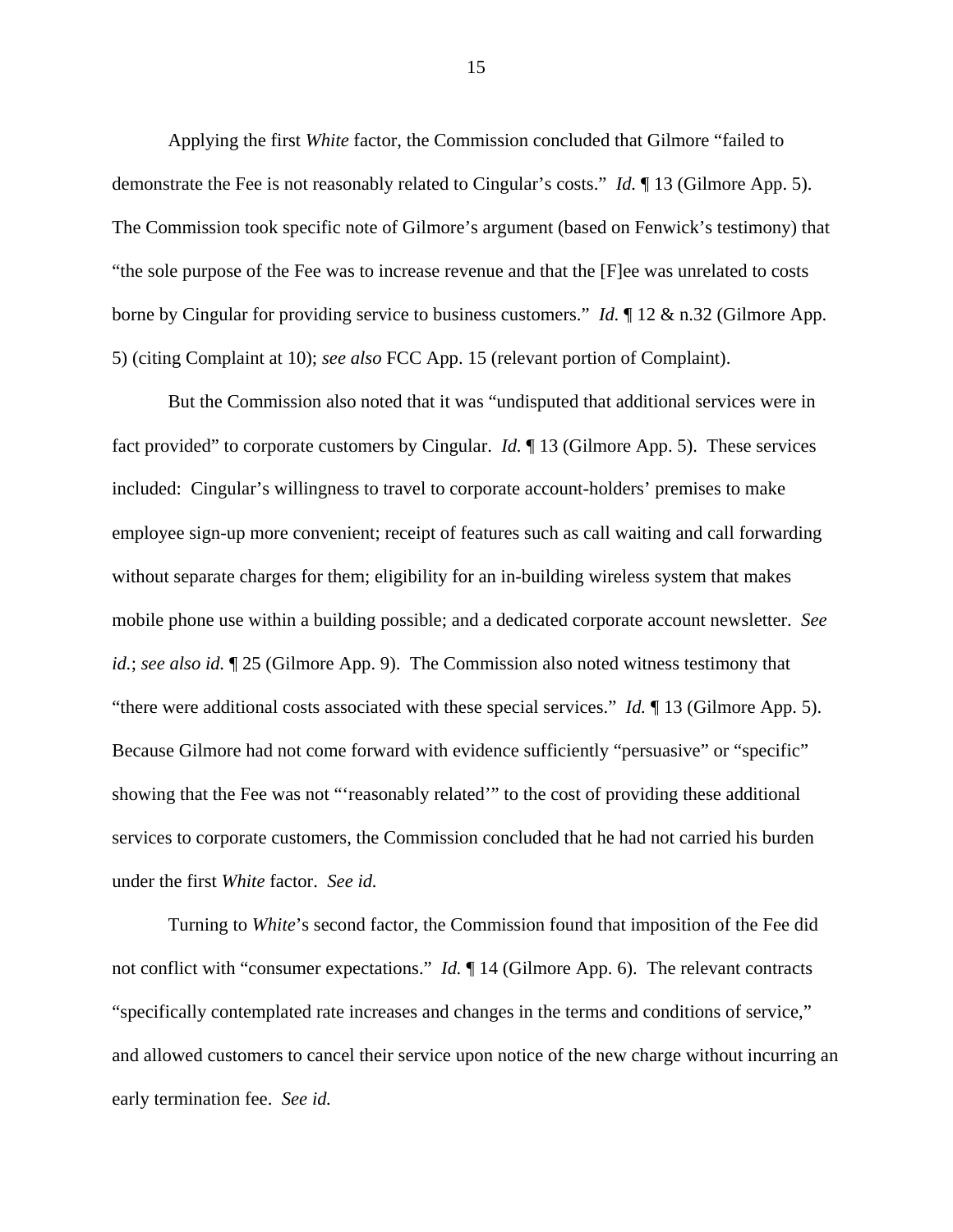Finally, the Commission noted that at least three other carriers were offering mobile service in Chicago at the beginning of the relevant time period and six at its end. *See id.* ¶ 15 (Gilmore App. 6). The market was therefore "competitive." Accordingly, Gilmore did not carry his burden on the third *White* factor to show that "there was insufficient competition in the Chicago-area market to allow [him] the opportunity to select another CMRS provider if [he was] unhappy with Cingular's service." *Id.* ¶ 16 (Gilmore App. 6).

The Commission also rejected Gilmore's contention that the Fee was "misleading and deceptive" because it was a "disguised" rate increase rather than a charge for "unique and additional corporate account administrative services"; that it was "hid[den]" so as "to avoid detection and minimize scrutiny"; and that it "hindered competition by making it difficult for customers to compare their rates with those of their competitors." *Order* ¶ 17 (Gilmore App. 6).

The Commission found that "nothing in the record indicates that Cingular withheld the type of basic information necessary for consumers to make an educated decision about their service provider." *Id.* ¶ 18 (Gilmore App. 7). In addition, Cingular did not attempt to hide the Fee by printing it in small type; try to mislead the customer about the amount of the Fee; or suggest that it was a mandatory regulatory charge. *See id.* ¶ 19 (Gilmore App. 7). Moreover, Cingular provided customers with the notice required under the contract when it imposed the Fee. *See id.* ¶ 19 & n.44 (Gilmore App. 7). Finally, the Commission noted again the record evidence "that corporate customers received additional services, and that the costs of administering those services were increasing over time," as acknowledged by Fenwick. *See id.*; *see also* Fenwick Dep. at 70 (Gilmore App. 295) (Ex. 4 to Answer).

**Section 202(a)**. The Commission next addressed Gilmore's claim that the Fee constituted unlawful discrimination against corporate customers. The agency routinely applies a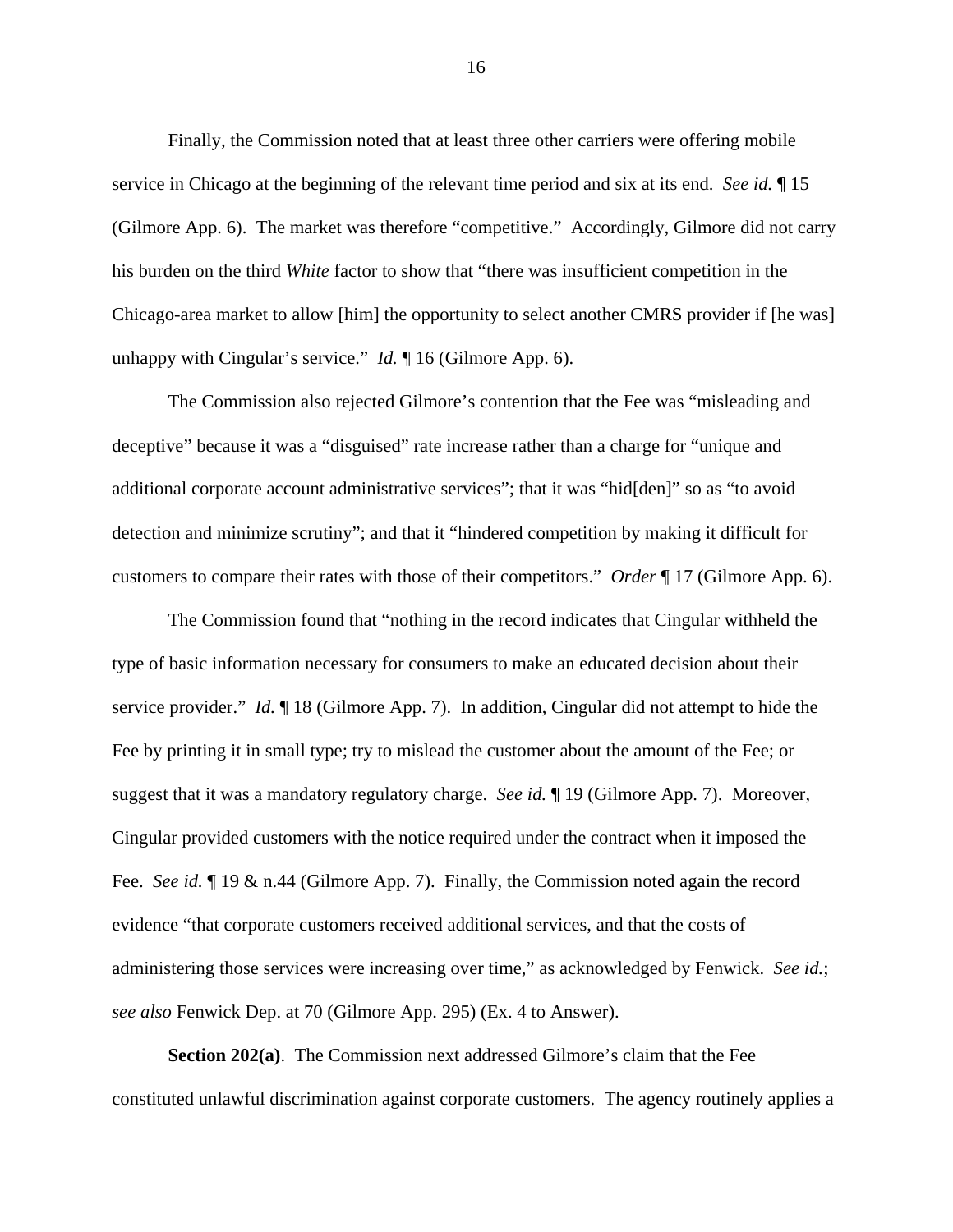three-step inquiry to determine whether a service provider is engaged in unlawful discrimination. *See id.* ¶ 24 (Gilmore App. 8). It asks (1) whether the relevant services are "like"; (2) assuming they are, whether there are different terms and conditions accompanying them; and (3) if so, whether those differences are reasonable. *See id.* In this case, Gilmore did not carry his burden on the first step.

To determine whether services were "like," the Commission assessed whether they were "functionally equivalent," an inquiry that turned in part on "customer perception." *Id.* ¶ 25 (Gilmore App. 9). In this case, there were a number of differences in the features and services offered corporate and non-corporate customers, so Gilmore did not carry his burden of establishing that the two offerings were "like." *Id.* (listing corporate-only services and features). The services and features offered to corporate customers "were clearly tailored to the specific needs and expectations of corporate customers." *Id.*

In the alternative, the Commission found that since each corporate contract was "individually negotiated," there could be no finding of "likeness" between any of them and any other contract. *Id.* (citing *Competitive Telecommunications Ass'n v. FCC*, 998 F.2d 1058, 1063 (D.C. Cir. 1993)).

#### **SUMMARY OF ARGUMENT**

**1.** Gilmore has not shown that the Commission's rejection of his Section 201(b) claim was arbitrary or capricious. Gilmore's principal attack on the Commission's decision is that it did not sufficiently take account of his contention that the Fee was not based on Cingular's costs of providing services to its corporate customers. That contention is based on a misunderstanding of the Commission's precedents and a misreading of its *Order*.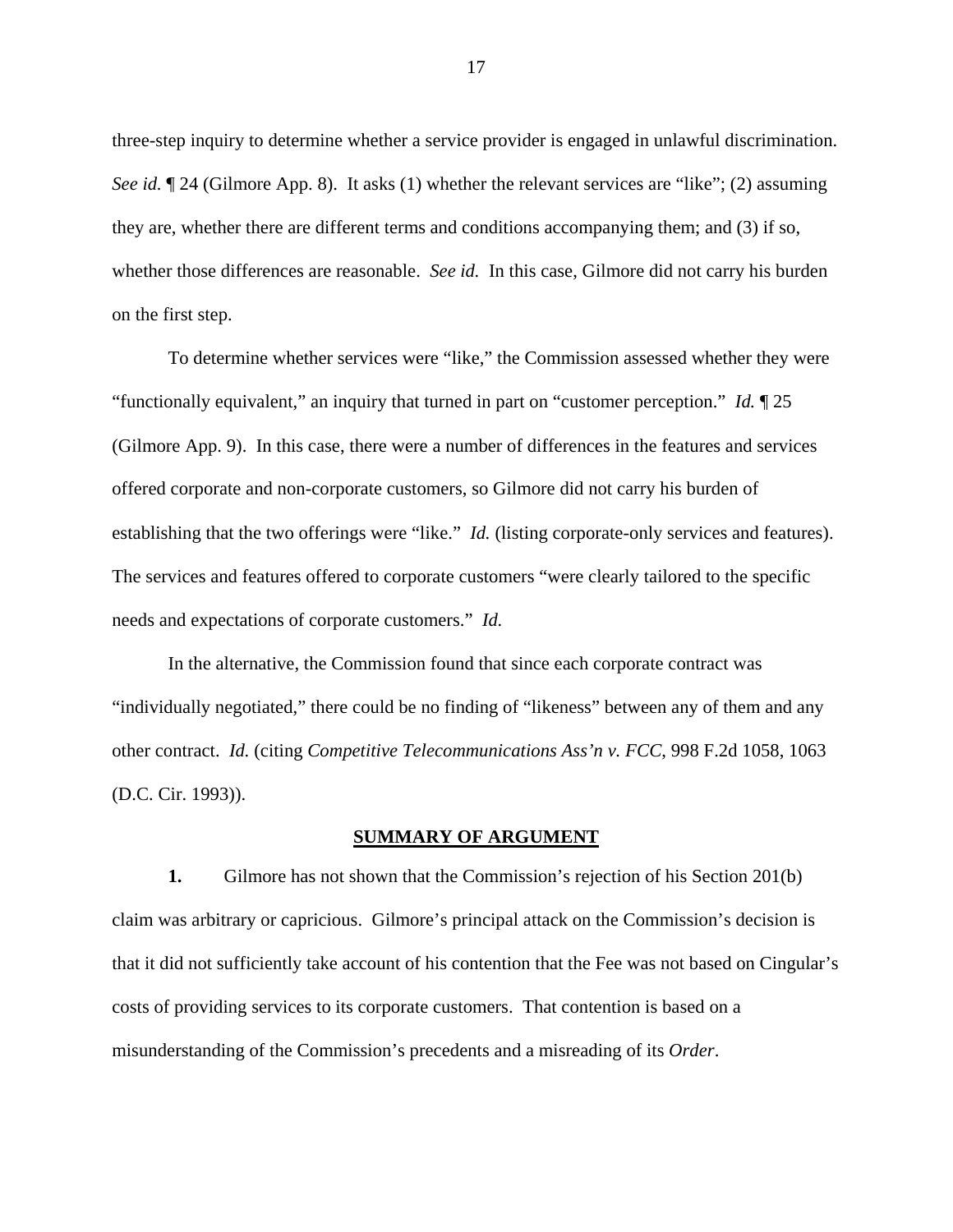Although the Commission has in some of its Section 201(b) decisions involving mobile carriers examined whether there was a reasonable relationship between the charge in question and the carrier's costs, these decisions make clear that no strict cost-based analysis is required. Under the Commission's precedents (as affirmed by this Court), it is the presence of a competitive market, rather than a cost-based justification for a charge, that is of paramount importance in determining whether a mobile carrier's fee is unreasonable. In a competitive market, a dissatisfied customer may switch carriers, and the market itself polices unreasonable charges and practices. In this case, Gilmore does not challenge the Commission's finding that the relevant market was competitive, and, in fact, Fenwick, the witness on whose testimony he relies, testified that some customers left Cingular because of the Fee.

Gilmore also is wrong that there was an insufficient connection between Cingular's corporate customer costs and the Fee. Corporate customers received a number of services and features not made available to non-corporate customers, and Cingular's vice president of sales and marketing testified that the Fee was an attempt to recoup their costs. There is no requirement that this connection be quantified or that *new* services be offered in return for the Fee. Moreover, under this Court's precedents, Gilmore's contention that the Commission overlooked supposedly contrary testimony by Fenwick is waived because Gilmore did not raise the contention before the Commission. In all events, review of the *Order* reveals that the Commission did in fact consider this evidence, but was not persuaded by it. That is not surprising, given that Fenwick himself testified that corporate customers received several features and services unavailable to other customers and that the Fee had the effect of offsetting the rising costs of the corporate account department.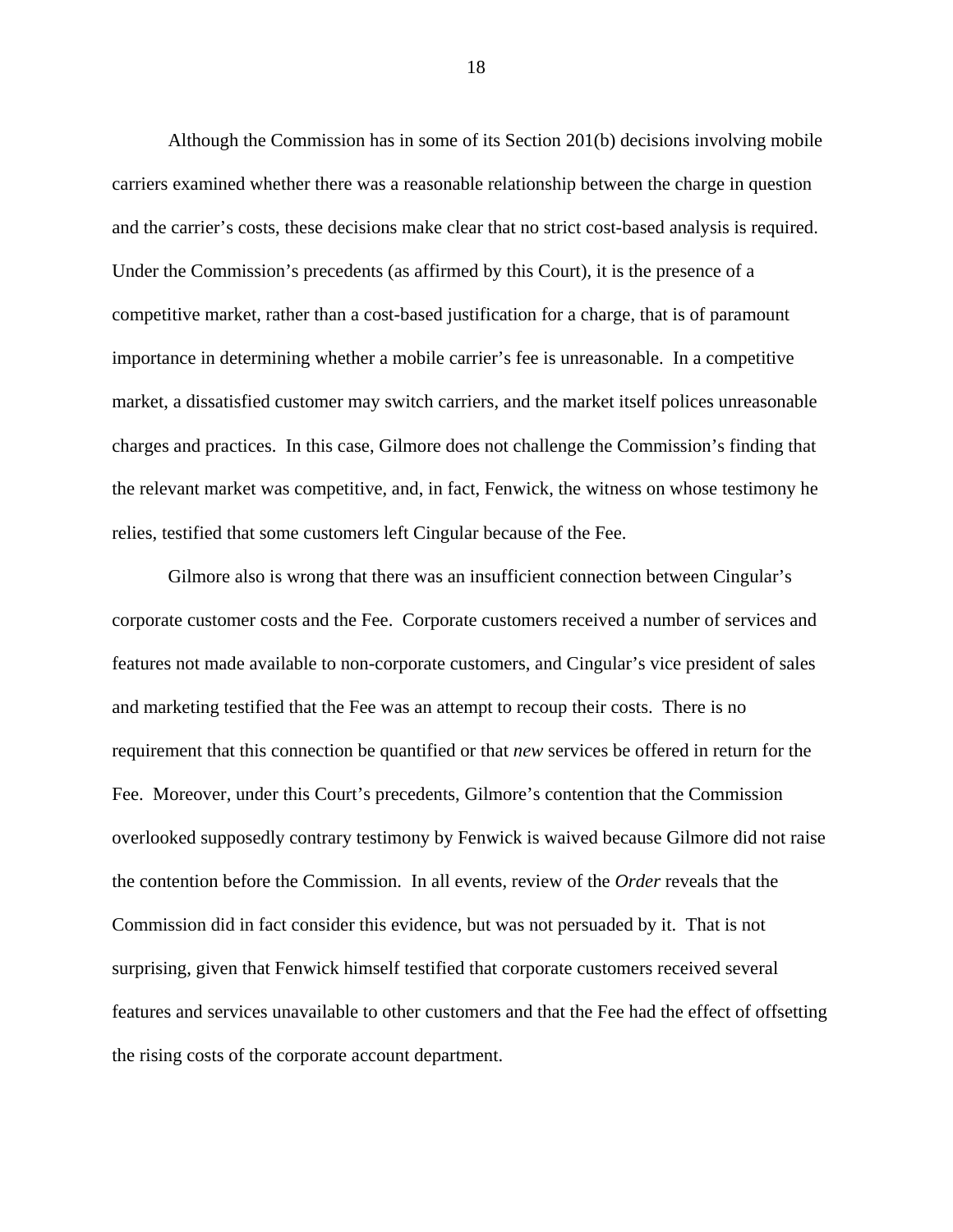Gilmore contends that the burden shifted to Cingular once he had introduced "some" evidence in support of his position. That theory of burden-shifting is waived, however, because Gilmore never raised it with the Commission and is, in all events, meritless. It is well established that the complainant in a Section 208 proceeding bears the burden of proving his Section 201(b) claim at all times. Especially when shorn of this erroneous burden-shifting theory, Gilmore's attempt to show that the costs of providing corporate-only services and features were entirely illusory collapses. Gilmore fails to substantiate his contentions with citations to the record, and it was entirely reasonable for the Commission to conclude that these services and features did have costs.

Gilmore fares no better in attacking the other elements of the Commission's Section 201(b) analysis. The Commission concluded that the Fee did not conflict with consumer expectations because Cingular's contract expressly preserved Cingular's ability to impose new fees, while at the same time giving customers the ability to cancel service without penalty in response. Gilmore claims that it was inappropriate for the Commission to consider the contract and that it instead could examine only consumers' wireline experience. The Commission has said, however, that wireline practices are not dispositive in the wireless context, and it was sensible for the agency to look to a consumer's contract when assessing his expectations. In addition, Gilmore's contention that the Fee hindered competition is belied by the testimony of his oft-cited witness (Fenwick), who said that numerous customers called to inquire about the Fee and that some of them switched carriers rather than pay it.

**2.** Gilmore's attempt to show that the Commission's rejection of his discrimination claim was arbitrary and capricious likewise fails. Gilmore fails to challenge one of the two independent bases for the Commission's rejection of this claim: that there can be no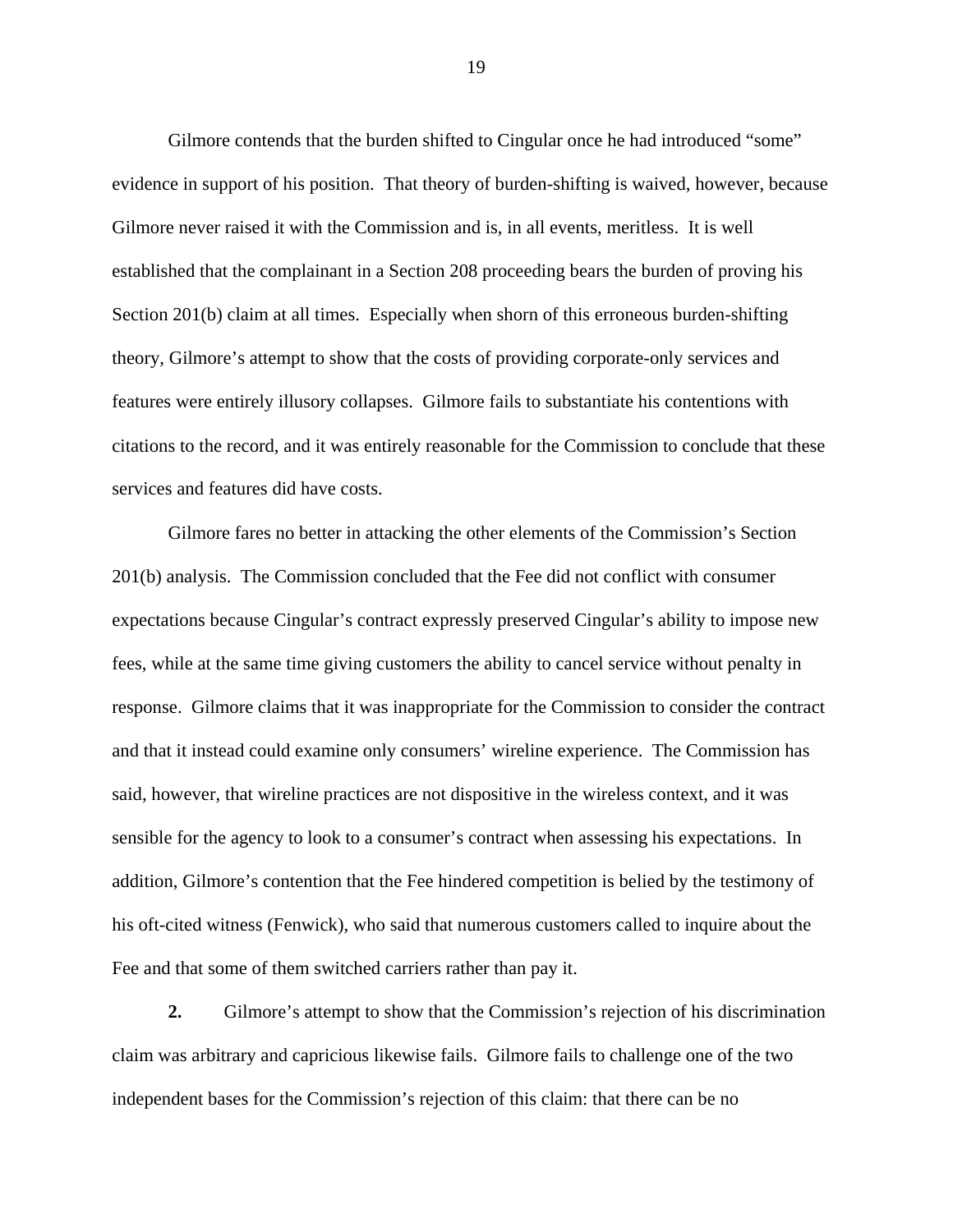discrimination when contracts are individually negotiated. That (unchallenged) basis is sufficient by itself to support the Commission's conclusion. In all events, Gilmore fails to demonstrate that corporate and non-corporate customers received functionally equivalent ("like") service – a predicate to a finding of discrimination – given the ample evidence in the record about features and services provided exclusively to corporate customers.

#### **ARGUMENT**

#### **I. Standard of Review**

The standard articulated in *Chevron U.S.A., Inc. v. Natural Resources Defense Council, Inc.*, 467 U.S. 837 (1984), governs judicial review of the Commission's interpretations of the Communications Act of 1934, including sections 201 and 202. *See*, *e.g.*, *Capital Network Sys., Inc.* v. *FCC*, 28 F.3d 201, 204 (D.C. Cir. 1994).

Under *Chevron*, the Court "employ[s] traditional tools of statutory construction" to determine "whether Congress has directly spoken to the precise question at issue." *Chevron*, 467 U.S. at 843 n.9, 842. If, however, "the statute is silent or ambiguous with respect to the specific issue, the question for the court is whether the agency's answer is based on a permissible construction of the statute." *Id*. at 843.

This Court has held that the terms "'just,' 'unjust,' 'reasonable,' and 'unreasonable' [in] Section 201(b)] are ambiguous statutory terms" and that this Court accordingly "owes substantial deference to the interpretation the Commission accords them." *Capital Network Sys.*, 28 F.3d at 204 (citing *Chevron*, 467 U.S. 837).

To the extent that Gilmore challenges the reasonableness of the Commission's action, the Court may reverse its determination only if it is "arbitrary, capricious, an abuse of discretion, or otherwise not in accordance with law." 5 U.S.C. § 706(2)(A). This highly deferential standard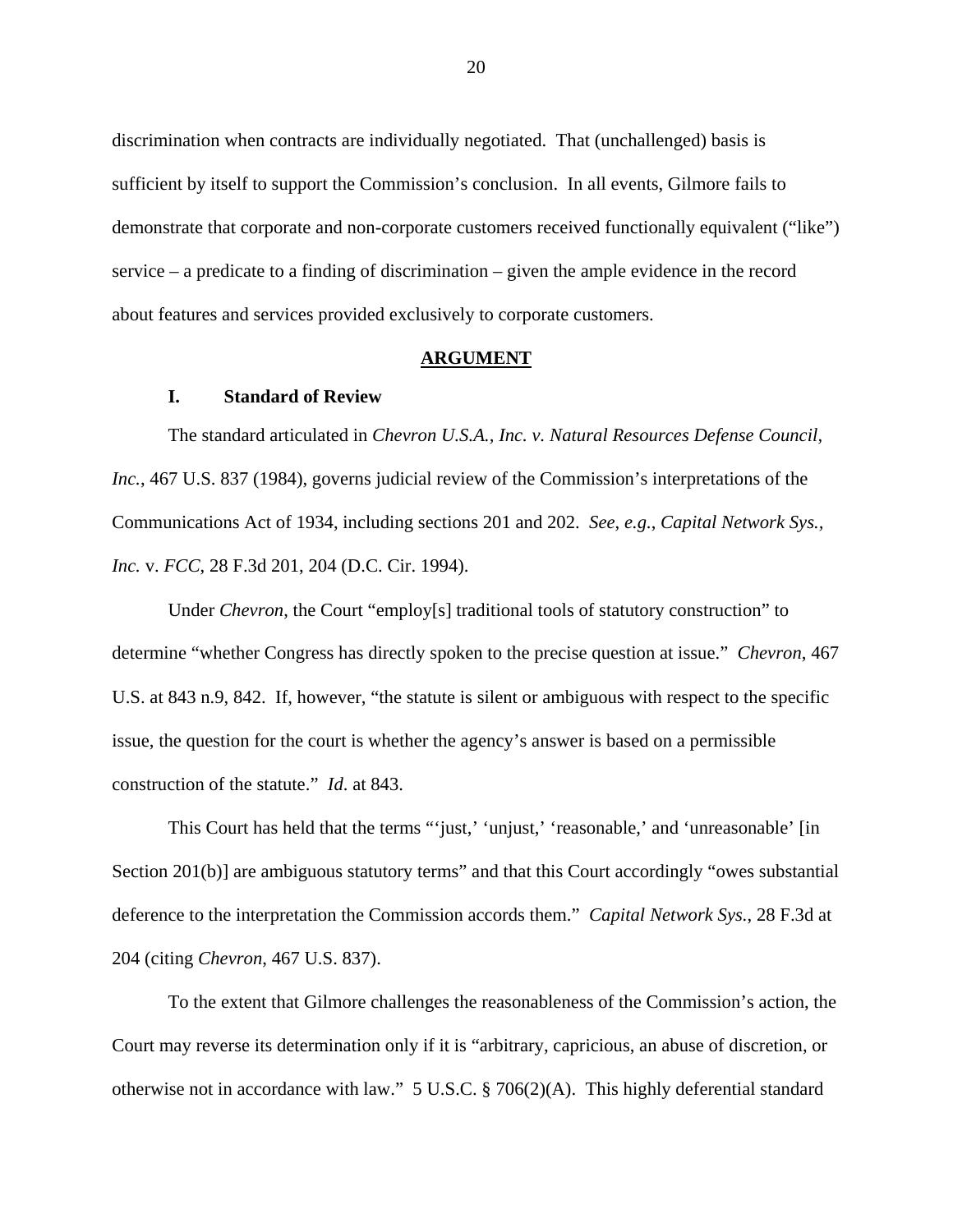"presumes the validity of agency action" and permits the court to determine only "whether the decision was based on a consideration of the relevant factors and whether there has been a clear error of judgment." *MCI WorldCom Network Servs., Inc. v. FCC*, 274 F.3d 542, 546-47 (D.C. Cir. 2001) (quotation marks and alterations omitted).

In the context of applying Sections 201(b) and 202(a) of the Communications Act, this Court has noted that "the generality of the[] terms [used in those provisions] – unfair, undue, unreasonable, unjust – opens a rather large area for the free play of agency discretion, limited of course by the familiar 'arbitrary' and 'capricious' standard in the Administrative Procedure Act." *Bell Atlantic Tel. Cos. v. FCC*, 79 F.3d 1195, 1202 (D.C. Cir. 1996) (Section 201(b)); *see Orloff*, 352 F.3d at 420 (Section 202(a)).

Finally, the Court "must defer to an agency's reasonable application of its own precedents." *Vernal Enters., Inc. v. FCC*, 355 F.3d 650, 658 (D.C. Cir. 2004); *see also CMC Real Estate Corp. v. ICC*, 807 F.2d 1025, 1034 (D.C. Cir. 1986) ("It is well established that an agency's interpretation of the intended effect of its own orders is controlling unless clearly erroneous.").

## **II. The Commission Reasonably Denied Gilmore's Section 201(b) Claim.**

The Commission carefully examined the three factors specified in *White* for assessment of a claim that a mobile carrier's charge or practice is unjust under Section  $201(b) -$  its relationship to cost, consumer expectations, and the competitiveness of the market – and concluded that none favored Gilmore's claim. *See Vernal Enters.*, 355 F.3d at 658 (discussing deference owed to agency's interpretation of its own precedent). In doing so, the Commission correctly noted that it is "well settled that the burden of pleading and proving a violation of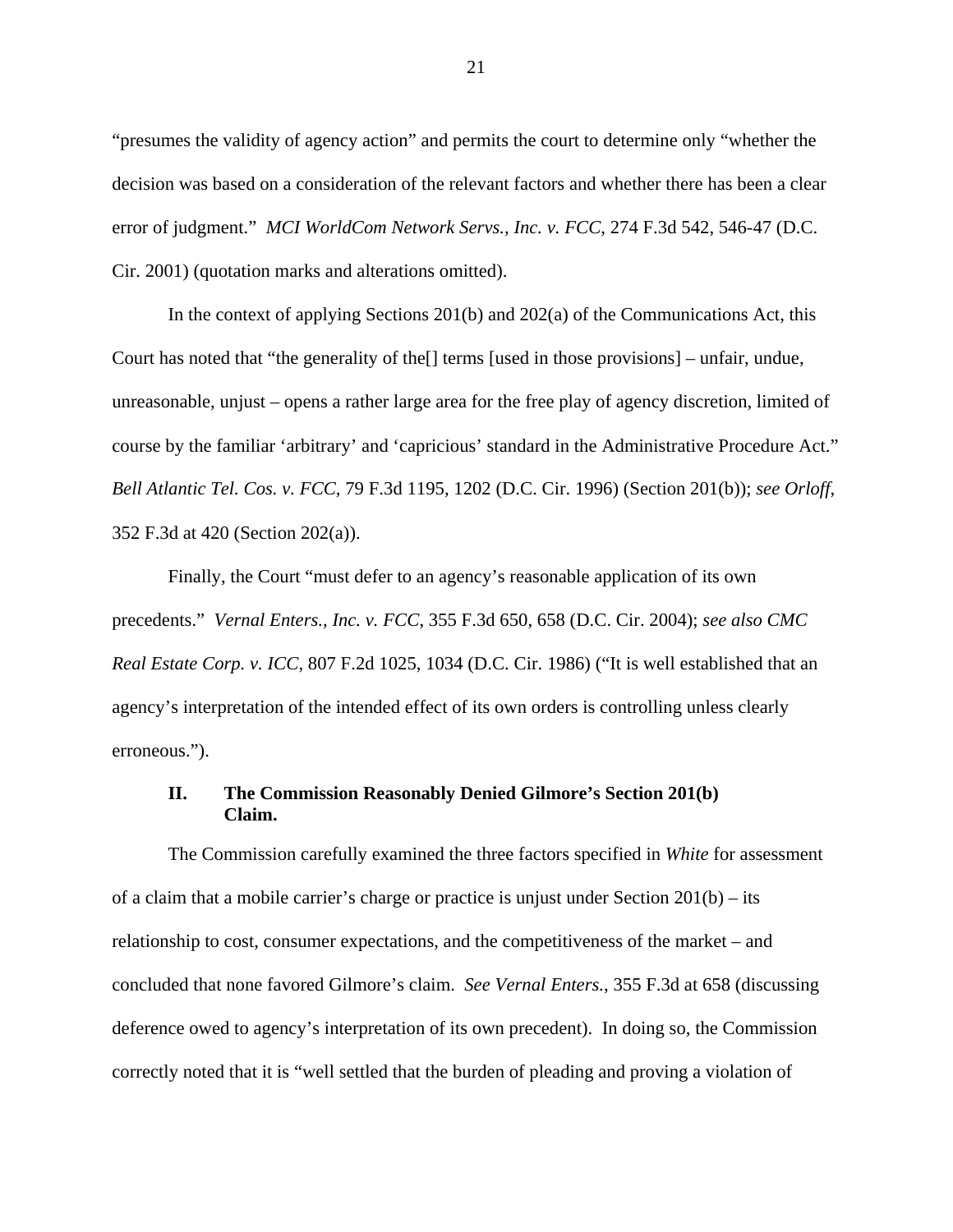section 201 of the Act is on the complainant." *Order* ¶ 10 & n.28 (Gilmore App. 4); *see infra* Section II.A.2 (discussing burden).

Contrary to Gilmore's claim, the first *White* factor, carrier cost, is not the "cornerstone" of the analysis. *Contra* Br. at 9. The Commission has not imposed cost-based regulation on mobile carriers, and has explicitly rejected any suggestion that a carrier defending an unreasonable charge claim must establish a strict quantitative link between its costs and the charge in question. *See, e.g.*, *Kiefer*, 16 FCC Rcd at 19131, ¶ 5; *Orloff*, 17 FCC Rcd at 8998, ¶ 24. Instead, review of the Commission's past decisions involving the application of Section 201(b) to mobile carriers makes clear that the *third White* factor – the presence of a competitive market – is far and away the most important. *See supra* at 6-8. And, critically, Gilmore does not here challenge the Commission's conclusion that the relevant market for mobile services was highly competitive. This means that any customer unhappy with the Fee could switch to another carrier, as some apparently did. *See Order* ¶ 16 (Gilmore App. 6); Fenwick Statement at 2 (Gilmore App. 137).

So central is market competition to assessing the reasonableness of a carrier's charge that the Commission in *Orloff* relied on it exclusively in rejecting a Section 201(b) claim against a wireless carrier. This Court affirmed that approach, holding that "[i]n considering whether Verizon justified its sales concession practices as reasonable, the Commission was 'entitled to value the free market, the benefits of which are well-established.'" *Orloff*, 352 F.3d at 421; *see also id.* (noting that "[c]ustomers dissatisfied with [the carrier's] charges or service may simply switch to another provider").

In this case, it was not necessary for the Commission to consider whether *Orloff* and its exclusive focus on market competitiveness had supplanted *White* because neither party suggested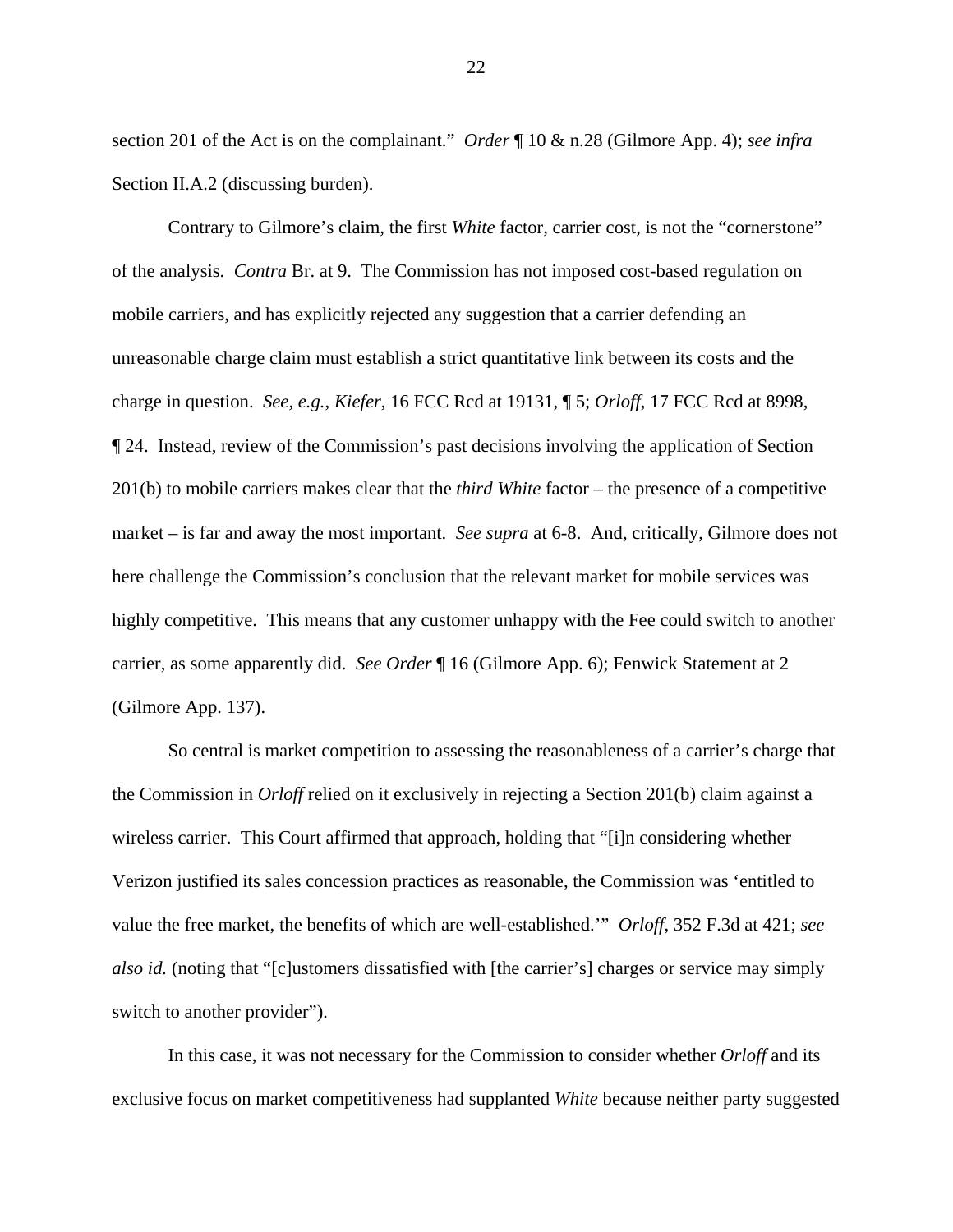that it had and because Gilmore's claim failed under either approach. But it is clear that at the very least *Orloff* and the Commission's past treatment of Section 201(b) claims against mobile carriers mean that the presence of market competition in the relevant market is of paramount importance to the analysis. Here, analysis of that factor (along with the others specified in *White*) properly led the Commission to reject Gilmore's claim. We address Gilmore's contentions regarding the Commission's handling of each *White* factor below.

## **A. The Commission Properly Concluded That Gilmore Failed To Establish That There Was No Reasonable Connection Between The Fee And Cingular's Costs.**

## **1. Gilmore's Claims That The Commission Failed To Consider Record Evidence Are Waived And, In All Events, Are Meritless.**

Gilmore claims that "the FCC failed to consider the unrefuted testimony of Cingular's director of corporate sales, Daniel Fenwick, who testified that there was no relationship between the Fee and any cost associated with corporate accounts, and described how the Fee was conceived and implemented." Br. at 10. This contention is both jurisdictionally barred and meritless.

Because Gilmore did not file a petition for reconsideration asserting that the Commission had overlooked Fenwick's testimony, Gilmore is jurisdictionally barred from raising this failureto-consider claim now. Section 405(a) of the Communications Act specifies that filing for reconsideration with the Commission is not a prerequisite to seeking judicial review "*except* where the party seeking such review . . . relies on questions of fact or law upon which the Commission . . . has been afforded no opportunity to pass." 47 U.S.C. § 405(a) (emphasis added). This Court has held that "[i]f a party to an FCC proceeding believes that the Commission has failed to address certain record evidence, § 405 requires that the party bring the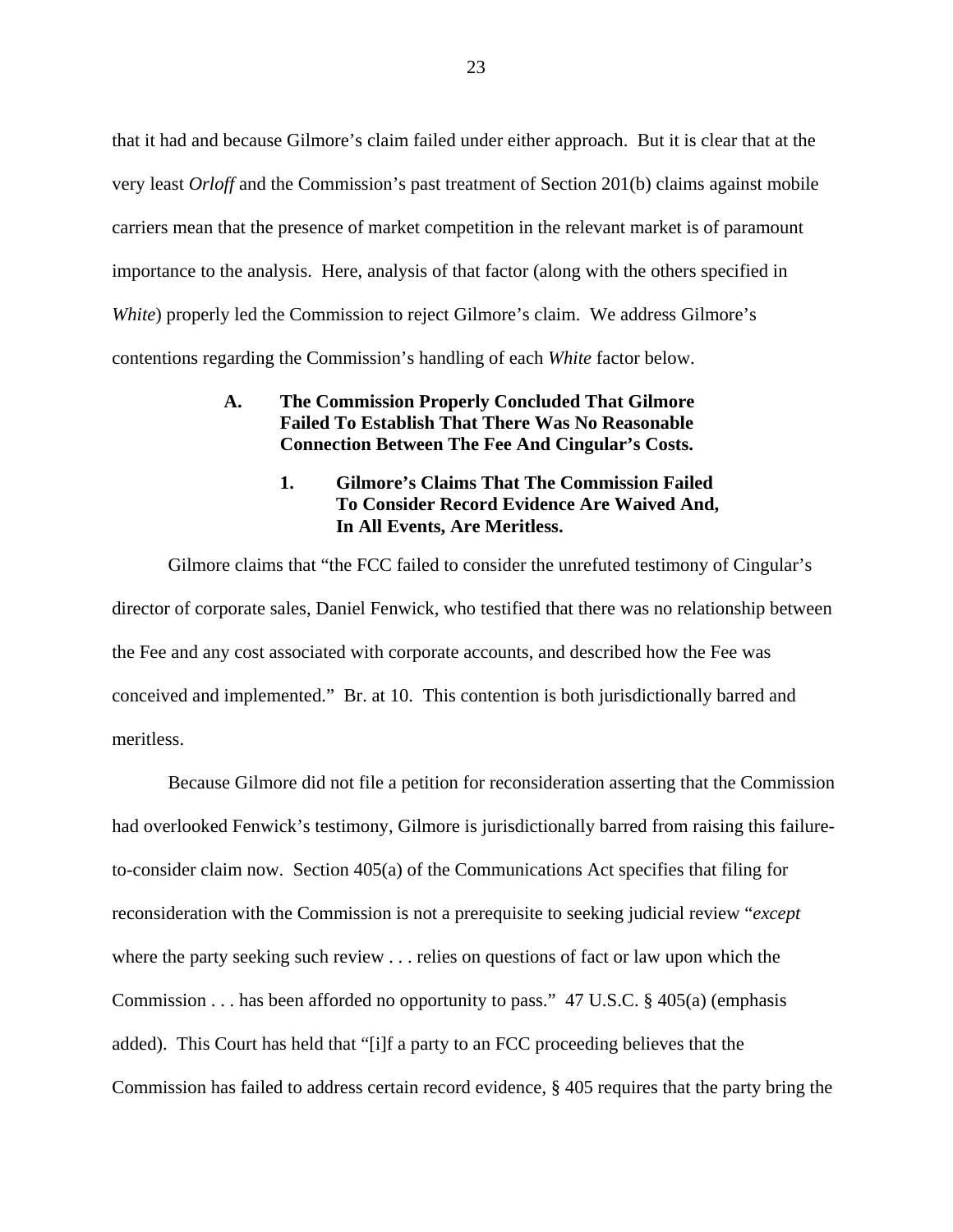matter to the attention of the agency before proceeding to court." *Freeman Eng'g Assocs., Inc. v. FCC*, 103 F.3d 169, 182 (D.C. Cir. 1997). If the party does not raise the oversight claim with the agency by means of a reconsideration petition, its claim is waived. *See id.*; *accord Time Warner Enm't Co. v. FCC*, 144 F.3d 75, 80-81 (D.C. Cir. 1998) (when petitioner alleges "procedural oversight," such as claim that FCC "ignored certain record evidence," it must seek agency reconsideration as a prerequisite to judicial review of its oversight claim). Because Gilmore did not afford the Commission the opportunity to pass on his claim that it had failed to address the Fenwick testimony, his claim is waived.

In all events, Gilmore's claim that the Commission failed to consider the passage from Fenwick's testimony that he highlights is simply wrong. The Commission expressly took note of Gilmore's contention "that the sole purpose of the Fee was to increase revenue and that the [F]ee was unrelated to costs borne by Cingular for providing service to business customers" and cited the very page of Gilmore's complaint that quoted Fenwick's testimony in detail. *Order* ¶ 12 & n.32 (Gilmore App. 5); *see also* Complaint at 10 (FCC App. 15). While the Commission did not actually *quote* Fenwick's testimony, Gilmore cites no authority for the proposition that an agency cannot paraphrase record evidence. What matters is that the *Order* clearly demonstrates that the Commission considered the substance of Gilmore's claim regarding Cingular's costs – along with Gilmore's burden to put forth evidence to prove his case – and found it unpersuasive.

Although not entirely clear, Gilmore may also be contending that the Commission gave insufficient weight to Fenwick's testimony and that if it had evaluated it differently, the Commission would have come to a different conclusion on the first *White* factor. To the extent that Gilmore asserts this contention, it fails in light of the substantial deference owed the agency's evaluation of the record evidence before it. *See Indiana Mun. Power Agency v. FERC*,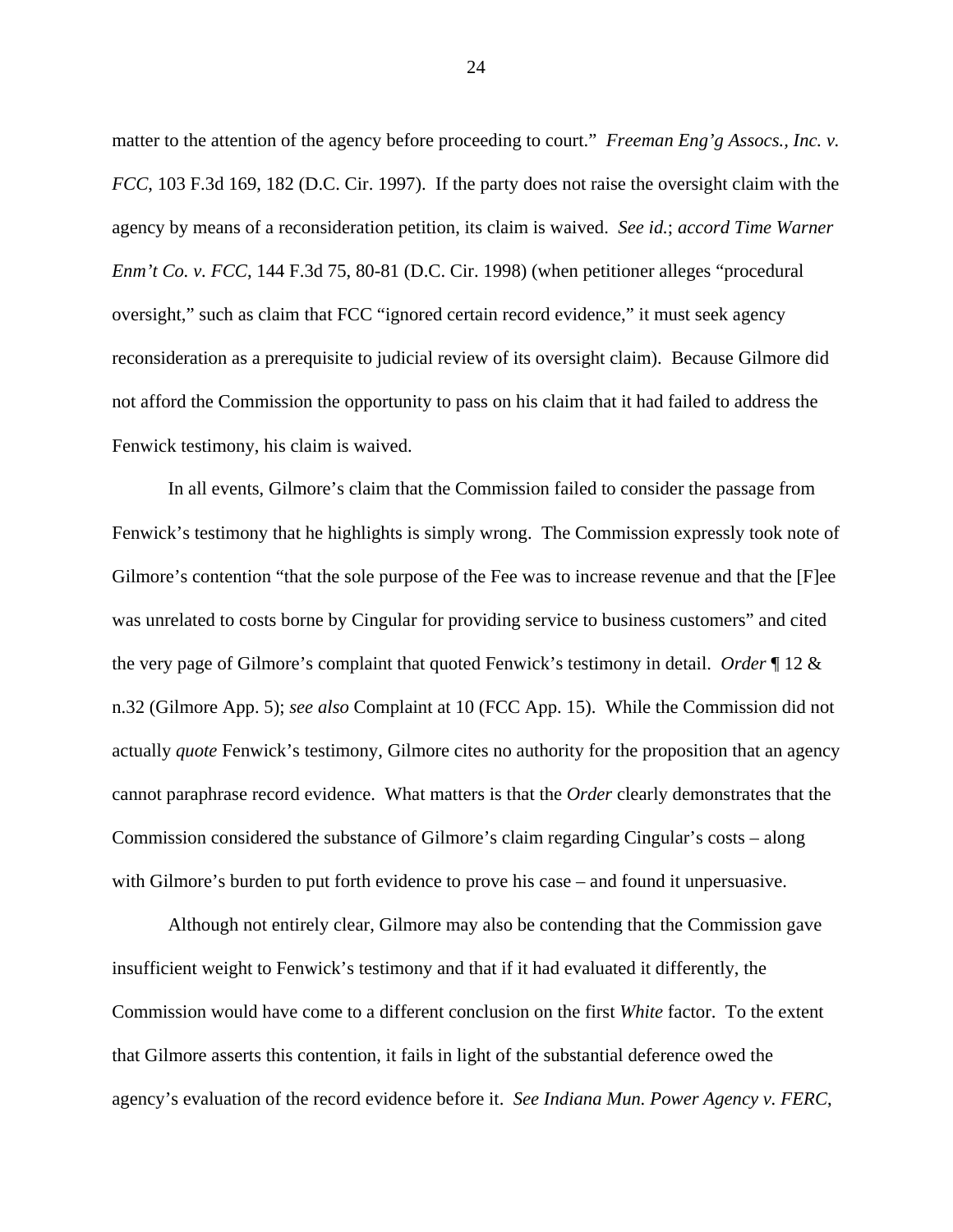56 F.3d 247, 254 (D.C. Cir. 1995) (as long as agency engaged in "reasoned decisionmaking,"

court will not reweigh arguably conflicting evidence).

Contrary to Gilmore's repeated contentions, there was evidence in the record reasonably linking the corporate account administration fee to Cingular's costs of providing services and features to its corporate customers. For example, the record included the following exchange from the deposition of Donna Morrison, who (along with Fenwick and others) was at the executive staff meeting where the Fee was first discussed:

- Q: You said that during that meeting there was a long list of services that business customers received. How did that discussion relate, if at all, to the corporate administration fee?
- A: We were discussing the list of services that business customers received in the same meeting where we were discussing the corporate administrative fee.
- Q: During that meeting, was there any discussion that having provided these services to your business customers, that was a basis or a grounds to impose a corporate administration fee on the corporate customers?
- A: The discussion was there was a cost of providing these services to these customers.
- Q: And the big corporate administration fee was going to be an attempt to defray a portion of all of those costs?
- A: Yes.

Morrison Dep. at 53-54 (Gilmore App. 166). Morrison went on to list the corporate-only

features and services to which she had alluded, including a corporate account customer service

group comprised of Cingular's best representatives, billing analysis, on-site visits to sign up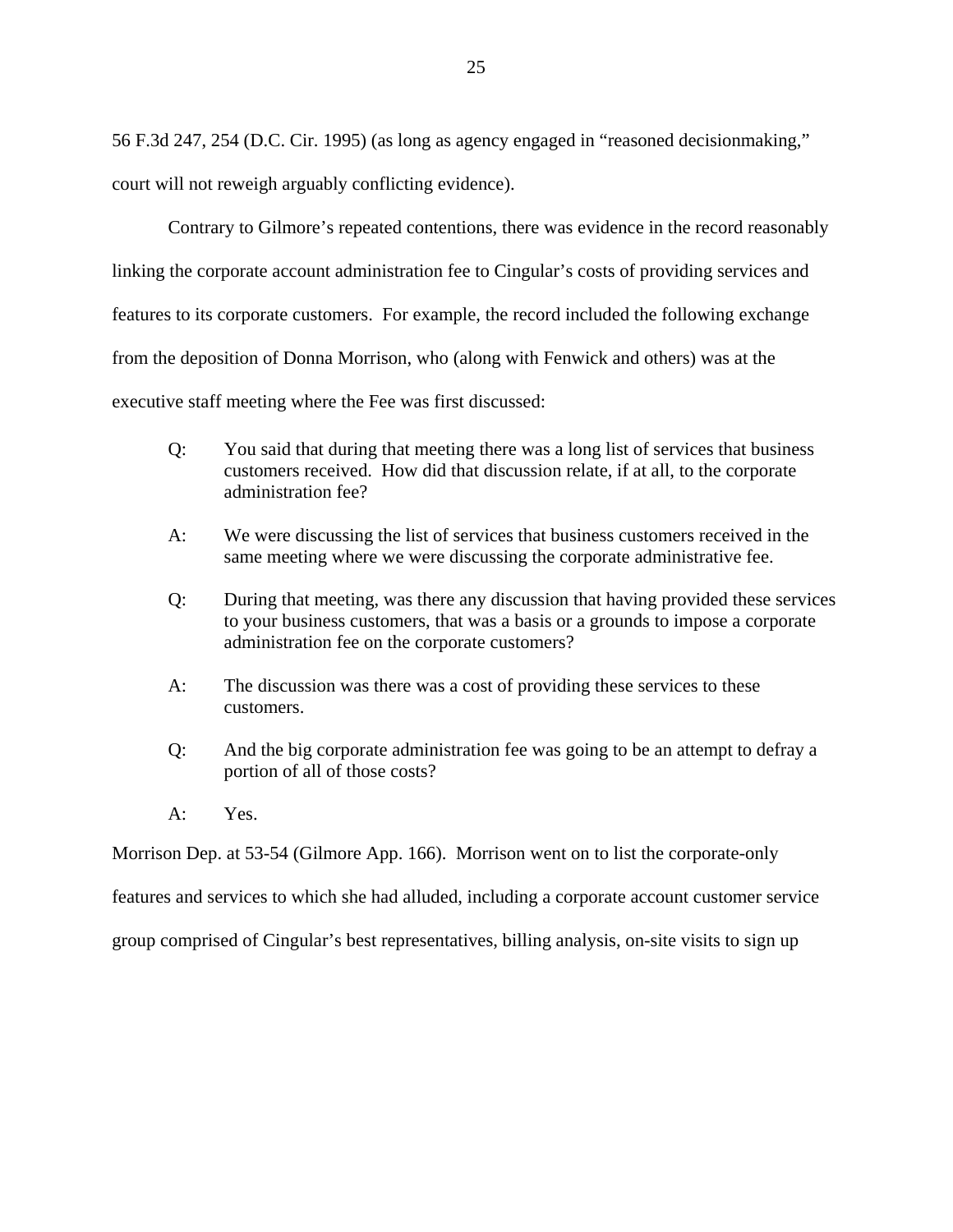employees, voice mail, call waiting, call forwarding, phone replacement, and a corporate account news letter. *See id.* at 54-57 (Gilmore App. 166-67).<sup>13</sup>

Fenwick himself acknowledged that numerous services and features were offered to corporate account holders but not to others, including in-building wireless systems, and free features such as voice mail, call waiting, call forwarding, and three-way calling. See Fenwick Dep. at 23-24 (Gilmore App. 290). He also testified that the corporate account department budget had increased throughout the 1990s and acknowledged that the Fee "would raise more revenue that would, in part, offset increasing corporate account department expenses." *Id.* at 70 (Gilmore App. 295), *cited in Order* ¶ 13 n.34 (Gilmore App. 5); *see also* Seymour Dep. at 36-40 (Gilmore App. 284-85) (discussing the features and services provided "in exchange" for Fee).

Although Fenwick testified that no *new* services or features were offered in exchange for the Fee, Fenwick Statement at 2 (Gilmore App. 137), *White* does not require this kind of linkage. All that test requires is that the charge "reasonably reflect a carrier's cost," *White*, 16 FCC Rcd at 11561, ¶ 10, whether new or pre-existing. The Commission reasonably concluded that the relationship was there and that Cingular permissibly decided to use the Fee to recoup the cost of existing features and services. This analysis is unchanged by Fenwick's testimony that the Fee was intended to increase revenue. *See* Fenwick Statement at 1 (Gilmore App. 136). *Any* new fee would increase revenue.

In all events, Fenwick testified that the final decision to begin collecting the Fee was made not at the staff meeting he discusses but rather at "headquarters" in Dallas. *Id.* Yet

<sup>&</sup>lt;sup>13</sup> The *Order* cited Cingular's contention that "[t]he Fee was imposed as an attempt to defray a portion of the costs of providing various services to corporate customers" and cited a passage from Cingular's answer which in turn cited Morrison's testimony. *Order* ¶ 12 & n.33 (Gilmore App. 5); *see also* Answer at 40 (FCC App. 94).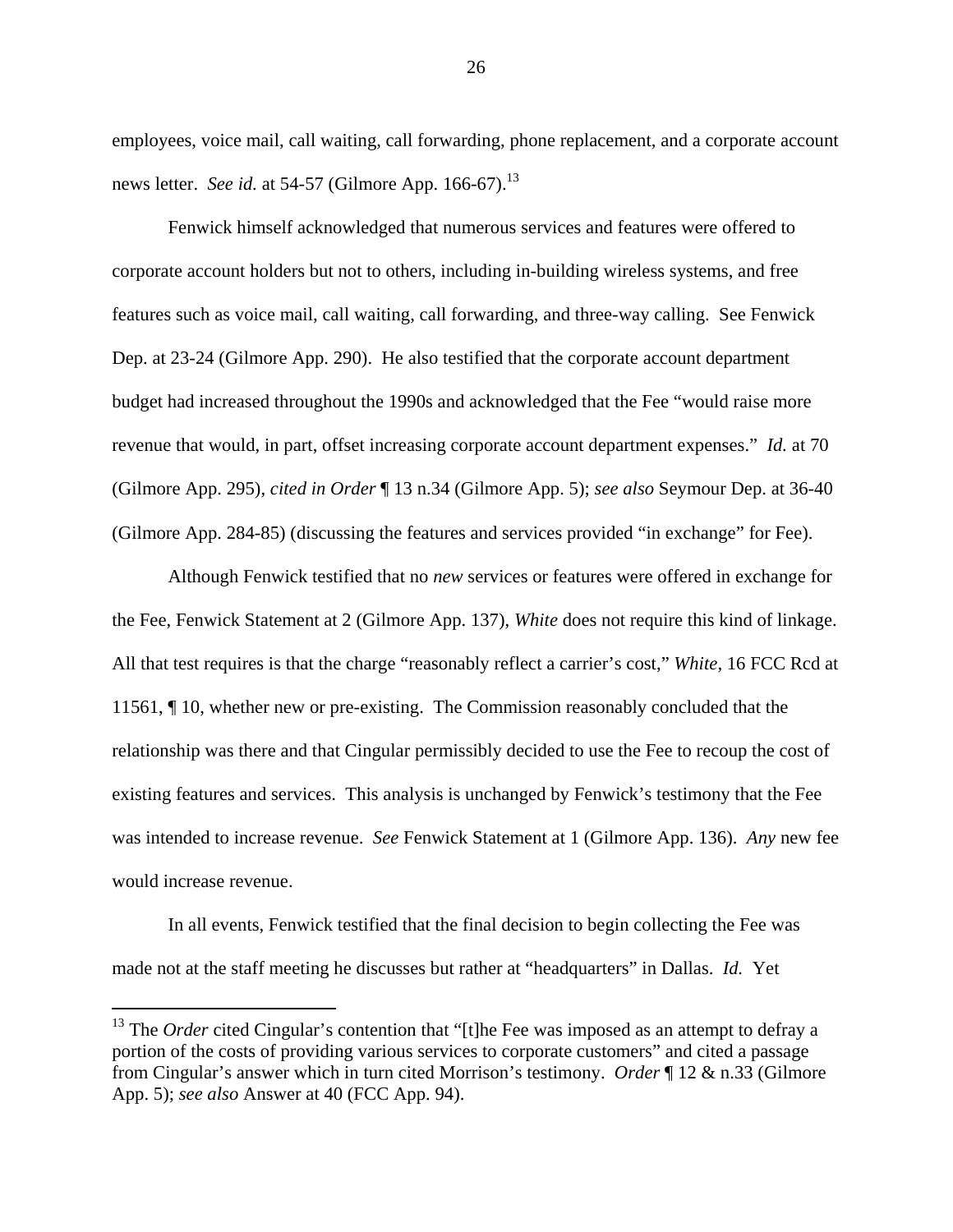Gilmore cites to no evidence in the record on the intent of the decisionmakers there regarding imposition of the Fee.

Gilmore claims that "[t]he FCC also failed to consider the undisputed fact that Cingular never tracked the costs of providing any special services to corporate customers." Br. at 11. This failure-to-consider claim also is barred by Section 405 because it was not put before the Commission in a reconsideration petition. *See supra* at 23-24. In all events, this contention rests on a misunderstanding of the role of costs in the *White* test. This is best illustrated by the Commission's decision in *Kiefer*. At issue there was a carrier's imposition of a \$5 late fee on bill payments. The carrier said the fee "was implemented to offset expenses due to customers' late payments." *Kiefer*, 16 FCC Rcd at 19131, ¶ 4. The complainant, like Gilmore here, argued that this assertion was not good enough; according to the complainant, the carrier had to show that the fee "reflect[ed] actual losses resulting from late payments" or was at least "a reasonable estimate of such losses." *Id.* The Commission squarely rejected his claim, noting that it had not imposed any "specific cost-based rate regulations on CMRS providers" and that the complainant "failed to cite any authority or present any evidence requiring [the carrier's] late fee to be based on an estimate of its actual losses." *Id.* at 19131, ¶ 5.

All that *White*'s first factor requires is a reasonable relationship between the Fee and costs; it does not require that this relationship be quantified in the way Gilmore insists is necessary. *See also Orloff*, 17 FCC Rcd at 8998, ¶ 24 (rejecting contention that carrier's charges must be "cost-justified on a transaction-by-transaction basis").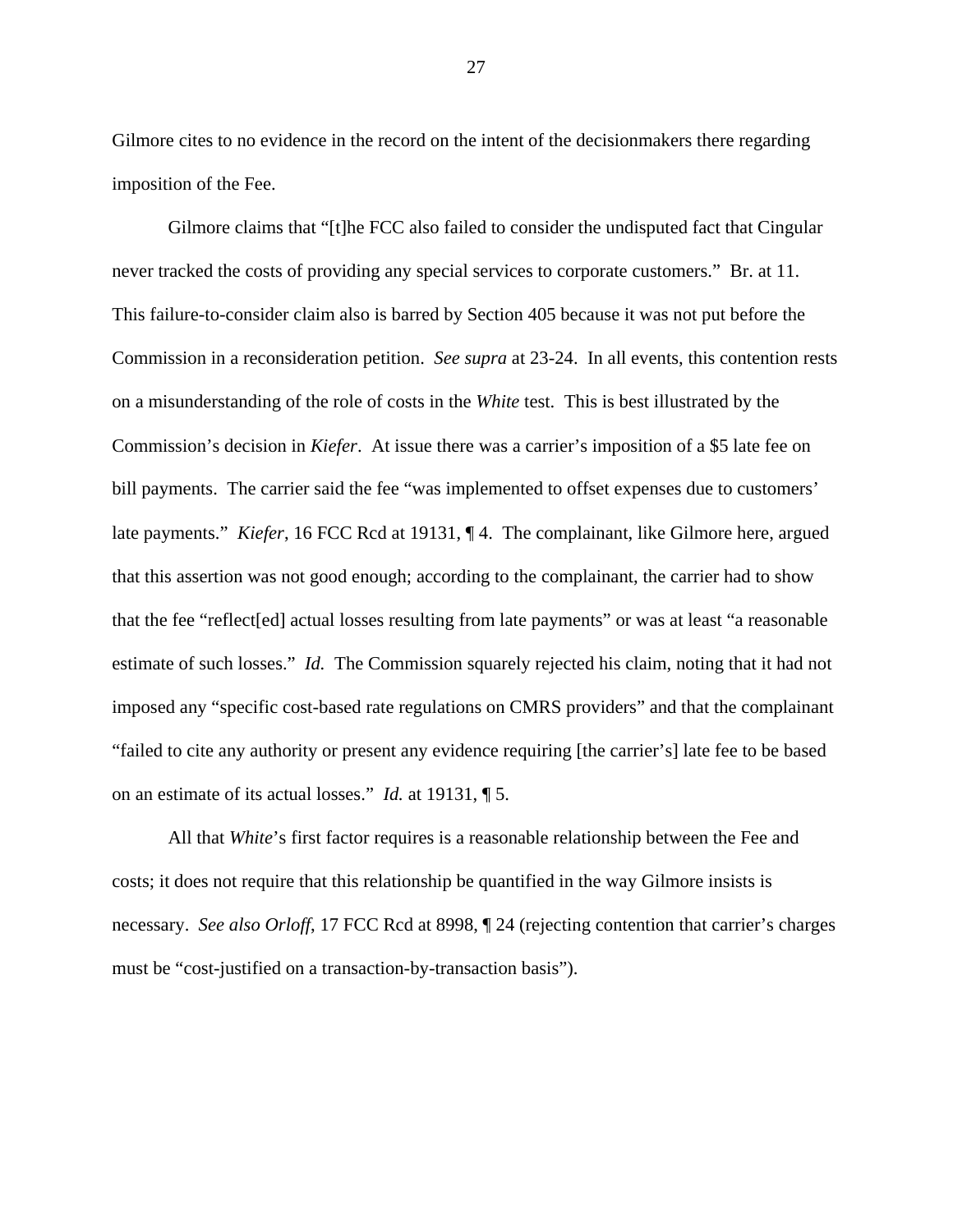## **2. Gilmore's Theory Of Burden-Shifting Is Waived And, In All Events, Is Inapplicable To Communications Act Claims.**

Gilmore contends that because he "produced *some* evidence to support [his] claim that the Fee is unrelated to the costs of providing 'corporate' service, . . . the burden of production shifted to Cingular to rebut [Gilmore's] evidence." Br. at 11. This contention is waived, since Gilmore never raised it with the agency. *See* 47 U.S.C. § 405(a).<sup>14</sup>

In all events, Gilmore's novel burden-shifting argument fails on the merits. In support of his theory, Gilmore cites a Fifth Circuit decision involving the intent element in an illegal discharge claim under the National Labor Relations Act and a Court of International Trade decision involving duties imposed under the "vessel repair statute," 19 U.S.C. § 1466. *See* Br. at 11 (citing *Abilene Sheet Metal, Inc. v. NLRB*, 619 F.2d 332, 339 (5th Cir. 1980) and *American Ship Mgmt., LLC v. United States*, 162 F. Supp.2d 671, 675 n.3 (Ct Int'l Trade 2001)). Gilmore is compelled to venture far afield in support of his burden-shifting contention because the Commission and this Court have consistently held that a Section 208 complainant at all times bears the burden of establishing his claim that a charge or practice is unreasonable.<sup>15</sup> Gilmore's

<sup>14</sup> Before the Commission, Gilmore contended that Cingular bore the burden *throughout* the proceedings of proving that "the Fee is warranted by related corporate account administrative costs or is otherwise reasonable or just." Complaint at 23 (FCC App. 28). (For this erroneous proposition, Gilmore cited a decision involving challenges to a tariff, not a Section 208 complaint. *See Hi-Tech Furnace Sys., Inc. v. FCC*, 224 F.3d 781, 787 (D.C. Cir. 2000) (explaining that burden of proof rests with carrier in tariff challenge but with complainant in Section 208 case).) That is different from his contention now that the burden shifted to Cingular after Gilmore produced "some" evidence in support of his position.

<sup>15</sup> *See, e.g.*, *Implementation of the Telecommunications Act of 1996*, 12 FCC Rcd 22497, 22615, ¶ 291 (1997) ("[I]n a formal complaint proceeding the complainant generally has the burden of establishing, by a preponderance of the evidence, that a common carrier has violated the Act or a Commission rule or order. Ordinarily, this burden of proof does not, at any time in the proceeding, shift to the defendant carrier." (footnote omitted)); *Hi-Tech Furnace Sys.*, 224 F.3d at 787 ("[w]ell-established" FCC and D.C. Circuit precedent "imposes the burden of proof on the complainant in section 208 proceedings" (citing cases)).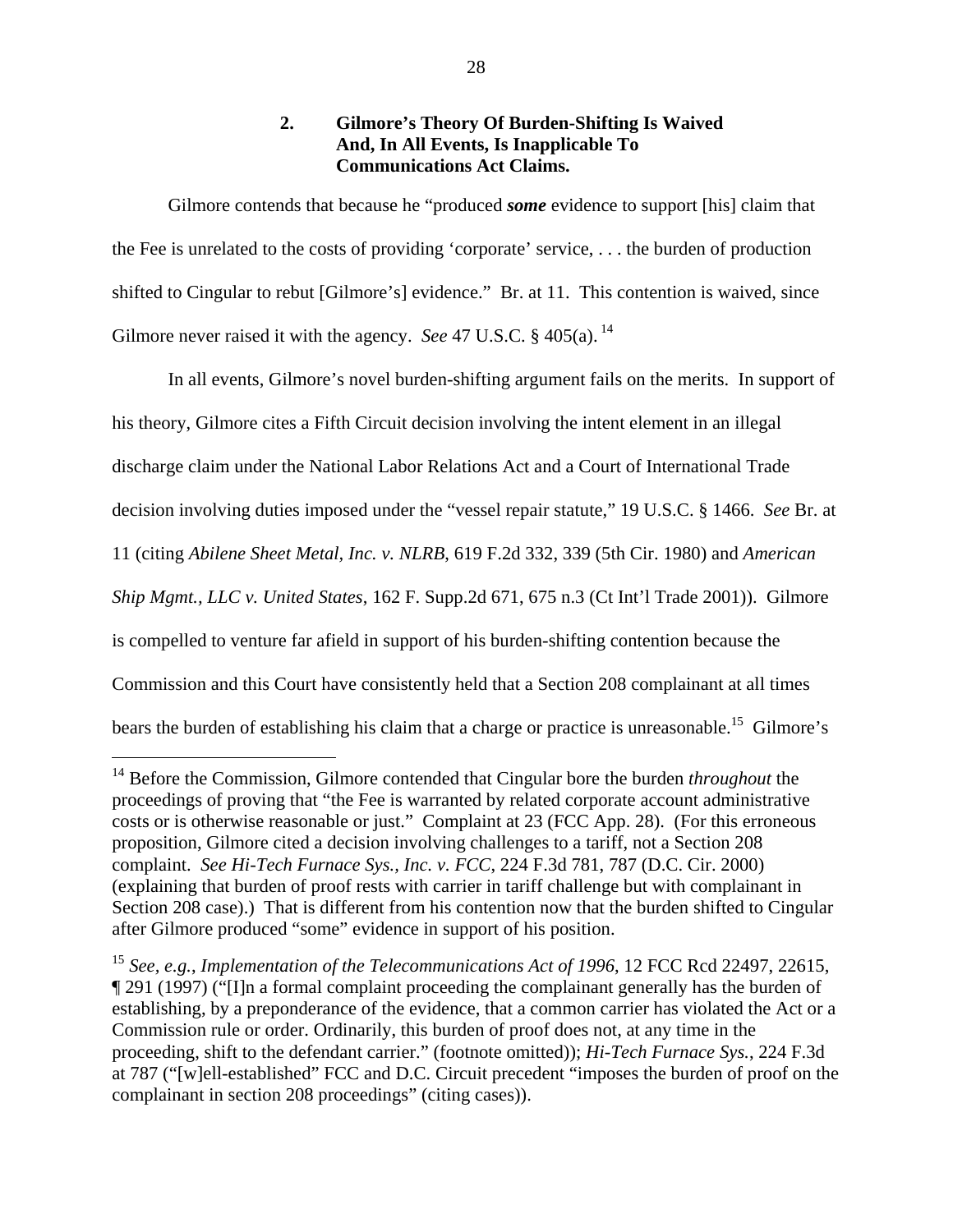erroneous burden-shifting theory permeates his brief, *see, e.g.*, Br. at 6, 11, 13, 14, 15, and seriously undermines his claims before the Court.

## **3. Gilmore's Claim That The Corporate Expenses Were Illusory Is Unsubstantiated.**

Gilmore also claims that the Commission "failed to consider substantial evidence showing that the 'corporate' services identified by Cingular were illusory." Br. at 12 (capitalization altered). This four-page section of Gilmore's brief includes not one citation to any such "evidence."<sup>16</sup>

In fact, the only relevant evidence in the record shows that Cingular did in fact incur costs in providing these services. Indeed, before the Commission, Gilmore stipulated that the services provided to corporate account holders were of "high quality." Joint Statement at 3 (Gilmore App. 13). For example, Donna Morison testified that "[t]here was a cost to providing the long list of services to the corporate account customer." Morrison Dep. at 48 (Gilmore App. 164); *see also Order* ¶ 12 & n.33 (Gilmore App. 5) (citing Cingular Answer's discussion of Morrison's testimony). She went on to state that these costs were discussed at the meeting in which the decision was made to impose the Fee. *See id.* at 54 (Gilmore App. 166). She then agreed that the "corporate administration fee was going to be an attempt to defray a portion of all of those costs." *Id.* Fenwick testified that the budget for the corporate account department

<sup>&</sup>lt;sup>16</sup> Equally unavailing is Gilmore's passing claim that it was illegitimate for Cingular to recover the cost of these services because none was "administrative in nature." Br. at 12. The word "administrative" is a variant of "administer," which means "to direct or superintend the execution, use, or conduct of" and "to manage the affairs of." *Webster's Third New International Dictionary* 27 (1993). This is a general term, amply broad enough to encompass the cost of providing services unique to corporate accounts. *See* Seymour Dep. at 73 (Gilmore App. 148) (vice president for customer service testifying that her understanding of "administration" encompassed "[w]hat it takes to handle and administer the account," including support and features).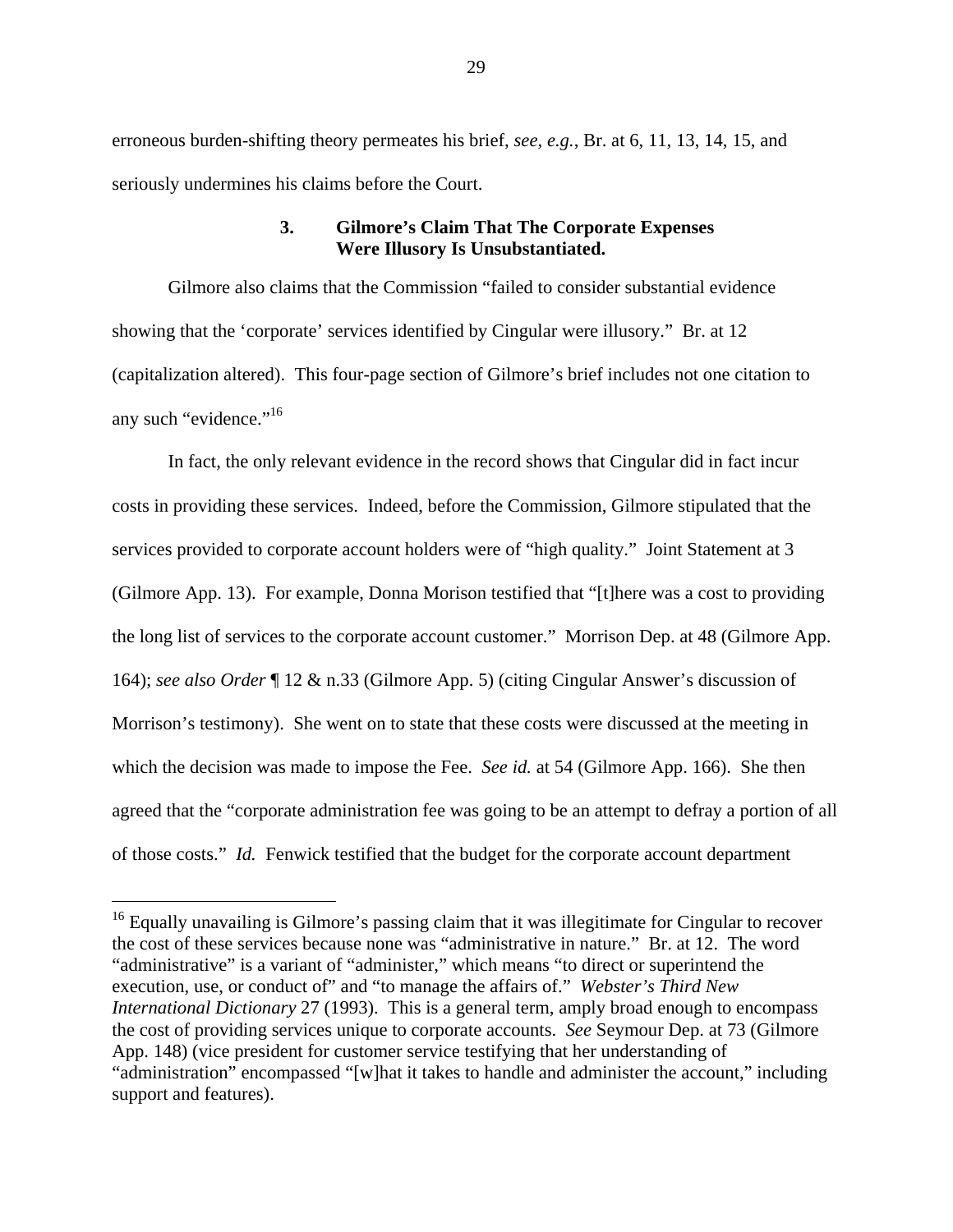increased throughout the 1990s and that the Fee had the effect of partially defraying those costs. *See* Fenwick Dep. at 69-70 (Gilmore App. 295).

Gilmore provides no support for his claim that there were *no* costs to Cingular in providing these services and features. Given the record evidence on Cingular's side and the lack of it in support of Gilmore, the Commission reasonably concluded that there were indeed costs to providing these services and features.<sup>17</sup>

Rather than citing evidence on the purported lack of costs, Gilmore's brief features a number of wholly unsupported contentions. Since these contentions are not supported by record evidence before the Commission – and since Gilmore bore the burden of establishing every element of his claim – they provide no basis for reversing the Commission's determination.

**Signing up customers on-site***.* Gilmore contends that this service "is performed before an individual becomes a Cingular customer, so it cannot defray the costs of administering the customer's account later." Br. at 13. First, Gilmore's factual premise is incorrect, since Cingular also conducted such on-site visits after a corporate customer signed a contract in order to deliver equipment. *See* Morrison Dep. at 56 (Gilmore App. 166). In all events, this argument is again premised on a mistaken view of the first element of *White*. Gilmore believes that to be reasonable a charge must have a direct, mathematical, and temporal connection to costs as they are incurred. But he cites no authority for that strict reading of the test, and in fact *Kiefer* explicitly rejects it. *See* 16 FCC Rcd at 19131, ¶ 5. Thus, even if *arguendo* all of these costs are

 $17$  Gilmore advised the Commission that he did not require additional discovery and was content resting on the record compiled by the parties in the district court. *See* Complaint at 5 (FCC App. 10).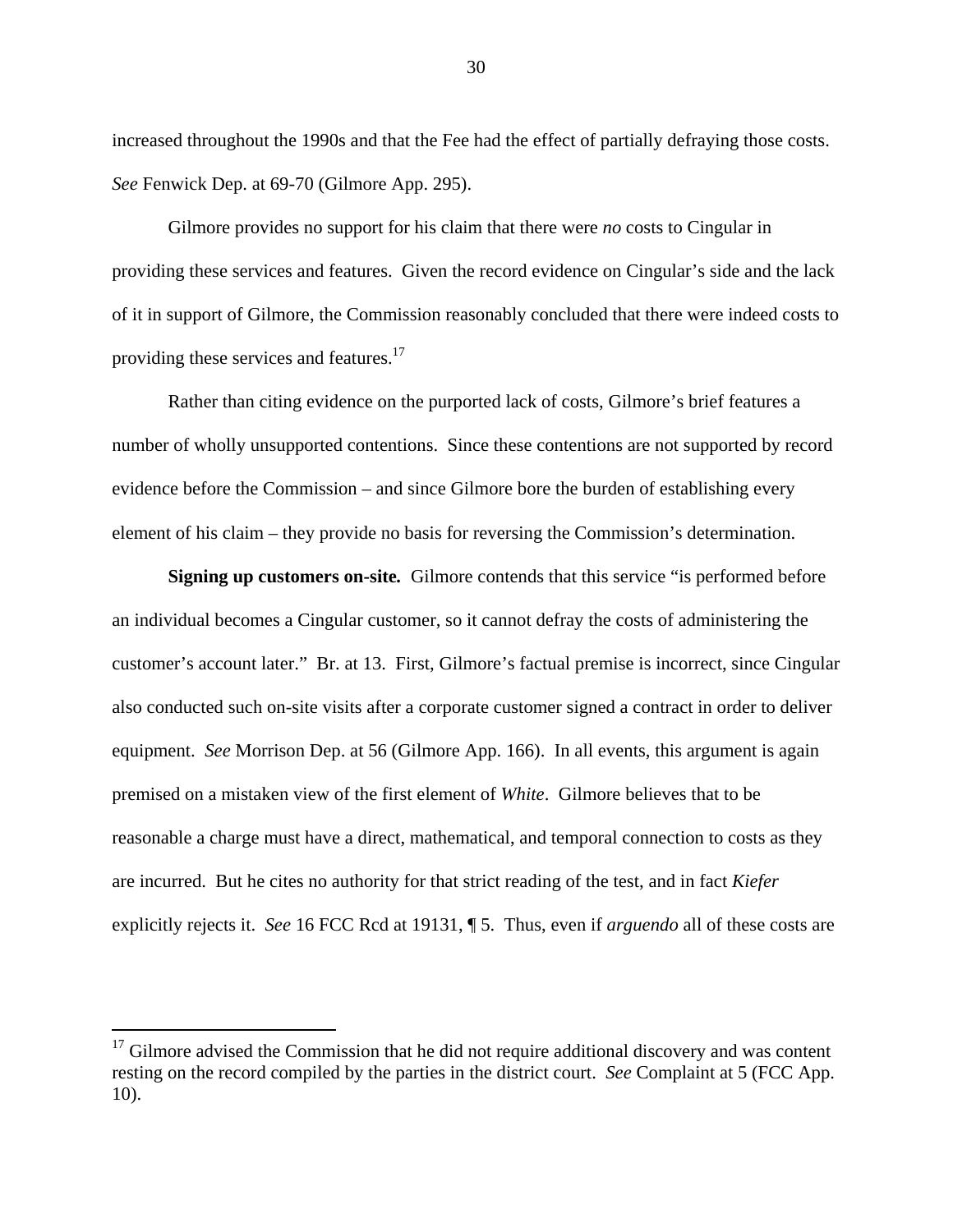incurred prior to initiation of the contract, it is permissible to recover them later.<sup>18</sup> Gilmore fares no better by guessing that – "[i]n all likelihood" – Cingular spends more money signing up customers in its regular stores than at a customer's location. *See* Br. at 13. Not only is this wholly unsupported speculation, but it also misses the point: on-site employee sign-up was a benefit unique to the corporate customer, and that benefit cost something. Whether it cost more or less than maintaining Cingular's brick-and-mortar stores is irrelevant.

**Phone features***.* Gilmore claims that Cingular could not recover the cost of features such as voice mail by means of the Fee because "once Cingular enticed corporate customers to sign contracts by offering these features free of charge, it lost the right to subsequently impose new charges for these same features." Br. at 14. This contention fails in light of the fact that the contract each of these customers signed gave Cingular the right to raise rates and fees (and customers the corresponding right to cancel service upon notice of the increase). *See supra* at 13. Cingular most certainly did not "lo[se] the right" to begin charging for these features at a later date; it expressly reserved it.

**In-building wireless system***.* Gilmore says that "making a customer 'eligible' to purchase an additional product costs nothing" and that the cost of offering corporate customers an in-building wireless system was illusory. Br. at 14. Again, Gilmore provides only argument and cites no record evidence in support of this contention, nor does he support his view that this benefit was limited to eligibility to purchase as opposed to eligibility to install without additional

 $18$  Gilmore's complaint that the Fee is impermissible because "it does not cost Cingular more money to sign-up a customer to a two-year contract than it costs the company to sign-up a customer to a one-year contract, but the customer with the two-year contract will pay twice as much," Br. at 13, is based on the same mistaken view that there must be a strict mathematical correlation between costs and the cost-recovery mechanism, something the Commission's precedents simply do not require.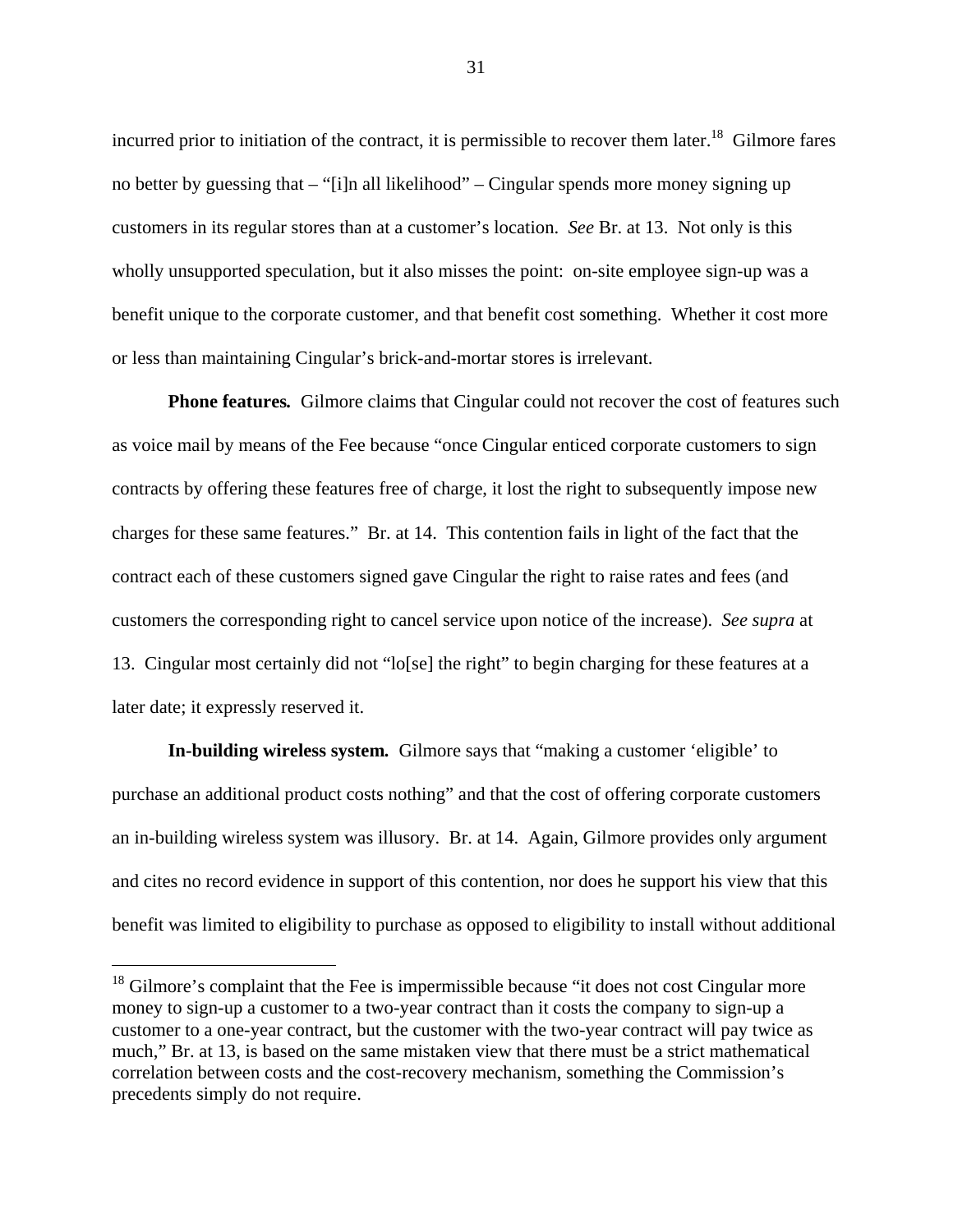charge. *Cf.* Complaint at 29 (FCC App. 34) (Gilmore acknowledging that he had not adduced evidence of "whether or not there was some separate charge to put such a system in place."). He also complains that "no evidence" shows that Cingular would not have also conferred this benefit on non-corporate customers. But this complaint presumes that the burden of production shifted to Cingular, when in fact it resided with Gilmore at all times. *See supra* at 28-29. If there is "no evidence" regarding one of Gilmore's contentions, that means that Cingular – not Gilmore – prevails on it.

**Corporate Account Newsletter***.* Gilmore faults Cingular for "fail[ing] to even produce a copy of any corporate account newsletter . . . or any evidence suggesting what it cost to publish such a newsletter," and suggests that "[i]f it actually cost Cingular \$1 million to \$3 million per month to publish a corporate account newsletter as it contended before the FCC, surely the company would have financial records reflecting this substantial cost." Br. at 14-15. But Cingular never alleged that it cost it \$1 million to \$3 million per month to publish the corporate account newsletter. That was the entire amount collected by means of the Fee each month, and Cingular simply showed that there was a reasonable relationship between that amount of money and *all* the services and features it offered corporate customers, not just the newsletter. In addition, Gilmore, not Cingular, bore the burden of production as to the elements of his claim, so the absence of evidence does not further his cause.

## **B. The Commission Reasonably Concluded That Gilmore Failed To Establish That The Fee Confounded Consumer Expectations.**

Gilmore claims that the Commission's application of the second *White* factor – "consumer expectations based on their wireline experience" – was "flawed in three ways." Br. at 15. None of his objections has merit.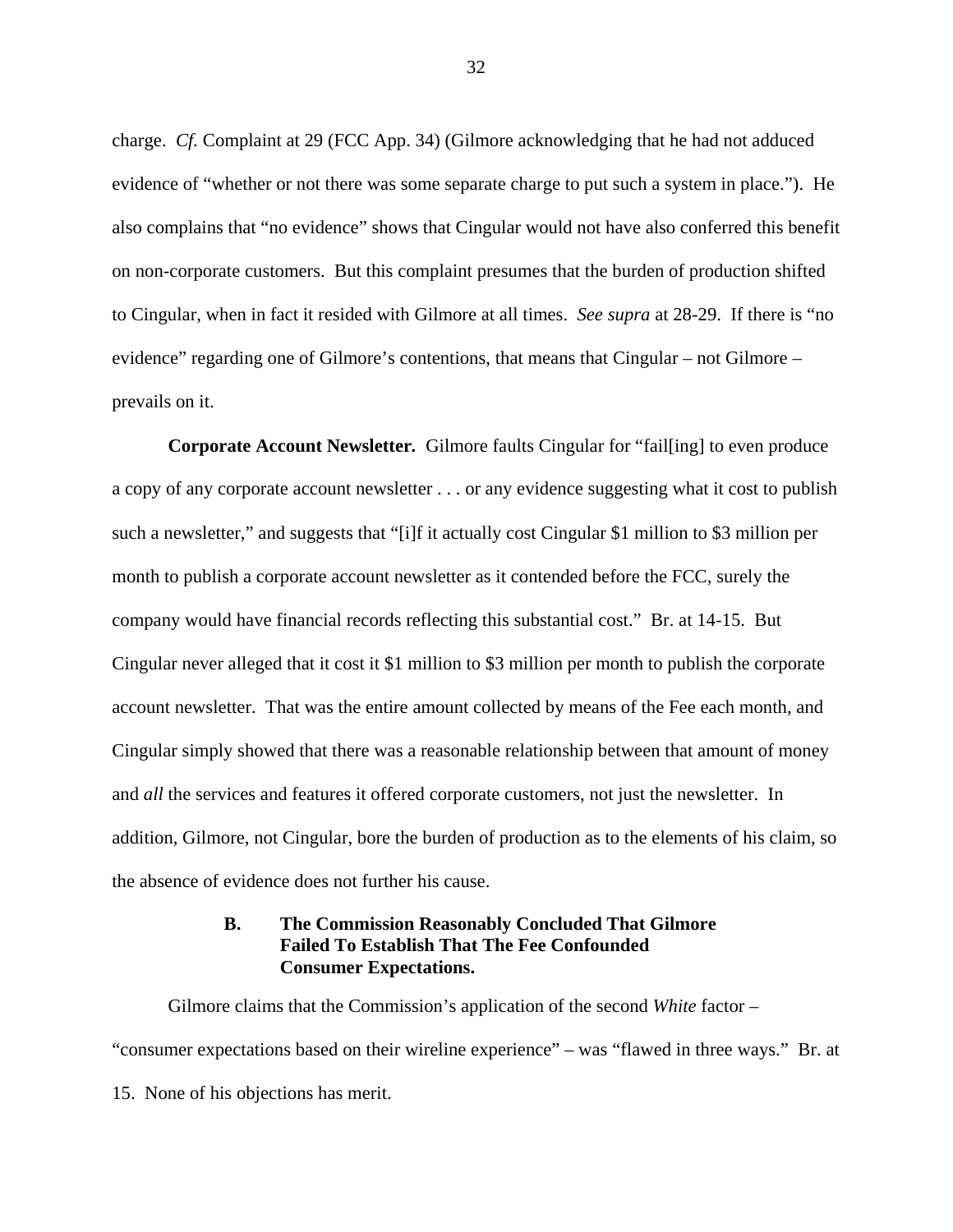Gilmore first complains that the Commission erroneously examined corporate account customers' contracts with Cingular when assessing their expectations, rather than looking exclusively at their wireline experience. *See id.* Gilmore is correct that *White* referred specifically to customers' "wireline" telephone experience for historical perspective, but *White* also makes clear that it is important to consider the broader context in determining the reasonableness of a rate or practice, including "'other contractual . . . practices of the CMRS provider.'" 16 FCC Rcd at 11562, ¶ 14. Moreover, Gilmore fails to note that the Commission has since *White* consulted other sources to determine whether a given charge or practice would conflict with consumer expectations generally. *See Vernal Enters.*, 355 F.3d at 658 (deference owed to agency's interpretation of its own precedent). For example, in *Kiefer* the Commission assessed consumer expectations by looking at the practices of "other industries regulated by the Commission" – not just wireline telecommunications carriers – and cited in particular an order dealing with cable television. *Kiefer*, 16 FCC Rcd at 19132, ¶ 7 & n.26 (citing *Falcon Cablevision*, 11 FCC Rcd 10511, 10525 (1996)); *see also Orloff*, 352 F.3d at 421 (referring to comparable practices in "competitive markets" generally, not just wireless or wireline).

It is manifest that a consumer's contract with his wireless carrier is highly relevant when assessing his expectations regarding this commercial relationship. And where, as here, that contract expressly reserves the carrier's right to increase rates and fees upon notice – with a corresponding right in the consumer to cancel service – then a carrier's exercise of that right cannot be said to conflict with consumer expectations.

Gilmore's rejoinder is that the contract "did not contemplate rate increases disguised as 'administrative fees' or new charges for telephone features that were advertised as free of charge." Br. at 15-16. But this is just Gilmore's cost argument pressed into service again. As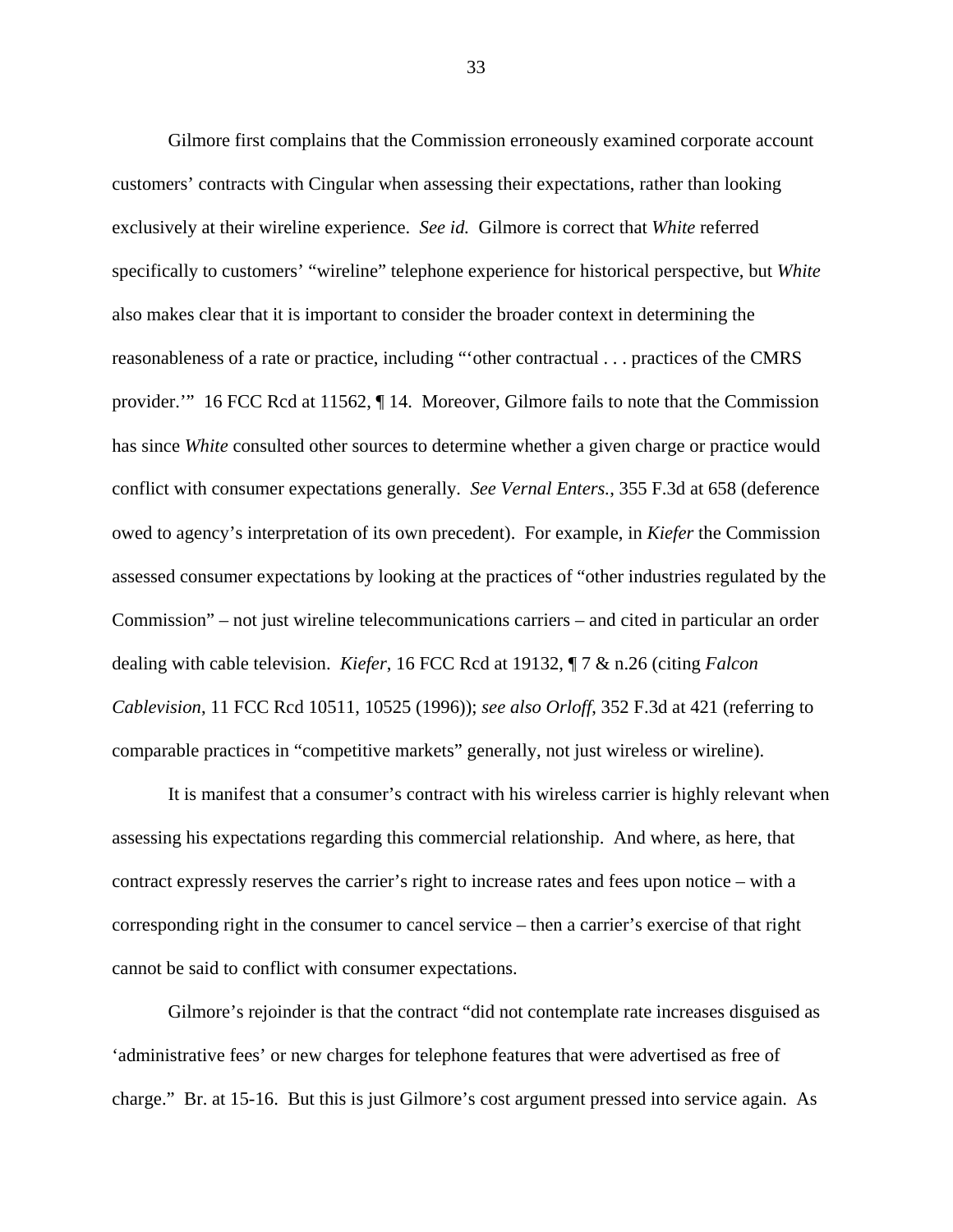before, it ignores the record evidence supporting the Commission's conclusion that there was a reasonable relationship between the Fee and services and features provided to corporate account holders. It also ignores the Commission's conclusion (unchallenged by Gilmore) that customers could cancel without early termination penalty upon receipt of the contractually-required notice. *See Orloff*, 352 F.3d at 421 (dissatisfied customers "may simply switch to another provider").

Finally, Gilmore acknowledges that the Commission's Truth-in-Billing rules did not apply to Cingular during the relevant time period but nonetheless tries to smuggle them into the analysis. According to Gilmore, those rules *did* apply to wireline carriers at the relevant time and would have barred them from imposing such a fee, so customers' expectations based on their wireline experience was that no such fee was permissible. Br. at 16. As an initial matter, this argument is waived because Gilmore did not raise it with the Commission. *See* 47 U.S.C.  $§$  405(a).

In all events, this assertion is flawed on the merits for several reasons. First, as just discussed, the Commission's inquiry into consumer expectations is not as limited as Gilmore suggests, and requires consultation of other expectation-forming sources, such as consumer contracts. So the wireline experience is not by itself dispositive. *See White*, 16 FCC Rcd at 11562, ¶ 13 ("the practices used [by wireline carriers] are not necessarily controlling of whether a [mobile carrier's] practice is in violation of Section 201(b)"). Additionally, Gilmore is wrong that the Commission acknowledged "that the outcome of this particular case would have been different if the Truth-in-Billing Rules applied." Br. at 16 (citing *Order* ¶ 22). The paragraph from the *Order* he cites in support of this claim says no such thing, and the Commission was agnostic on this question, saying only that "the outcome of cases like this in the future could be different." *Order* ¶ 2 (Gilmore App. 2). Indeed, the Commission went on to note that "the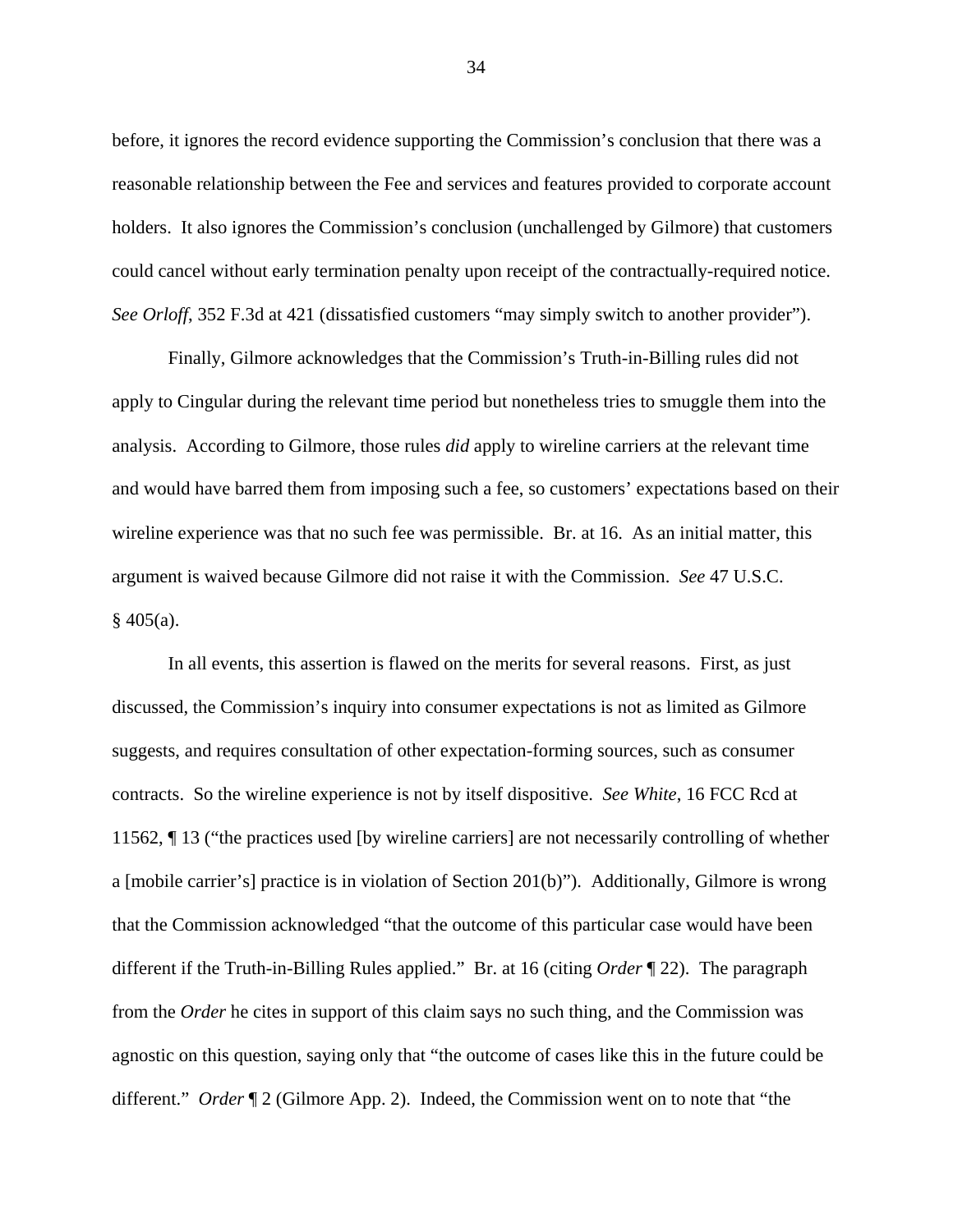Truth-in-Billing rules cited by [Gilmore] highlight[] the Commission's commitment to ensure that all consumers are provided with the basic information they need to make informed choices in a competitive telecommunications marketplace" and stress that "nothing in the record indicates that Cingular withheld the type of basic information necessary for consumers to make an educated decision about their service." *Id.* ¶ 18 (Gilmore App. 6-7). Finally, Gilmore is wrong that the Commission's "Truth-in-Billing Rules . . . were applicable to wireline carriers during the relevant time." Br. at 16. Those rules became effective with respect to wireline carriers in 1999 and 2000, years after Cingular began collecting the Fee in 1995.<sup>19</sup>

## **C. The Commission Reasonably Concluded That Gilmore Failed To Establish There Was Insufficient Competition To Allow Gilmore To Select Other Alternatives.**

Critically, Gilmore does not dispute the Commission's core finding that "there were three to six carriers throughout the period at issue in the relevant market for the relevant services and that the market was competitive." *Order* ¶ 15 (Gilmore App. 6). This finding was highly significant, for it meant that any customer that did not want to pay the Fee could simply switch to another carrier. *See id.* ¶ 16 (Gilmore App. 6). The ability of customers to switch carriers in a competitive market greatly lessens the need for regulation. Under such circumstances, the market, rather than a regulator, is typically the best judge of what is unreasonable. *See generally Orloff*, 17 FCC Rcd at 8995,  $\P$  18 (discussing central role of market competition to Commission's analysis of Section 201(b) claims against wireless carriers).

<sup>19</sup> *See* Federal Communications Commission, *Truth-in-Billing and Billing Format*, 64 Fed. Reg. 55163 (1999); Order on Reconsideration, *Truth-in-Billing and Billing Format*, 15 FCC Rcd 6023, 6029, ¶ 14 (2000); Federal Communications Commission, *Truth-in-Billing and Billing Format*, 65 Fed. Reg. 52048 (2000).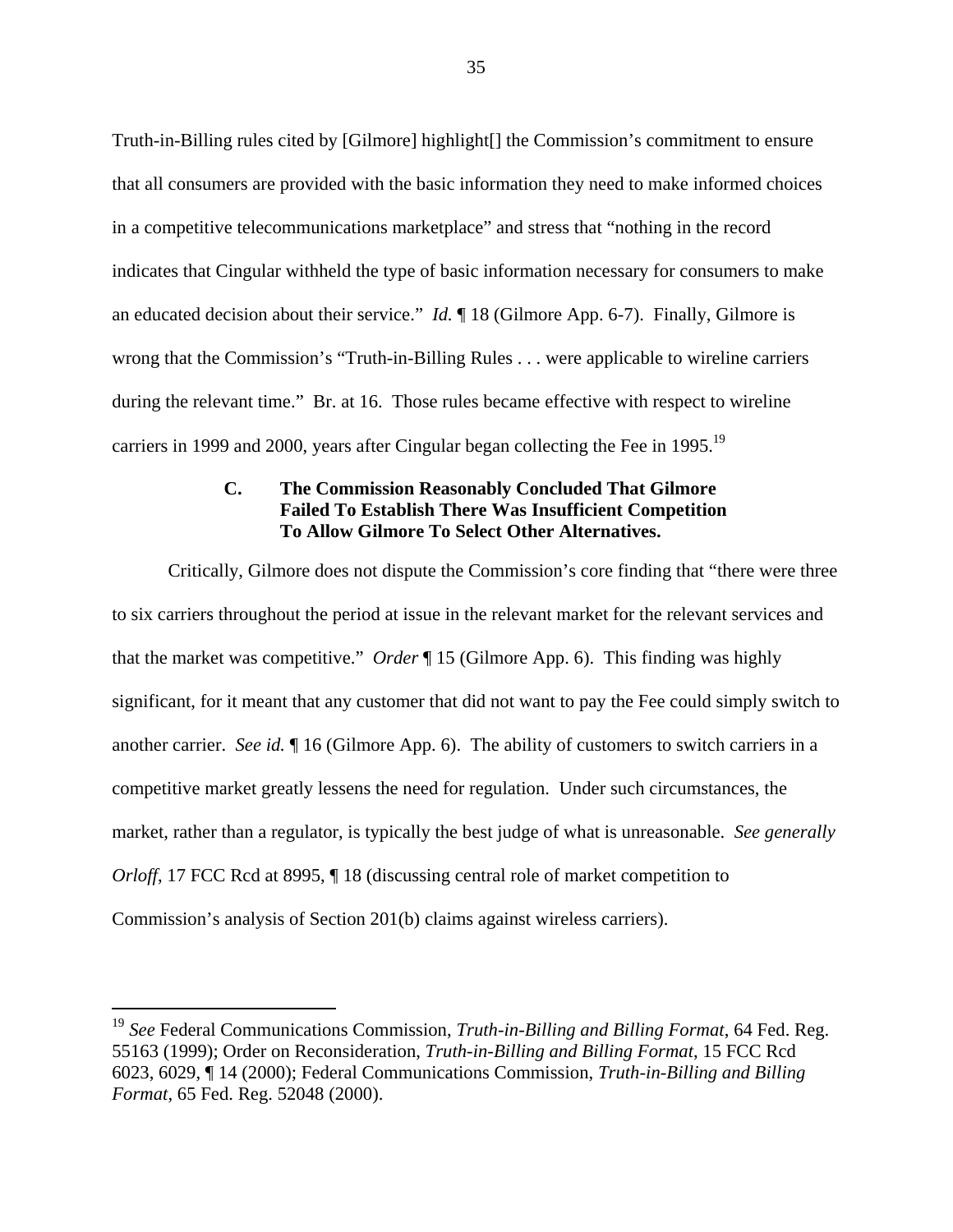Rather than taking on the Commission's central finding of market competitiveness, Gilmore contends that the Commission failed to consider "how the Fee affected competitive markets." Br. at 17 (emphasis omitted). Gilmore posits that the Fee was "conceived to undermine competitive market forces" by disguising a rate increase and thus tricking consumers who otherwise might have switched carriers into staying with Cingular. *See id.* As noted previously, there is ample evidence in the record to support the Commission's conclusion that the Fee was in fact an attempt to recover the cost of providing unique corporate features and services and not merely a rate increase in disguise. The fact that a purpose and effect of the Fee was to raise revenue is hardly surprising – the same would be true of *any* fee, even one that was strictly cost-based in the way that Gilmore (mistakenly) believes is required. And the Commission has made clear that carriers may legitimately recover their costs through their rates *or* through line items. *See Truth-in-Billing*, 20 FCC Rcd at 6461, ¶ 28.

Gilmore's claim about the effect on competition is refuted by the witness he frequently cites, Fenwick, who testified that fully 25 percent of corporate customers called to complain about the Fee. Fenwick Statement at 2 (Gilmore App. 137). This sizeable response is hardly consistent with Gilmore's claim that the Fee was somehow "hidden." Even more significant is Fenwick's testimony that Cingular "likely lost customers over this fee." *Id.* This shows that the market worked. Those customers who were unhappy about the Fee were not hindered in their ability to compare Cingular's offering with those of other carriers, and a number of them switched carriers as a result. *See id.*; *see also Implementation of Sections 3(n) and 332*, 9 FCC Rcd at 1478  $\parallel$  173 (noting that mobile carrier is unlikely to engage in unreasonable practices in violation of Section 201(b) because such behavior would result in loss of business).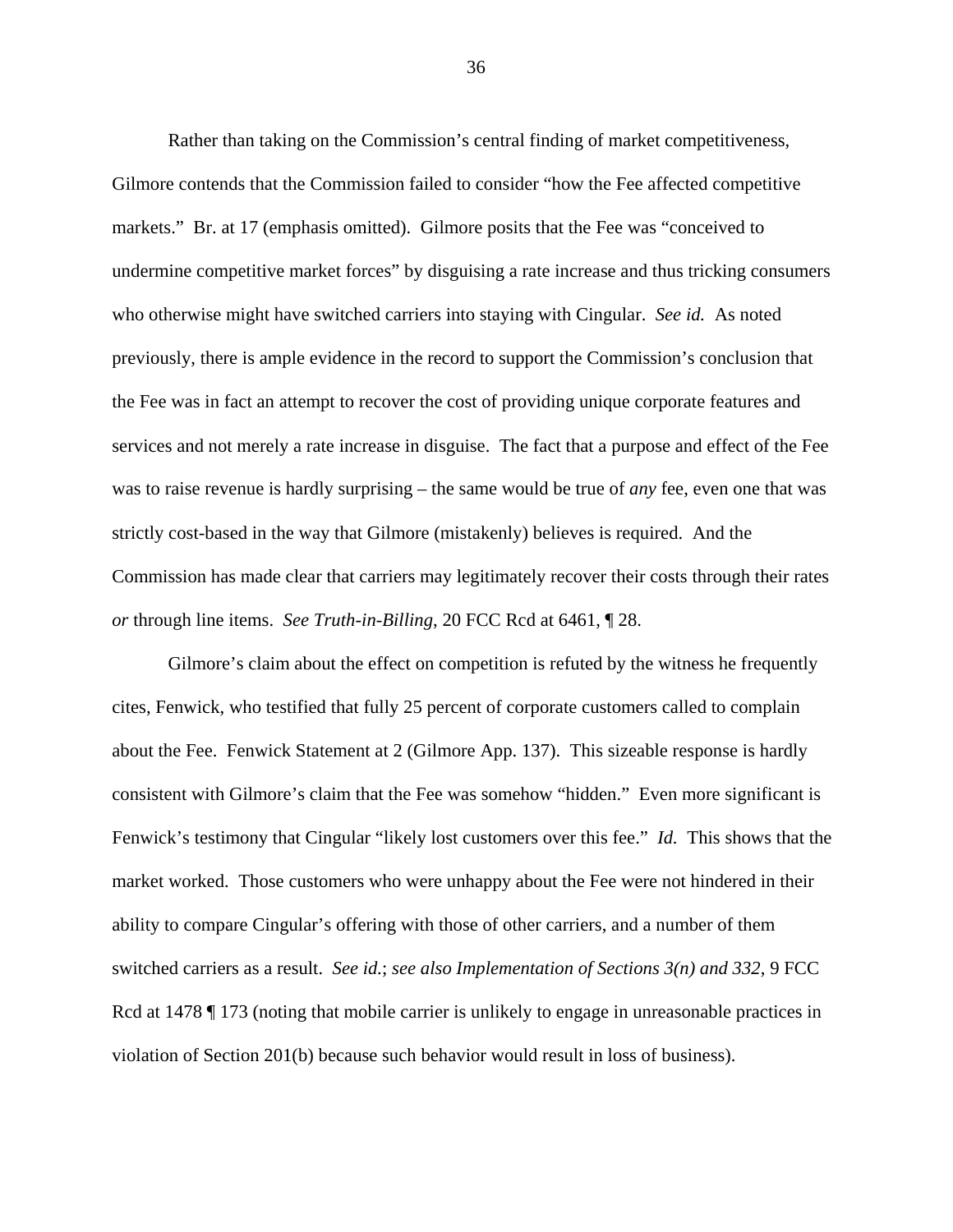#### **III. The Commission Reasonably Denied Gilmore's Section 202(a) Claim.**

Gilmore's tacked-on Section 202(a) claim – that Cingular unreasonably discriminated against corporate account holders and in favor of non-corporate account holders – fares no better.

As an initial matter, Gilmore's claim fails because the Commission's rejection of his Section 202(a) claim rested on two independent bases, but he challenges only one before the Court. The Commission rejected the discrimination claim because it found (i) that the services and features offered to corporate customers were different from those offered non-corporate customers and, in the alternative, (ii) that "each contract was individually negotiated, which, under existing case law, often prevents a finding of 'likeness.'" *Order* ¶ 25 (Gilmore App. 9) (citing *Competitive Telecommunications Ass'n v. FCC*, 998 F.2d 1058, 1063 (D.C. Cir. 1993)).

Gilmore challenges the first conclusion, but ignores the second. Since the Commission's rejection of his Section 202(a) claim could stand on this unchallenged basis alone, Gilmore's petition for review of the Commission's Section 202(a) decision should be denied. *See Students Against Genocide v. Department of State*, 257 F.3d 828, 835 (D.C. Cir. 2001) (argument not raised in opening brief is waived); *cf. United States v. Hatchett*, 245 F.3d 625, 644-45 (7th Cir. 2001) ("In situations in which there is one or more alternative holdings on an issue, . . . failure to address one of the holdings results in a waiver of any claim of error with respect to the court's decision on that issue." (quotation marks and alteration omitted)).

In all events, Gilmore's challenge to the Commission's first ground for rejecting his Section 202(a) claim fails. To prevail before the Commission, Gilmore had to show (at a minimum) that the services provided corporate and non-corporate customers were functionally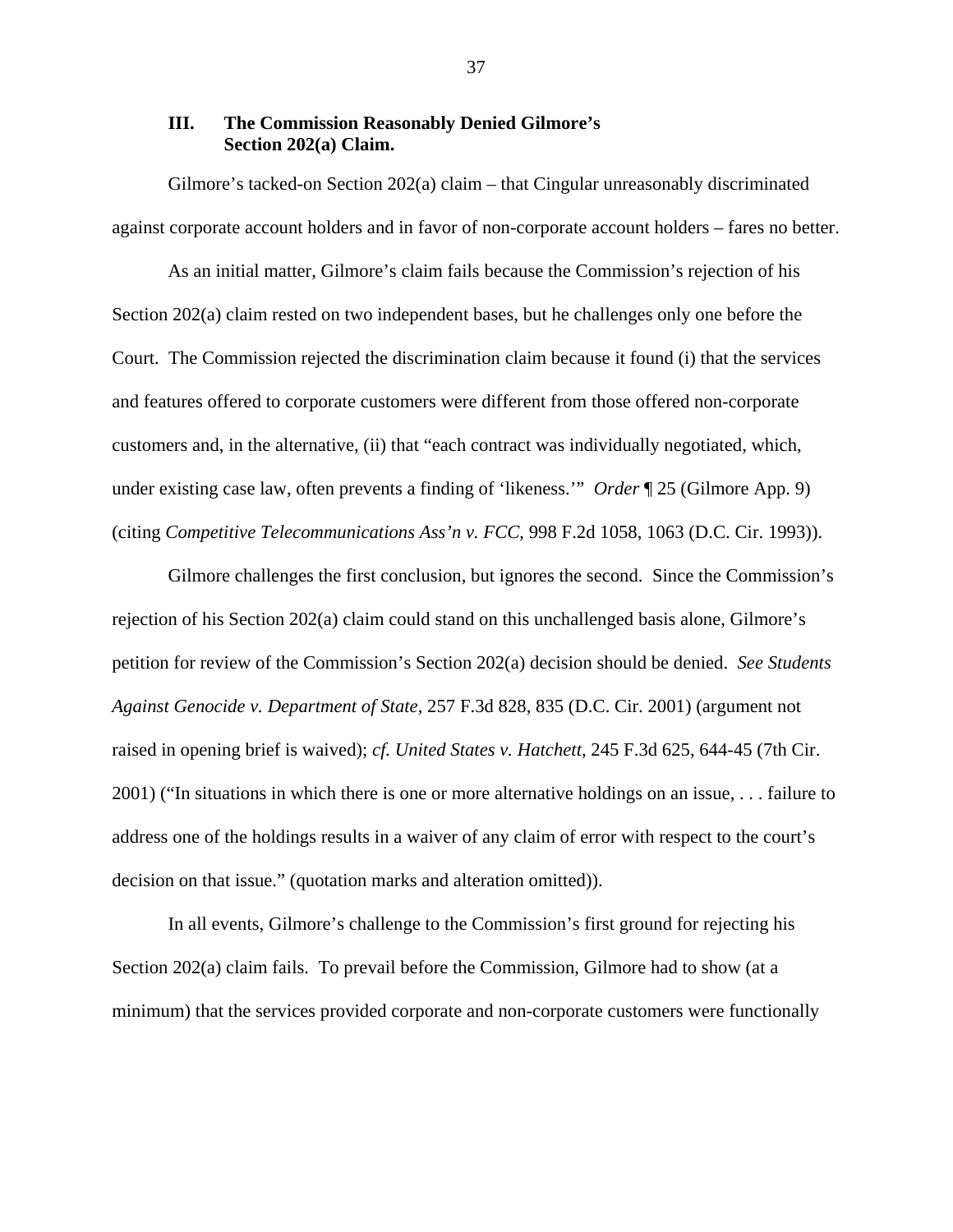equivalent. *See Order* **[14** 24-25 (Gilmore App. 8-9).<sup>20</sup> The Commission reasonably concluded that Gilmore did not carry this burden because, as discussed previously, corporate customers received a number of special features and services. *See id.* ¶ 25 (Gilmore App. 9). Contrary to Gilmore's wholly unsupported contention, those services and features were not "illusory," and it was reasonable for Cingular to establish differential pricing because of them. *See supra* at 29-  $32^{21}$ 

Finally, Gilmore's discrimination contention is impossible to square with this Court's decision in *Orloff*, which he never cites. In that decision, customers receiving an *identical* bundle of services and features paid different prices, depending on the result of any haggling they did with Verizon, their mobile carrier. *See Orloff*, 352 F.3d at 419. Yet this Court nonetheless affirmed the Commission's finding that Section 202(a) had not been violated. Because the relevant market was competitive, "[c]ustomers dissatisfied with Verizon's charges or service may simply switch to another provider." *Id.* at 421. This case presents a weaker discrimination claim because the supposed victims – corporate account holders – are sophisticated customers who should be particularly well-equipped to engage in comparison shopping in the highly competitive market for mobile services. Additionally, these customers paid *lower* airtime rates than non-corporate customers, further undercutting Gilmore's contention

l

 $20$  Gilmore bore the burden of showing that the services in question were functionally equivalent and then that the terms and conditions offered to the two groups of customers were different. *See Orloff*, 17 FCC Rcd at 8994,  $\P$  14. If he had discharged that obligation, under a rule unique to Section 202(a) discrimination claims, the burden would have shifted to Cingular to show that the differential treatment was reasonable. *See id.*

 $21$  Gilmore contends that the corporate account newsletter was "functionally equivalent" to a "'non-corporate account newsletter,'" Br. at 19, but he cites nothing in the record indicating that there was such a non-corporate account newsletter.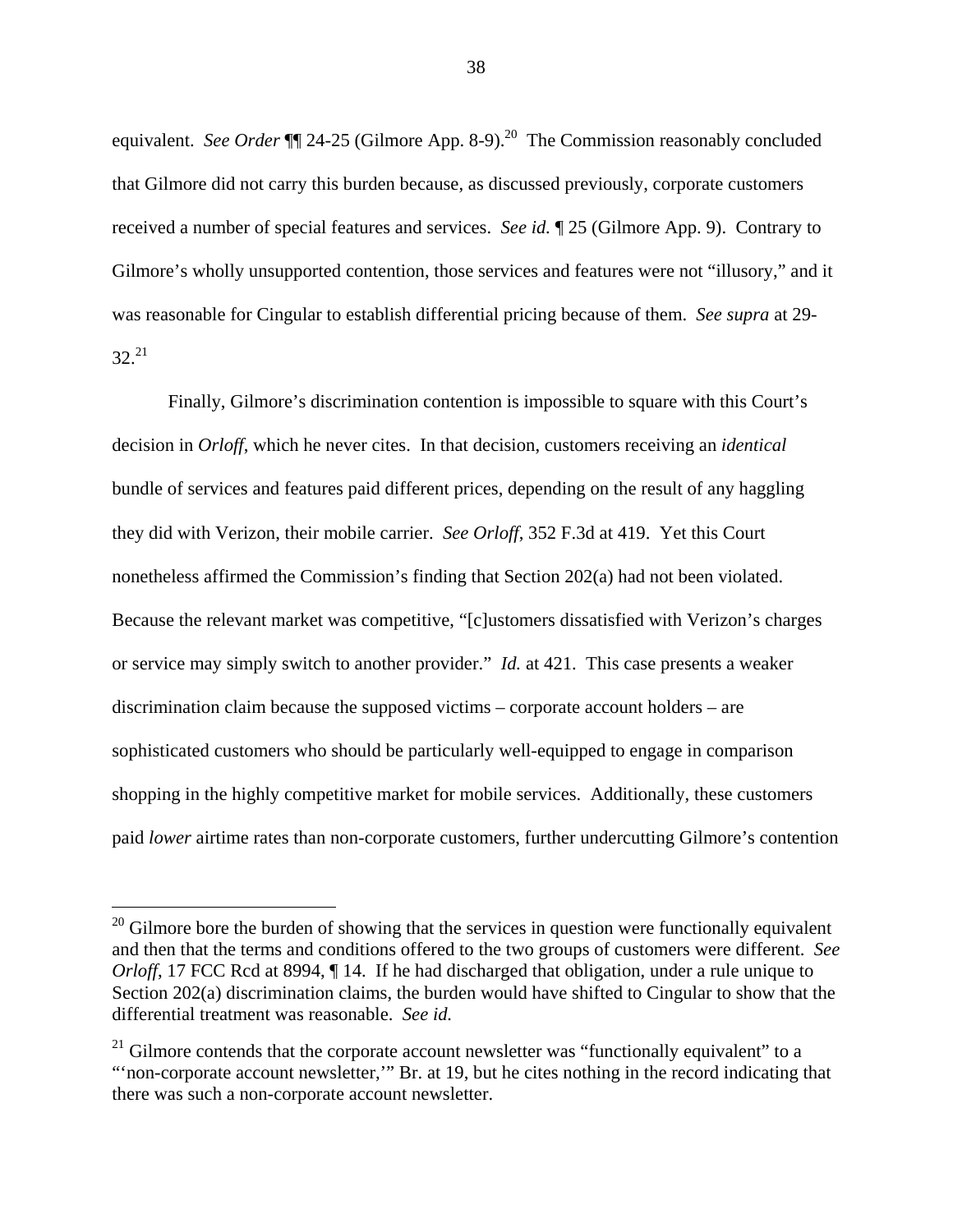that they were the victims of discrimination. Deposition of James Moen at 38 (Gilmore App.  $188$ ).<sup>22</sup>

#### **CONCLUSION**

For these reasons, the petition for review should be denied.

Respectfully submitted,

THOMAS O. BARNETT ACTING ASSISTANT ATTORNEY GENERAL

GERALD F. MASOUDI DEPUTY ASSISTANT ATTORNEY GENERAL

ROBERT B. NICHOLSON STEVEN J. MINTZ **ATTORNEYS** 

UNITED STATES DEPARTMENT OF JUSTICE WASHINGTON, D.C. 20530

SAMUEL L. FEDER GENERAL COUNSEL

RICHARD K. WELCH ASSOCIATE GENERAL COUNSEL

JOHN E. INGLE DEPUTY ASSOCIATE GENERAL COUNSEL

JOSEPH R. PALMORE **COUNSEL** 

FEDERAL COMMUNICATIONS COMMISSION WASHINGTON, D.C. 20554 (202) 418-1740 (TELEPHONE) (202) 418-2819 (FAX)

January 13, 2006

-

 $^{22}$  Before the Commission, Gilmore additionally claimed that Cingular's policy of waiving the Fee for customers who complained violated Section 202(a). That contention is squarely foreclosed by *Orloff*, *see Order* ¶ 26 (Gilmore App. 9-10), and Gilmore has sensibly abandoned it on appeal.